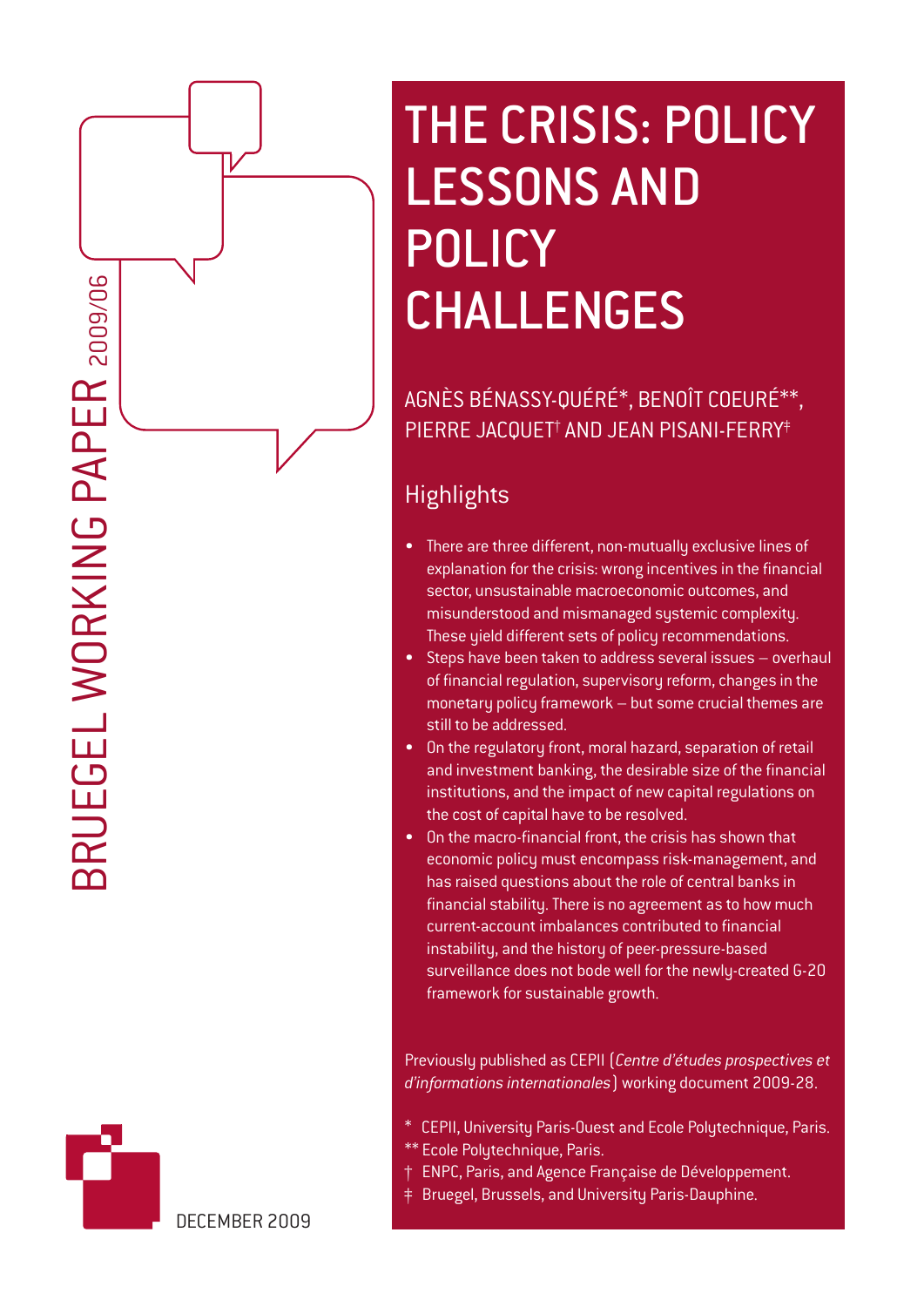# **TABLE OF CONTENTS**

| Abstract |  |
|----------|--|
|          |  |
|          |  |
|          |  |
|          |  |
|          |  |
|          |  |
|          |  |
|          |  |
|          |  |
|          |  |
|          |  |
|          |  |
|          |  |
|          |  |
|          |  |
|          |  |
|          |  |
|          |  |
|          |  |
|          |  |
|          |  |
|          |  |
|          |  |
|          |  |
|          |  |
|          |  |
|          |  |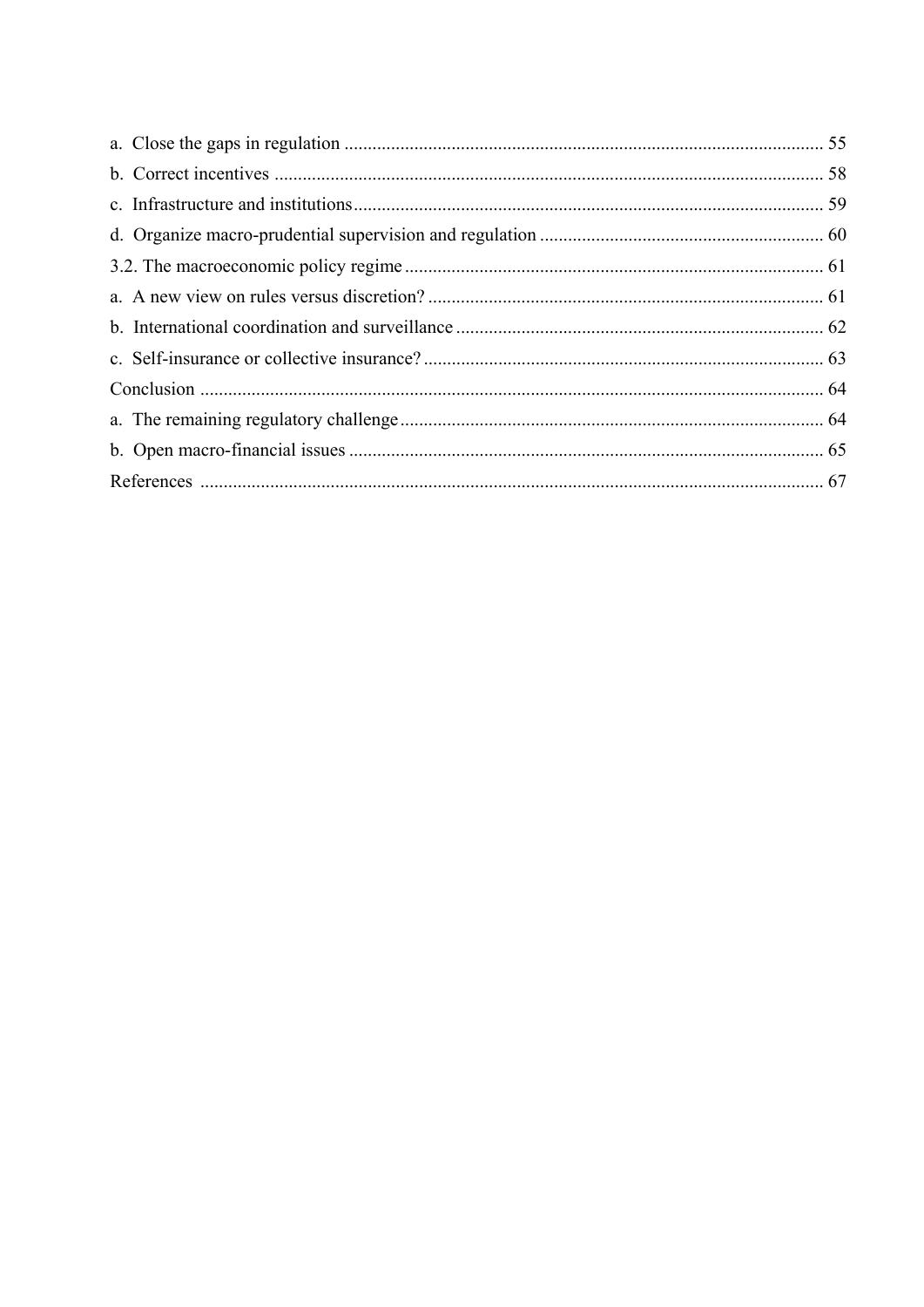# **THE CRISIS: POLICY LESSONS AND POLICY CHALLENGES**

# **NON-TECHNICAL SUMMARY**

Throughout the 2000s, mainstream economists concurred on an 'augmented Washington consensus' which was deemed favorable to rapid, stable, non-inflationary growth: light-touch regulation, limited government intervention, rules-based fiscal and monetary policies. The financial crisis that erupted in the summer of 2007 and turned into a sharp, global economic downturn in the autumn of 2008 led policymakers into transgression. Not only did they engage on unprecedented scale in discretionary monetary and fiscal stimulus, but they also intervened heavy-handedly by bailing out banks and some non-financial industries.

The present paper reviews the main causes of the crisis, recalls how governments around the world had to depart from established policy stances, and reflects on the legacy of the crisis both in terms of future challenges and changes in policy doctrine.

There are three different, non-mutually exclusive lines of explanation to the crisis: wrong incentives in the financial sector, unsustainable macroeconomic outcomes, and misunderstood and mismanaged systemic complexity. These yield different sets of policy recommendations, all of which combine the overhaul of financial regulation, supervisory reform, changes in the monetary policy framework, and some of which also involve reforming the international monetary system and rethinking the remit and governance of international organizations. The G-20, relying on specialized international bodies such as the International Monetary Fund and the Financial Stability Board, as well as on national and regional authorities, has addressed many of these. Crucial themes, however, have been left unaddressed, both on the regulatory and the macro-financial fronts:

- on the *regulatory front*, four issues stand out unresolved: (i) moral hazard, which was magnified when G-7 finance ministers decided not to let financial institutions of systemic significance collapse; (ii) the separation between retail and investment banking; (iii) the desirable size of the financial sector, both in terms of efficient resource allocation and in face of the 'too big to be saved' dilemma; and (iv) the impact of new capital regulations on the cost of capital, which may hamper post-crisis growth;
- on the *macro-financial front*, the crisis has been a reminder that economic policy is not only about targets and rules but also about risk-management, both in the private and in the public sector. On the monetary side, the crisis has questioned the relevance for central banks to target consumer-price inflation and leave aside asset prices, and more generally financial stability. As concerns international coordination, there is no agreement yet as to how much current-account imbalances contributed to financial instability. Historical experience with peer-pressure-based surveillance, including in Europe, allows for low expectations on the newly-created G-20 framework for sustainable growth.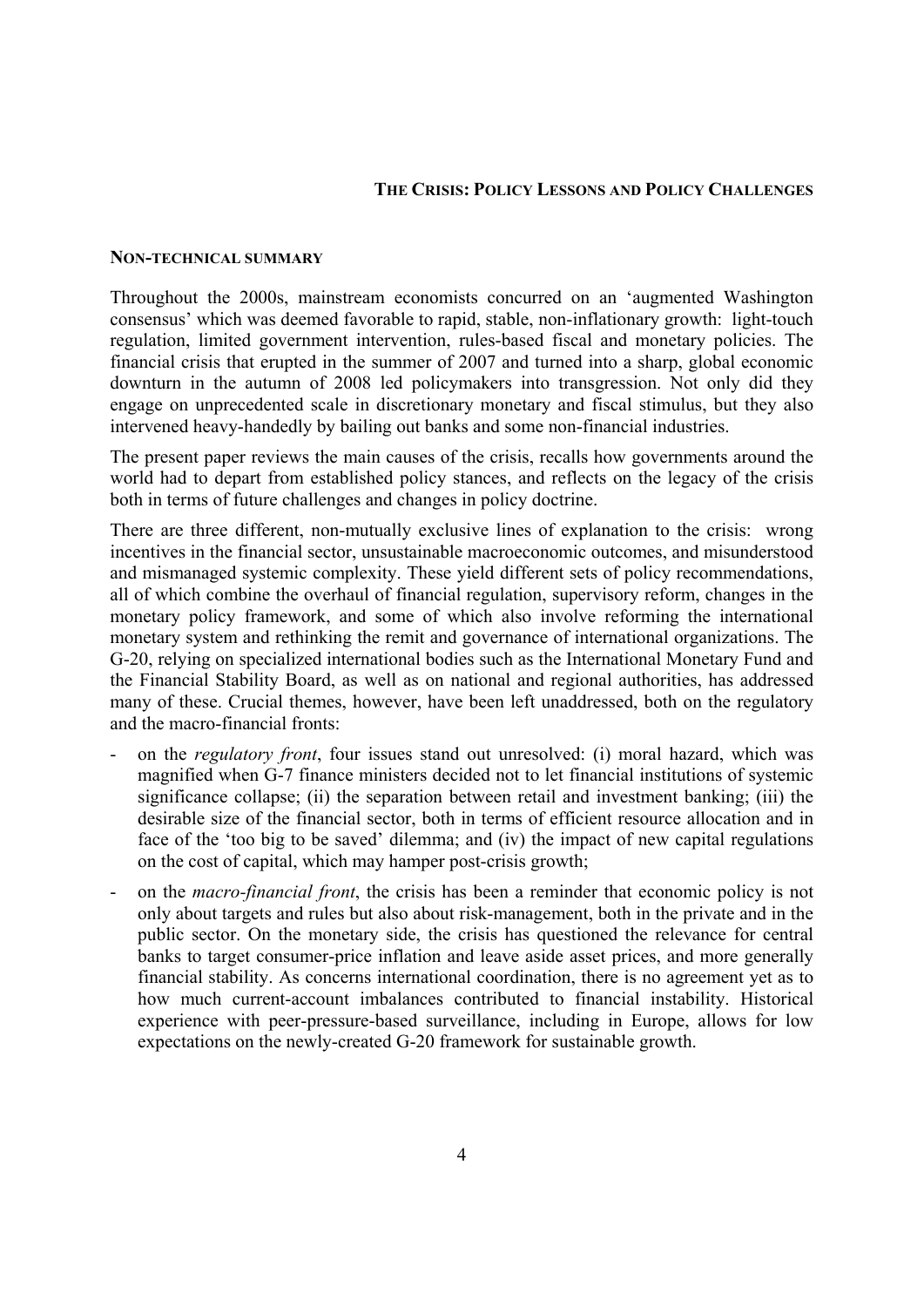#### **ABSTRACT**

We review the competing explanations of the 2007-2008 global crisis, recall how governments around the world had to depart from established policy stances, and reflect on the legacy of the crisis both in terms of future challenges and changes in policy doctrine. The G-20 has addressed important regulatory and macro-financial dimensions of the crisis, but it has left difficult questions unanswered. We review some of these incoming challenges such as moral hazard in the post-bail-out world, the trade-off between financial stability and the cost of capital, the feasibility for central banks to manage their new financial stability mandate, and the effectiveness of peer review to address global imbalances.

*JEL Classification*: E50, E6, F02, F36, G18, G28

*Key Words*: Global financial crisis, Economic policy, Financial regulation, Black Swan.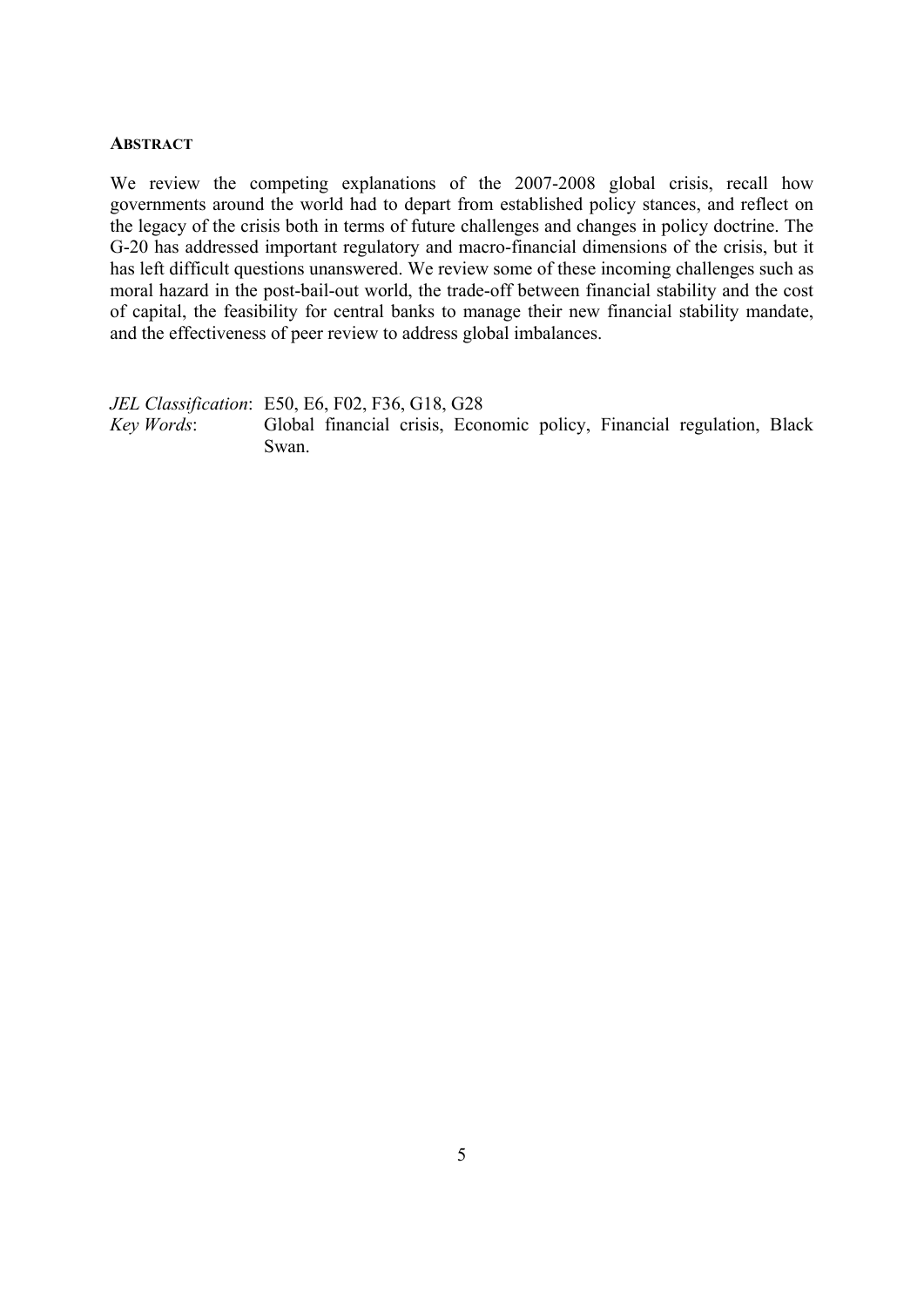# **THE CRISIS: POLICY LESSONS AND POLICY CHALLENGES\***

Agnès Bénassy-Quéré, Benoît Cœuré, Pierre Jacquet and Jean-Pisani-Ferry

# **INTRODUCTION**

1

As long as the global economy was growing at a rapid, stable and non-inflationary pace, whether this 'great moderation' was a result of prudent, predictable macroeconomic policies, or merely of luck, was a matter of debate among academics.<sup>1</sup> Some form of consensus had however emerged which resulted in a set of policies which were deemed favorable to growth and stability (the 'augmented Washington consensus') and which emphasized the benefits of rule-based policies and the need to eschew discretionary activism. It was also agreed, and enshrined in international agreements, that any significant government assistance to private firms operating on competitive markets was to be regarded with considerable suspicion.

The financial crisis that started in the summer of 2007 and moved into a sharp, global economic crisis in the autumn of 2008 – which we shall address in short here as 'the crisis' – suddenly led policymakers to break with the prevailing consensus. Not only did governments and central banks embark upon discretionary monetary and fiscal stimulus, but they also intervened heavily by bailing out banks and by assisting non-financial industries (especially the car industry).

The main reason why policymakers made this choice was probably that the memory of the Great Depression of the 1930s had not been lost. Even before it became clear that the fall in stock prices, output, and international trade was initially as fast as during the Great Depression, if not faster (Eichengreen and O'Rourke, 2009), policymakers decided to make full use of monetary and fiscal instruments to tackle the crisis. After the US investment bank Lehman Brothers went bankrupt in September 2008 – with dire consequences for market conditions - they also put the free-market motto aside and embarked on wholesale bank support.

As a result the crisis gave rise to what the heads of state of the G-20 called "the largest and most coordinated fiscal and monetary stimulus ever undertaken".2

Financial crises are not exceptional events (see the historical record reported by Reinhart and Rogoff, 2009a,b) but truly global crises are. This one immediately triggered a series of debates.

<sup>\*</sup> Concluding chapter of our forthcoming book, *Economic Policy: Theory and Practice*, Oxford University Press 2010. We are grateful to Elie Cohen, Anne Epaulard, Martin Kessler, Jean-Pierre Landau, André Sapir, Paul Seabright, Nicolas Véron and Charles Wyplosz, who helped us improve a lot the quality of this paper, and to Andrew Fielding for editorial support.

<sup>1</sup> See especially Romer (1999) and Blanchard and Simon (2001).

According to the declaration of the September 2009 G-20 summit of Pittsburgh.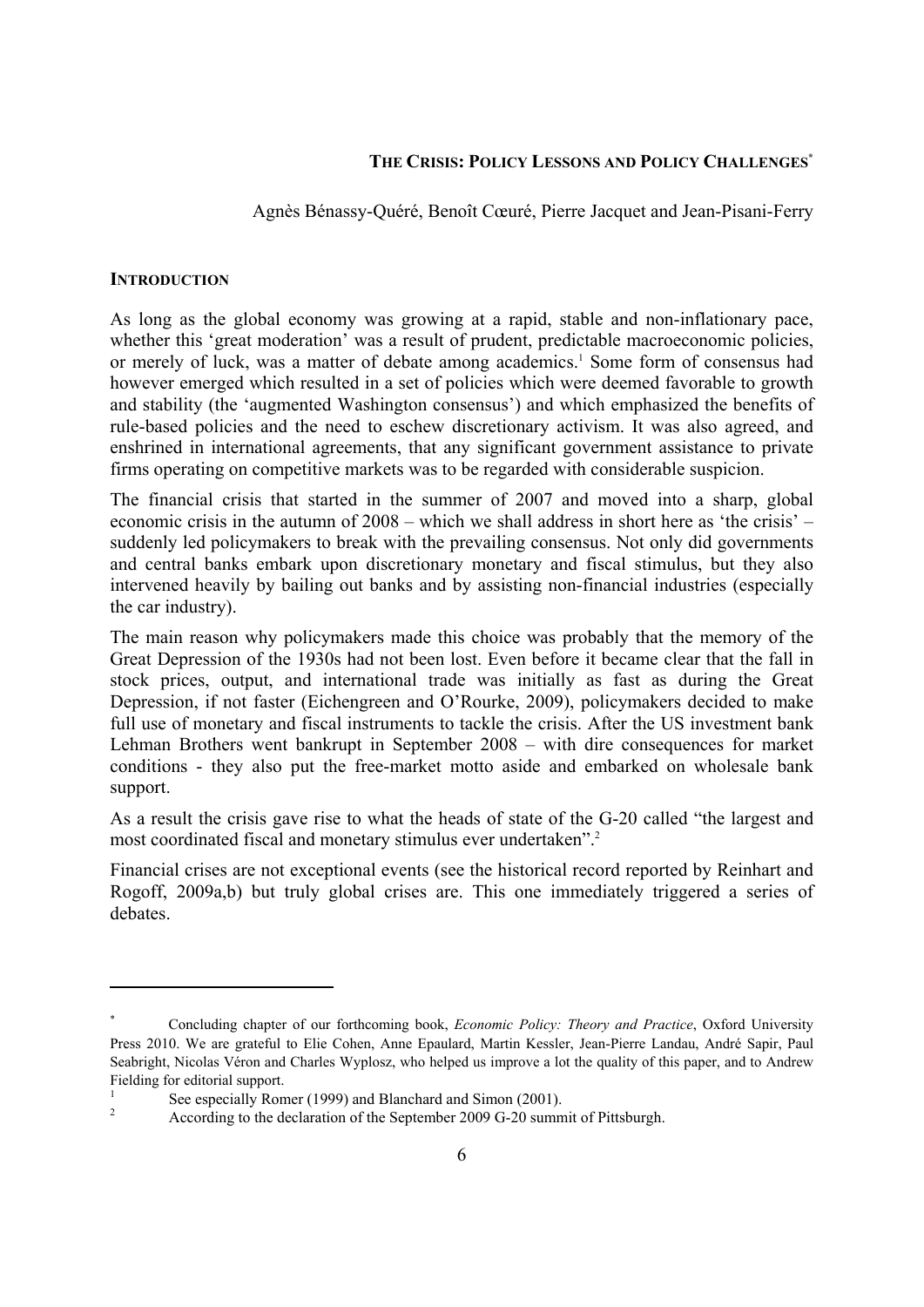The first debate has been about the causes of the crisis. It started early but is unlikely to be settled soon. On-the-spot analyses are often partial and overly influenced by particular aspects of the chain of events. It took decades to clarify why the Great Depression occurred: it was only in 1963, with the publication of Milton Friedman's seminal book with Anna Schwartz, *A Monetary History of the United States*, that the responsibility of monetary policy was highlighted, and it was in the 1980s – half a century after the facts - that Ben Bernanke brought new light to the debate with his research on the role of the credit channel. But like in the 1930s, action had to be taken and was taken without delay, on the basis of the available evidence and the immediate reading of the factors behind the crisis. This amounted to curing the symptoms, not the causes of the crisis.

The second debate has been about the policy response. Again, it started early, and was unsurprisingly controversial. Age-old discussions on the effectiveness of fiscal policy were revived and at a deeper level of questioning, citizens and politicians (more than economists) have started discussing whether the high cost of the crisis called for a fundamental rethink of the economic system.

The third debate was best captured by the Queen of England when she famously asked during a visit to the London School of Economics "why did no one see it coming". It has mostly developed among economists and has centered on the profession's potential responsibility for not having pointed out adequately that financial developments in the 2000s involved significant risks.

This paper focuses on the first two debates and hints at the third one. It does not attempt to provide a unified, empirically grounded analysis leading to unambiguous prescriptions. More modestly, we outline what we think we have learned this far, what are the policy issues raised by the response to the crisis, and which are the longer-term priorities for reform.

# **1. WHAT WENT WRONG?**

# 1.1. A brief account of the crisis

The crisis started in a small and relatively obscure corner of the US mortgage credit market – the now world-famous subprime market. Subprime mortgages are financial products that aim to give access to home ownership to poorer and therefore less creditworthy households. These high-yield mortgages are riskier, and contracts were designed so as to mitigate this risk thanks to rising house prices: low-income borrowers could finance and refinance their homes by collateralizing them. This worked as long as house prices were rising, but in 2006 default rates started to ratchet up in response to the decline in house prices.

This would have remained the lenders' problem, had subprime credits not been securitized, *i.e.* transformed into marketable bonds (see Box 1 for a description of securitization). Furthermore, they had also been pooled with other types of mortgage-based securities to form structured assets that were therefore riskier, and had a higher return in comparison to standard fixed-income instruments. Complex and opaque packaging of this sort was commonplace, which explains why defaults on the subprime segments affected the whole range of assetbacked securities. As default rates exceeded what had been considered as probable, investors shied away from financial products previously considered as safe, and their price therefore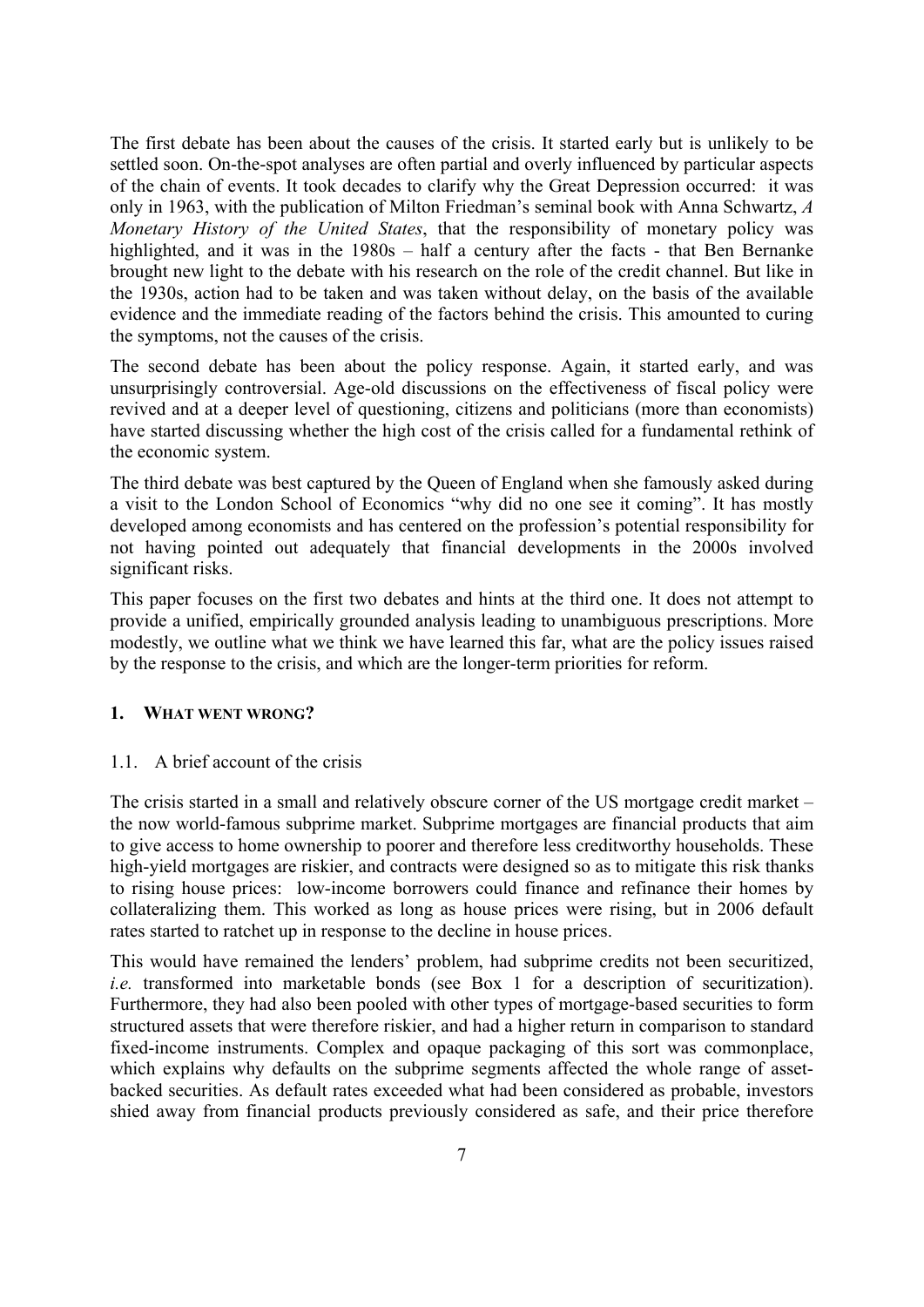went down. The more complex a product was, the more difficult it became to value it. Asset holders became unable to value their 'toxic' products, let alone sell them.

Banks in the United States and in Europe had not only invested in these assets which had turned out to be riskier than first thought. They had done so by issuing debt rather than by investing their own capital, largely through legally distinct subsidiaries (the so-called *conduits*  and *special investment vehicles* or *SIVs*) that used the income stream from their assets to service their debt. Being squeezed between losses on asset-backed securities on the one hand, and (as their losses started being known) an increasing difficulty to roll-over their debts on the other hand, these so-called 'shadow banks' (see below) had no choice but to draw on the credit lines they had with their parent banks. The latter then had either to extend credit to their subsidiaries or to repatriate them onto their balance sheets, and to seek a way to refinance them. But in 2007 this happened to be increasingly difficult because of rising mutual suspicion on the interbank market.

In August 2007, the usually highly liquid interbank market suddenly froze. Europe was affected as much as the US, because a large part of the so-called toxic assets had been bought by European banks. Central banks instantly stepped in and started to play their role of lender of last resort, providing liquidity directly to financial institutions (against collateral) in order to help them face debt repayment schedules. But liquidity was not enough. Market participants were not willing to lend to potentially bankrupt counterparties. Losses were meanwhile compounded as banks started to sell assets for which there was still a market – frequently stocks - to reap liquidity and comply with capital ratios. The resulting fall in asset prices in turn further damaged the banks' balance sheets as they are based on the market values of assets (this is known as mark-to-market accounting) and the fall in assets prices forced banks to sell further assets. Furthermore, many complex assets they had purchased were no longer being traded and published accounts therefore did not provide accurate information on the true extent of the damage. As a result, some banks were proved, or suspected, to be insolvent, which exacerbated mistrust in the interbank market. The demise of Northern Rock, a UK building society which asked for liquidity support from the Bank of England in September 2007 and was subsequently taken into state ownership, illustrated the consequences of the liquidity crisis.

The panic reached a climax in September-October 2008 in the wake of incoherent responses by US authorities – investment bank Bear Sterns and insurer AIG were bailed out, but Lehman Brothers, another investment bank, had to default - and the precipitated bail-out of Dexia and Fortis, two major European banks with complex cross-border operations. There was a massive loss of confidence. Everybody hoarded liquidity and central banks had to cut interest rates to zero and engage in a near-total substitution of the interbank market. At this stage contagion to the real economy amplified as the fall in equity and the freeze of corporate bond markets reduced the ability of large companies to finance their investments. Banks had also become reluctant to lend to non-financial customers since this would have raised their exposure to risk whereas they wanted to reduce it. This especially affected small and mediumsize companies that are dependent on bank credit.

Banks also reduced their exposure to emerging and developing markets, through credit rationing by their local subsidiaries (especially in Central and Eastern Europe) and more generally a 'sudden stop' in capital outflows. This was a crucial channel of crisis contagion to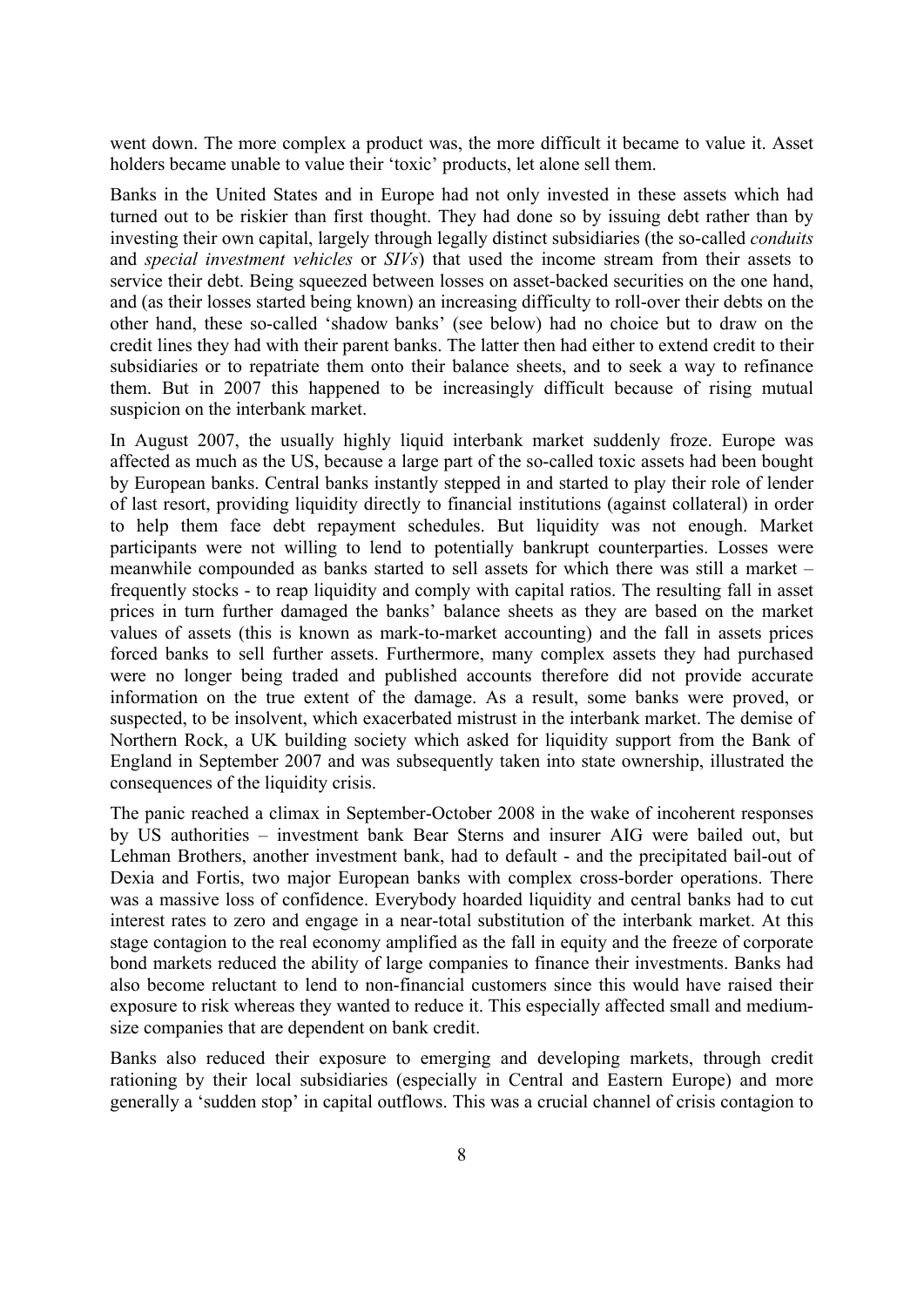those emerging economies that relied on external financing. Other channels materialized through the real economy: cuts in investment plans, together with the reduction in inventories, dramatically reduced world trade. This especially affected East-Asian countries whose growth models were based on export demand from the US and Europe, rather than on domestic or regional demand. The fall in previously inflated commodity prices also affected several emerging and developing countries. More generally, contracting demand in developed economies dragged the whole world into a recession, including low-income countries.

Governments at this stage responded to the crisis with full force instead of delegating its management to central banks. The US and Europe put in place bank rescue and guarantee plans amounting to about one-fourth of GDP. In an attempt to prevent further collapses they bailed out or nationalized insolvent banks, recapitalized the weak ones and provided credit guarantees to all. Major budgetary stimulus plans followed soon, while central banks engaged in non-conventional easing measures. The IMF, the World Bank, regional development banks and other donor institutions were also mobilized to counter capital outflows from emerging economies, finance international trade and help developing economies engineer countercyclical policies. This was not enough to prevent a world recession, but after a sharp fall of production in winter 2008-2009 stabilization occurred in spring 2009.

These various steps of crisis contagion are summarized in Table 1.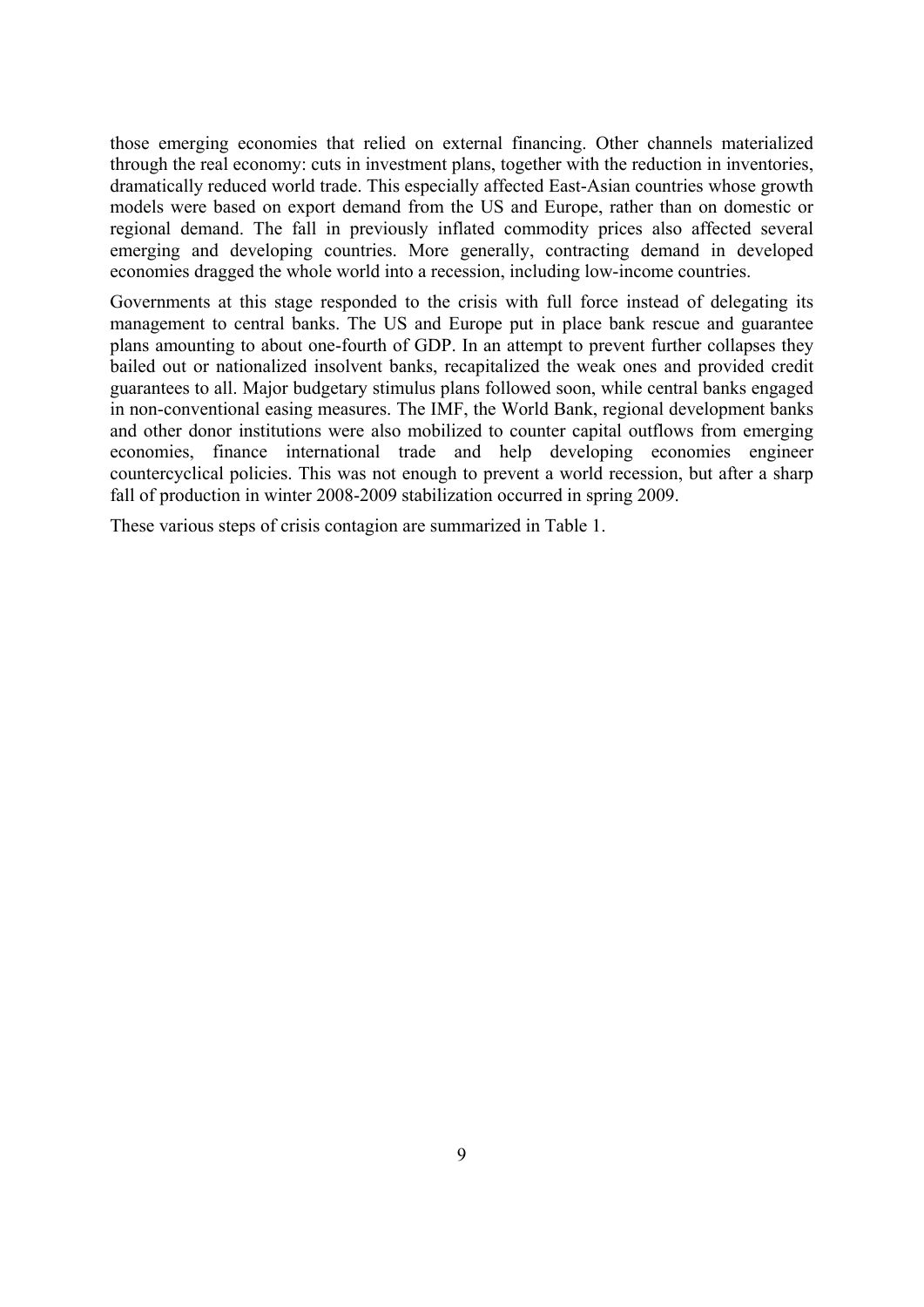| Date                  | <b>Events</b>                                                                                                                                                                                                                                                                                                                                                                                                             | <b>Policy responses</b>                                                                                                                                                                                                                                         |
|-----------------------|---------------------------------------------------------------------------------------------------------------------------------------------------------------------------------------------------------------------------------------------------------------------------------------------------------------------------------------------------------------------------------------------------------------------------|-----------------------------------------------------------------------------------------------------------------------------------------------------------------------------------------------------------------------------------------------------------------|
| 2006-Summer           | Localized credit concerns in the US                                                                                                                                                                                                                                                                                                                                                                                       |                                                                                                                                                                                                                                                                 |
| 2007                  | Rising defaults in riskier housing mortgages<br>$\bullet$<br>Falling prices of lower credit tiers of some credit<br>$\bullet$<br>securities                                                                                                                                                                                                                                                                               |                                                                                                                                                                                                                                                                 |
| Summer-Autumn<br>2007 | Initial cracks in confidence and liquidity strains<br>Interbank rates rise sharply. Funding of asset-backed<br>$\bullet$<br>securities dries up<br>Failure of two large hedge funds<br>$\bullet$<br>Run on British bank Northern Rock<br>$\bullet$                                                                                                                                                                        | Central banks extend liquidity to<br>$\bullet$<br>banks<br>through<br>exceptional<br>tenders<br>Rescue of Northern Rock<br>$\bullet$                                                                                                                            |
| Autumn 2007-          | Accumulation of losses and continuation of liquidity strains                                                                                                                                                                                                                                                                                                                                                              | Continued liquidity support by<br>$\bullet$                                                                                                                                                                                                                     |
| early Summer<br>2008  | Severe mark-to-market losses in trading books<br>$\bullet$<br>Collapse of commercial paper market<br>$\bullet$<br>Structured Investment Vehicles (SIVs) brought back on<br>$\bullet$<br>bank balance sheets<br>Worries about liquidity of major financial institutions<br>$\bullet$                                                                                                                                       | central banks<br>US<br>bails<br>government<br>$\bullet$<br>out<br>investment bank Bear Stearns<br>and sells it to JP Morgan                                                                                                                                     |
| Summer 2008           | Intensification of losses and liquidity strains                                                                                                                                                                                                                                                                                                                                                                           | Fannie Mae and Freddy Mac de<br>$\bullet$                                                                                                                                                                                                                       |
|                       | Mark-to-market losses and liquidity strains escalate<br>$\bullet$<br>US agencies Fannie Mae and Freddy Mac insolvent<br>$\bullet$<br>Funding problems of UK mortgage banks intensify<br>$\bullet$                                                                                                                                                                                                                         | nationalized<br>facto<br>in<br>early<br>September                                                                                                                                                                                                               |
| September 2008        | Massive loss of confidence                                                                                                                                                                                                                                                                                                                                                                                                | US government refuses to bail<br>$\bullet$                                                                                                                                                                                                                      |
|                       | Bankruptcy of US investment bank Lehman Brothers<br>$\bullet$<br>Loss of confidence that major institutions are too big to<br>$\bullet$<br>fail<br>Bankruptcy of Washington Mutual in the US, Bradford<br>$\bullet$<br>and Bingley in the UK, Icelandic banks<br>Almost total seizure of interbank money markets and<br>$\bullet$<br>short-term funding markets<br>Rescue of European banks Dexia and Fortis<br>$\bullet$ | out investment bank Lehman<br>Brothers. Lehman<br>files<br>for<br>bankruptcy protection.<br>US.<br>government<br>bail-out<br>of<br>$\bullet$<br>insurer AIG                                                                                                     |
| October 2008          |                                                                                                                                                                                                                                                                                                                                                                                                                           | Widening of collateral range and<br>$\bullet$<br>wholesale liquidity support by<br>central banks                                                                                                                                                                |
|                       |                                                                                                                                                                                                                                                                                                                                                                                                                           | Governments assist banks<br>$\bullet$<br>through capital injections and<br>funding guarantees<br>Explicit commitment that<br>systemic banks will not be<br>allowed to fail<br>Central banks' refinancing rates<br>$\bullet$<br>brought to zero or close to zero |
| Autumn 2008 -         | Crisis transmitted to real economy                                                                                                                                                                                                                                                                                                                                                                                        | Central<br>banks<br>turn<br>$\bullet$<br>to                                                                                                                                                                                                                     |
| Spring 2009           | Sharp decline in industrial production and GDP<br>$\bullet$<br>Series of financial crises in emerging Europe as capital<br>$\bullet$<br>flows suddenly stop<br>Collapse of world trade<br>$\bullet$<br>Slow normalization of interbank markets                                                                                                                                                                            | unconventional policies<br>Large-scale government stimulus<br>$\bullet$<br>International coordination<br>$\bullet$<br>of<br>crisis responses<br>International swap agreements<br>$\bullet$<br>IMF-led assistance programs<br>$\bullet$                          |

**Table 1 - Main stages in financial crisis development** 

*Source: Adapted and updated from Financial Services Authority (2009).*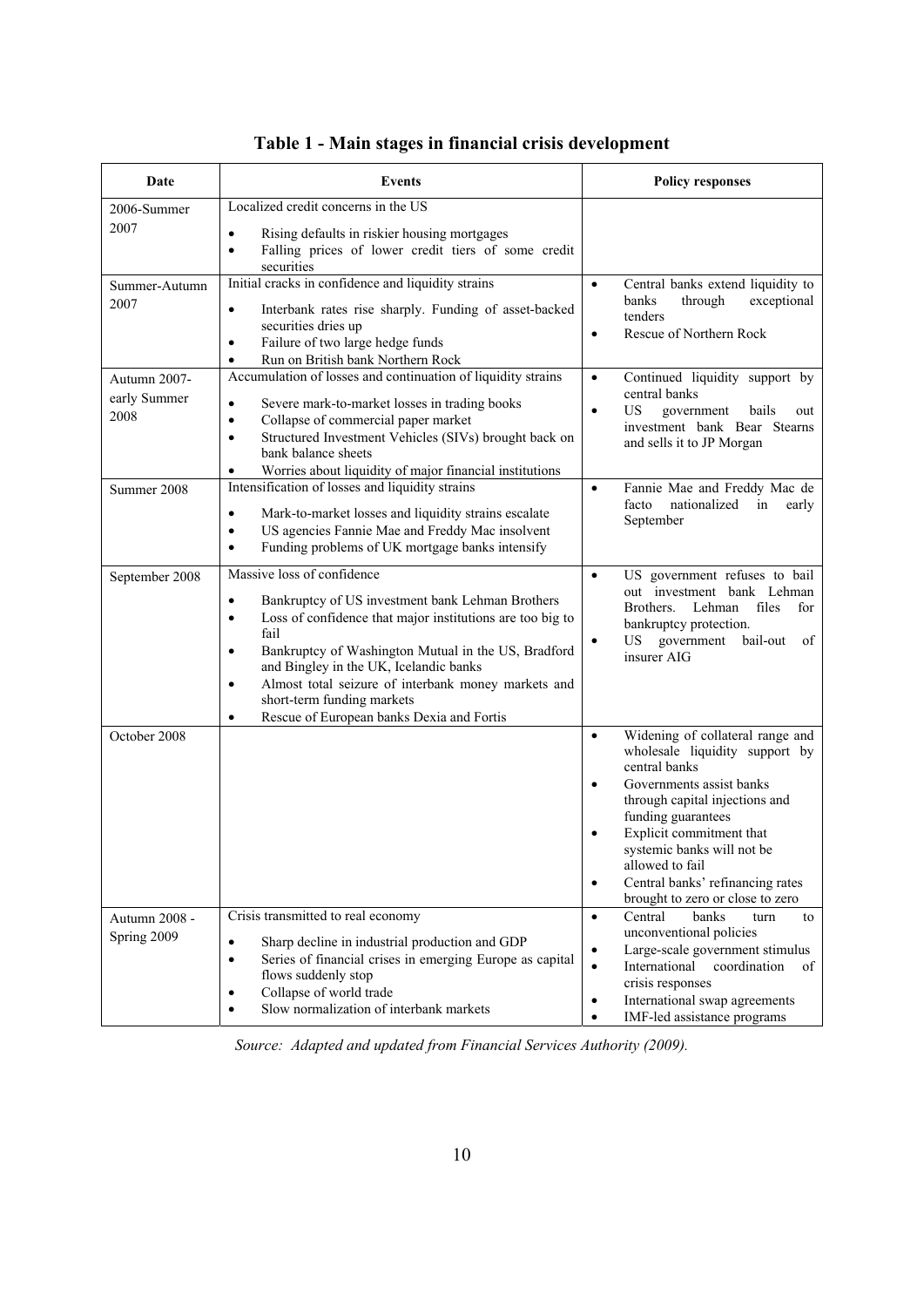#### 1.2. Three questions on the crisis

1

These developments raise three major questions: Why did the crisis occur? Why did it engulf the entire financial system? Why have its economic consequences been so severe?

The *third question* is the easiest to answer. Financial crises affect the real economy through credit supply constraints (this is the *credit channel*), wealth effects (the drop in asset prices reduces household wealth and diminishes consumption, while companies incur losses on their balance sheets and reduce investment accordingly) and, last but not least, confidence effects. A robust stylized fact emerging from a series of financial crises in recent decades is that they result in sharp and more or less prolonged drops in output (Cerra and Saxena, 2007; Reinhart and Rogoff, 2009a,b).

In 2008-2009 international dimensions added to the shock and compounded its effects. In a sense, this was the first global crisis since the end of the previous wave of globalization, in the 1930s. Although there are questions for research on the relative importance of the transmission channels and the magnitude of the corresponding effects, once the financial system had reached near-paralysis a sharp drop in global output had to be expected and initial hopes for a *decoupling* of emerging economies were soon rebuffed.<sup>3</sup>

The *first* and *second* questions – why a financial crisis, and why so widespread - are much more challenging. Part of the explanation can be found in financial conditions that prevailed in 2007, especially a high appetite for yield and a pervasive mispricing of risk, which had led many private financial agents to enter on a massive scale into debt-financed (or *leveraged*, see below) investments in risky assets. Once liquidity dried up and risk was re-priced, the same firms whose aim had been to maximize return through leverage entered into a precipitated and disorderly process of *deleveraging*. Another part of the explanation has to do with the rise of the *shadow banking system*. Banks had created special vehicles to outsource and refinance long-term assets by raising short-term money from financial markets. Such vehicles were located outside of the banks' balance sheets and were therefore not subject to banking regulation and particularly to capital requirements. They were nevertheless controlled by the parent bank, which extended liquidity lines which could be triggered in case of refinancing difficulty. When these vehicles found themselves in trouble, banks had at the same time to repatriate them onto their balance sheets and to digest the corresponding losses, which suddenly put them at odds with regulatory capital adequacy ratios. Part of the explanation also has to do with the complexity and connectedness of the global financial architecture: the system *looked* able to absorb and diffuse shocks, and it had performed very well when facing a sectoral shock on the occasion of the 'dotcom' crash, but in 2007-2008 it turned out to amplify and reverberate, rather than diffuse the shock arising from the subprime crisis. Part, finally, results from the banks selling their remaining liquid assets, stocks, thereby transferring the crisis to the stock market and reducing the value of the remaining stock on their balance sheet.

<sup>3</sup> Much hinges of course on what 'decoupling' is supposed to mean. Clearly, the crisis has demonstrated that emerging markets were importantly affected by the implications of the shock originating in the US. However, it became apparent in the first half of 2009 that big emerging countries would emerge from the slump earlier and faster than the US or Europe.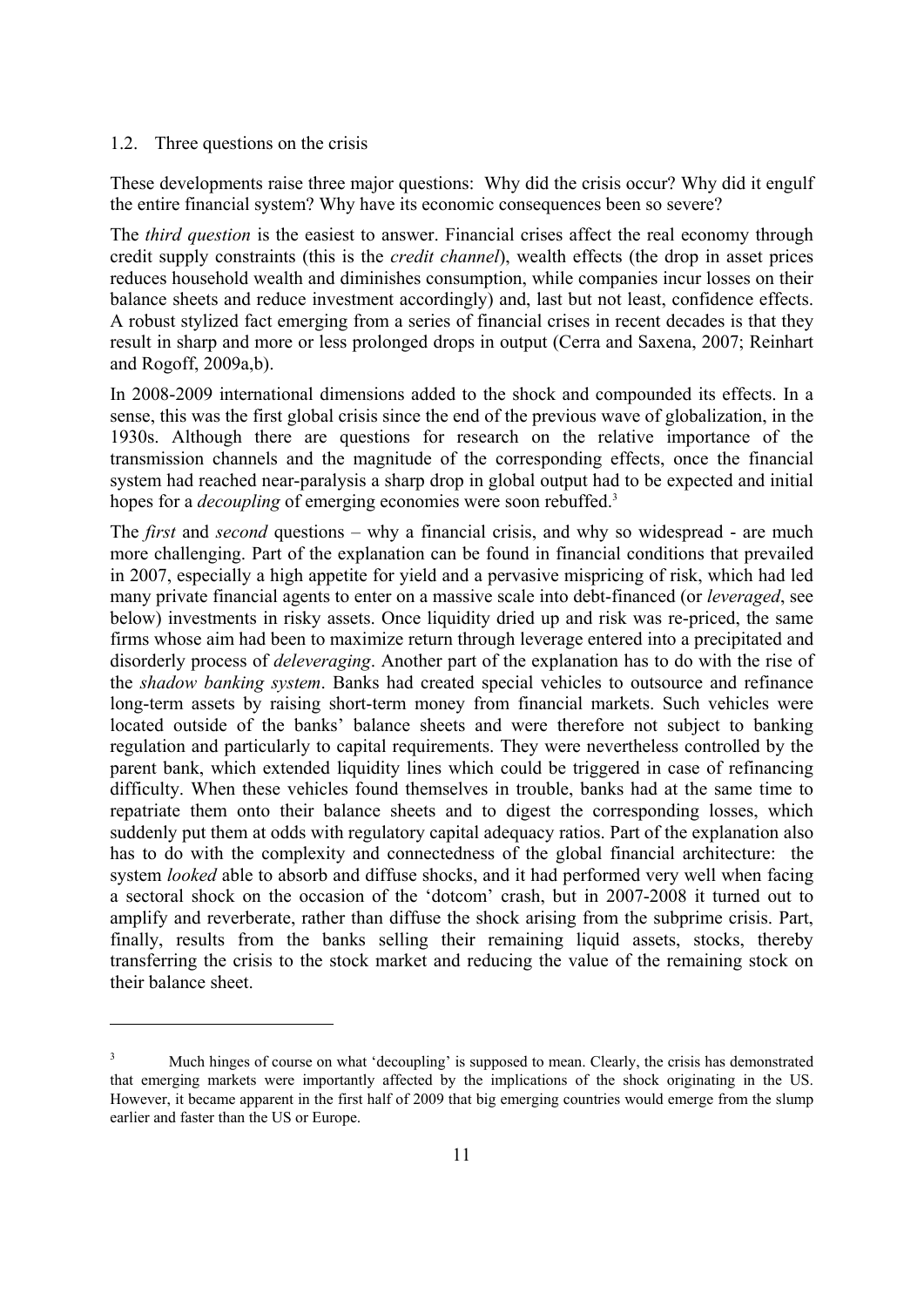In order to clarify the role of these factors in the genesis and the development of the crisis, and the actions taken by policy-makers, it is best to start from the root factors that contributed to them.

1.3. A taxonomy of crisis theories

It is useful to start from a simple taxonomy of crisis theories (Figure 1).

**Figure 1 - A simple taxonomy of crisis theories** 



There are three, non-mutually exclusive approaches:

- A first strand of analysis emphasizes the *microeconomic roots of financial imprudence*. According to this approach excessive risk-taking and *leveraging* (*i.e.* debt-financed financial investment) on the part of financial players were rooted in inadequate incentives that in turn can be ascribed either to insufficient or, on the contrary, to inappropriate regulation. This approach points to financial and accounting regulatory reform as the main structural response. There are, however, diverse views on what the regulatory agenda should be. The debate can also take on a moral dimension as greed is regarded by public opinion as having been at the heart of financial excesses.
- A second approach claims that *the macroeconomic environment contributed to excessive leveraging and risk-taking.* Two main factors contributed to such a lax environment. First, the US and global monetary policy stances have been criticized as excessively expansionary, which favored extensive leverage and the mispricing of financial and realestate assets. Second, the flow of foreign savings into the US (which had global currentaccount imbalances as its counterpart) resulted in a low level of *long-term* interest rates. For the supporters of this view, the underlying macro factors need to be addressed if future crises are to be avoided.
- Finally, a third view is inspired by engineering and ecology. It posits that the problem did not lie so much with either specific micro deficiencies or macro factors, but rather with the resilience of the financial system as a whole. Instead of putting emphasis on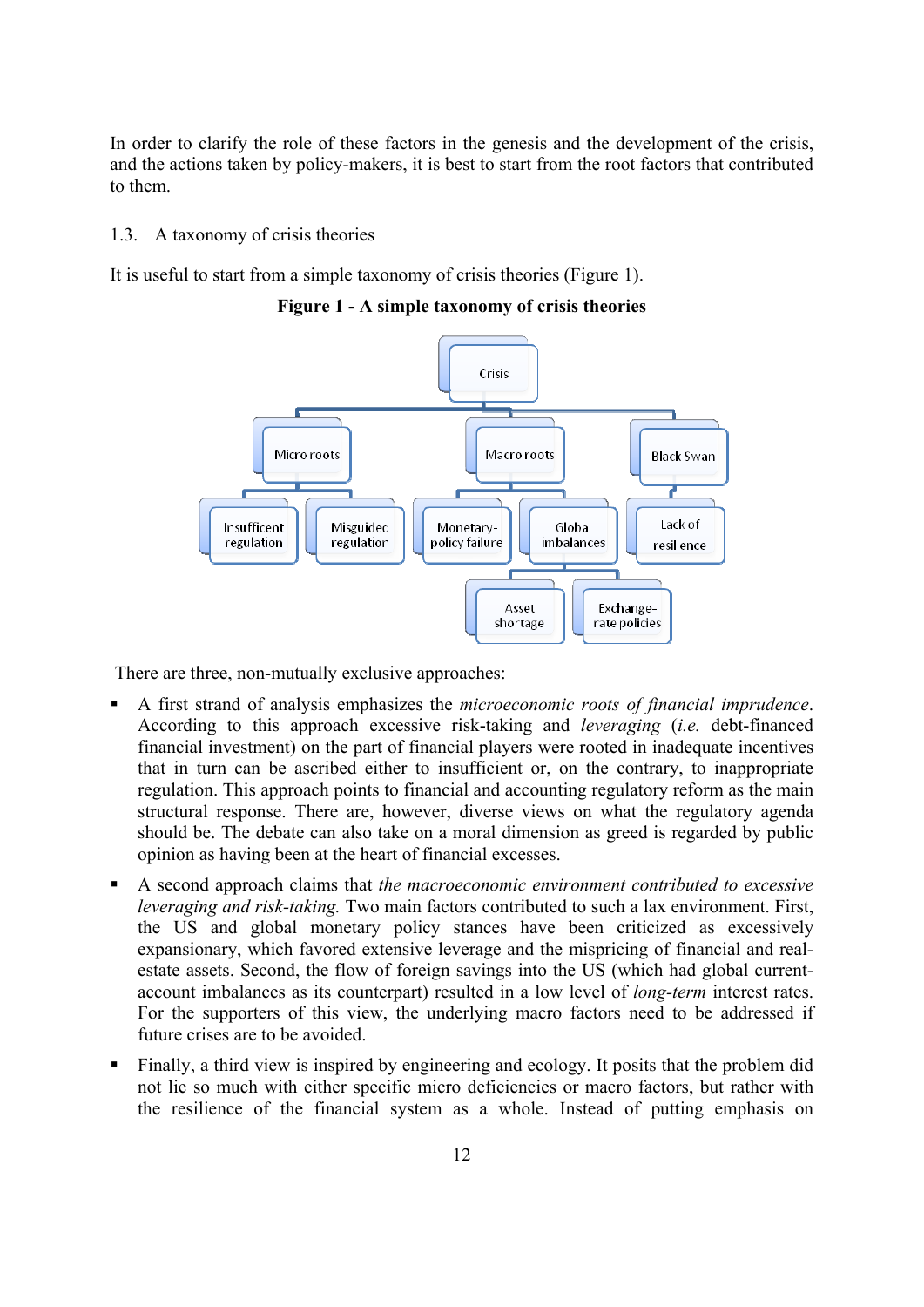fundamental causes, it sees the financial turmoil as a very low-probability event (a 'black swan') in which a shock of limited magnitude set in motion a chain-reaction that eventually resulted in a near-collapse. The policy implication is that the emphasis should be put on strengthening the robustness of the financial system *as a whole*.

# 1.4. Micro roots

By far the most popular explanation of the crisis was that it was due to irresponsibility and to "reckless greed and risk-taking," as expressed by President-elect Obama in January 2009. Popular representations combine imprudence, voracity, felony and corruption to depict what could be called a series of behaviors *à la* Bernard Madoff. However, unchecked greed was already pervasive in the 1980s and the 1990s while the financial system and the global economy prospered: neither junk bonds nor the Enron fraud triggered a world crisis.

Scholars of economic policy must avoid a repetition of the error made at the time of the Asian crisis by those who blamed 'crony capitalism' without questioning why cronyism, which had been there all along East Asia's path to prosperity, had suddenly become a problem.<sup>4</sup> And there is a thin line between 'reckless greed' and self-interest, which economists have considered as the engine of decentralized economies since Adam Smith's famous remark that: "it is not from the benevolence of the butcher, the brewer, or the baker that we expect our dinner, but from their regard to their own interest. We address ourselves, not to their humanity but to their self-love." Sixty years earlier, Bernard de Mandeville had argued that private vices were at the root of prosperity.<sup>5</sup>

A more interesting question is what led private-market participants to undervalue or misprice financial risk both on the sell-side and on the buy-side, and why an already burdensome public regulation and supervision apparatus did not tackle the problem. Since the crisis broke out, major deficiencies in what had become standard financial practice have been highlighted by observers. Many are important, raise puzzling questions, and call for significant regulatory reform. Four stand out: compensation practices, securitization, leverage, and market valuation.

<sup>4</sup> Paul Krugman (1998a) was an early advocate of the 'cronyism' interpretation, in support of a widely shared view within the International Monetary Fund, before changing his mind about the causes of the Asian crisis (Krugman, 1998b) 5

Adam Smith (1776, 1977); Mandeville (1714).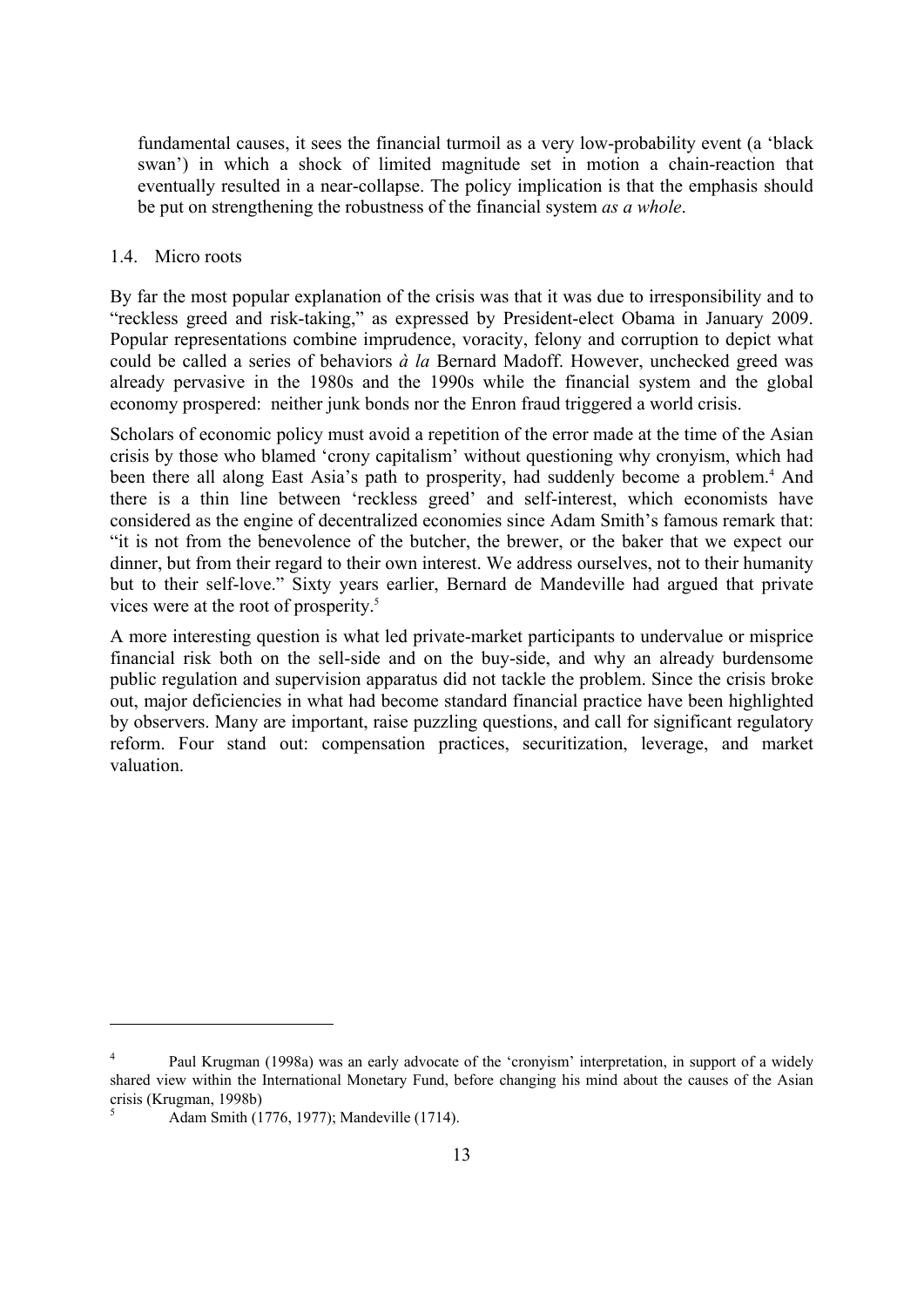# *a. Compensation practices*

The traders' hefty bonuses have been repeatedly resented by outraged citizens and they have become in some countries the symbol of the pre-crisis excesses. Beyond legitimate distributional concerns, the compensation structure impacts on incentives for risk-taking. In order to attract and retain talent, firms in the early 2000s routinely rewarded executives and traders on the basis of short-term performance. Executives generally received equity incentives in the form of options and shares without cash-out restrictions, and traders received bonuses tied to their annual performance. Also, a standard practice in banking was to reward executives with shares or options in a bank's parent holding company. Because the limited liability of shareholders restricted their potential losses to the value of their capital, managers had a strong interest in taking on leverage in order to maximize expected gains.<sup>6</sup> For all, compensation structures acted as a powerful incentive to take risk.

This issue is at its core one of corporate governance. Setting compensation is the role of a company board's compensation committee, which is expected to act in the interest of the holders of capital. But, as demonstrated in the crisis, the failure of a large bank or financial company involves systemic risk, which in turn compels public authorities to intervene to prevent it. This without doubt entails moral hazard and results in distorted incentives.

# *b. Securitization*

Most economists consider that financial innovation is favorable to long-term growth and that securitization is a case in point. The *packaging* of a series of loan portfolios into a single product and the *tranching* of this product into securities of different qualities of risk can be regarded as positive innovation: the former because it reduces dependence on specific portfolio risk and the latter because it allows investors to diversify and choose the desired combination of risk and return.<sup>7</sup>

#### **Box 1. A primer on securitization**

*Securitization*, the technique through which bank loans are transformed into marketable securities, was invented in the 1970s when US-government-sponsored agencies like Fannie Mae (the Federal National Mortgage Association) started securitizing residential mortgages. Previously, banks held loans until they matured or were paid off (the so-called *originate and hold* model). But after World War II, depository institutions simply could not keep pace with the rising demand for housing credit and sought ways of increasing the sources of mortgage funding. To attract investors, an investment vehicle was developed that isolated mortgage pools, sorted them by order of credit quality and sold them as tranches, allowing banks to reduce their exposure to credit risk and thereby to increase their volume of credit. This is the so-called *originate-and-distribute* model.

Securitization implies the pooling of various claims (such as mortgages, loans, bonds, trade and credit-card receivables, etc.) and their use as collateral to issue a prioritized capital structure of claims (the *tranches*).<sup>8</sup> This process results in a series of rated securities. The highest tranches are senior to the lower ones, so that they can achieve a good risk rating even though the underlying collateral includes high-risk mortgages. The lower tranches are high-yield ones to compensate for the higher risk.

<sup>6</sup> See the research by Lucian Bebchuk and colleagues, for example Bebchuk (2009).

For a discussion see Hellwig (2008).

<sup>8</sup> For a full description and discussion, see Coval *et al.* (2009)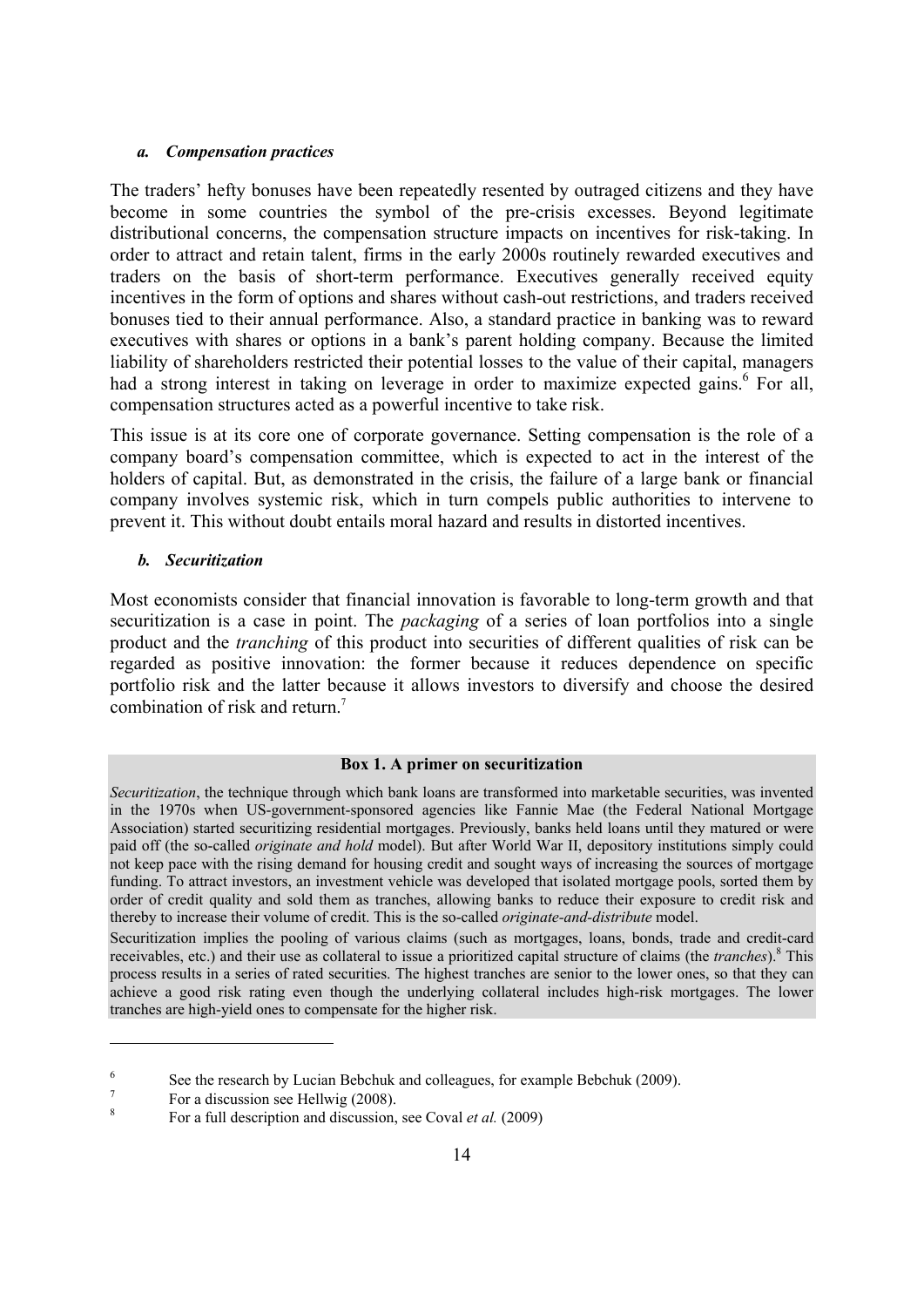The best known such *asset-backed securities (ABS)* include *mortgage-based securities* (MBS, collateralized by the service of mortgage loans), *collateralized mortgage obligations* (CMO, emanating from a further securitization of MBS), and the now-famous *collateralized debt obligations (CDOs,* resulting from the securitization of various ABS). Often, various credit-enhancement mechanisms are added to these products, such as *credit default swaps* (CDS) and various derivatives. Also, CDOs were in turn sliced into tranches and sold to vehicles themselves financed by debt – thereby forming what was known as '*CDO square*' or CDO2. Securitization was enormously successful: in the US, the amount outstanding of corresponding *asset-backed* 

*securities (ABS)* reached 2.5 trillion dollars in 2007 (almost 20% of US GDP) and gave rise to further developments as simple securitized credits were restructured and repackaged into more complex ones.

But sophisticated securitization had two consequences. First, it resulted in a major increase in the complexity of financial products that made risk difficult to assess. The first generation of structured products such as CDOs was admittedly rather simple since their purpose was only to sort a bundle of loans into a series of tranches of increasing risk and expected return so as to match investors' different preferences for risk and return. But even sophisticated investors had difficulty assessing and therefore monitoring the risk embedded in more complex products such as CDO-square (Box 1), for two reasons: details on the underlying risks were often not available, and even when they were, the value of the CDO was a complex, highly non-linear function of the distribution of the underlying risks. Scrutiny of risk was widely outsourced to credit-rating agencies and more often than not replaced by a blind and ultimately lethal faith in the robustness of market mechanisms. As Buiter (2009) has noted, risk transferred through securitization ended up with the investors most *willing* to hold it, but not necessarily the most *able* to bear it.

The second consequence of securitization was that the credit originators – the lending institutions at the origin of the mortgage – had weak incentives to assess the credit risk. To the extent they were able to package and sell an entire credit portfolio, their incentive was limited to making sure that credit quality *as assessed at the time of the sale* matched the standards required by regulators and credit-rating agencies to qualify for a given risk category. The originate-and-distribute model of credit therefore involved moral hazard. Unsurprisingly, over the period following the sale of their loan, loans sold in the secondary market underperformed bank loans by a significant margin on a risk-adjusted basis (Berndt and Gupta, 2009). Securitization therefore contributed not only to disseminating risk, but also to sourcing new risk.

Additionally, the pooling of various loans in a single product was an efficient way to diversify individual risks but it did not allow diversification of the macroeconomic risk related to the housing bubble. When house prices started falling, a large number of borrowers were *simultaneously* unable to repay their debt. This rise in the correlation of individual default rates was not correctly taken into account in the models used by securitizers. The CDO tranches rated 'AAA', the highest possible score, although they were deemed diversified enough to be robust, became vulnerable, triggering a loss of confidence and a contagion effect.<sup>9</sup>

<sup>9</sup> See Coval *et al.* (2009) for a discussion of the role of correlations. The authors notably show that the high credit rating of many securities pointed to rating agencies being extraordinarily confident about their ability to measure the underlying default risks and default correlations. Through the issuance of a capital structure,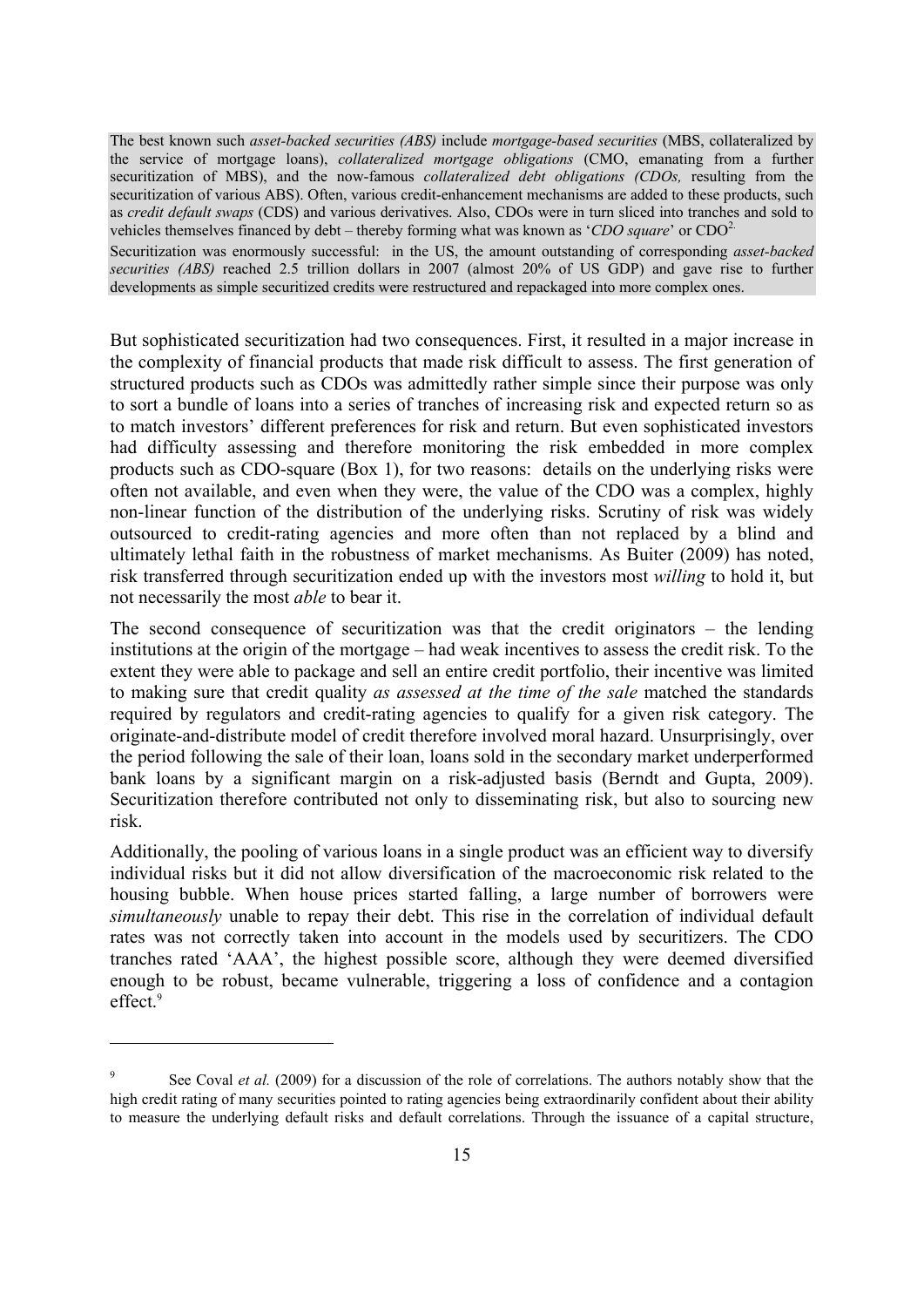A key question, though, is why rational investors nevertheless bought securitized debt. Gorton (2009) provides an interesting hypothesis.10 He points out that the essence of banking is the provision of liquidity through producing what he calls 'informationally-insensitive debt': thanks to deposit insurance, which prevents bank runs, demand deposits are regarded as good as central bank money and no one can derive any profit from the production of private information about them. He then argues that securitization was a way to create 'relatively informationally-insensitive debt' without insurance: the higher-rated tranches served this purpose, until a systemic shock transformed informationally-insensitive into informationally sensitive debt prone to a run. Yet investors were accustomed to not bothering about information and they did not know how to produce it when it became needed, and the market for this debt collapsed.

#### *c. Leverage*

1

*Leverage* is a very old technique that makes it possible to increase the return on capital by incurring debt. Suppose an investor invests his or her capital *K* in a (risky) asset of expected yield *r*. The return s/he can expect to earn per unit of capital is then simply *r.* But if instead s/he borrows D at rate *i* and invests  $A = K + D$  in the risky asset, s/he can expect to earn:

$$
\rho = r + (r - t)l \tag{1}
$$

where  $l = D/K$  is the leverage ratio. When  $i \le r$ , leverage thus appears as a simple way to increase return. Things are different when *r* turns out to be less than the cost of borrowing. And, worse, if the investor actually incurs a loss of *z*% on its investment, this implies a capital loss of *z*% without leverage but of (1+*l*)*z*% with leverage (and a total negative rate of return of  $-[z+(z+i)l]$ . The loss can exceed the investor's capital, which means s/he is unable to repay the debt and is therefore bankrupt.

Applied to banks, this simple mechanism has important consequences (Adrian and Shin, 2008). Even in the absence of a true bankruptcy, the very fact that a bank's assets have lost value implies a sudden rise in the leverage ratio, which is likely to lead the bank to sell off assets or restrict credit in order to deleverage. Suppose, for example, that initially *A =* 100*, D*   $= 90$  and  $K = 10$  (implying  $l = 9$ ). Then a 5% decline in the value of *A* implies a 50% decline in the value of *K* and thus a doubling of the leverage ratio. Bringing it back to its previous value of 9 implies a considerable shrinking of the balance sheet*.* 

What this elementary calculation illustrates is the simple fact that leverage increases the expected return on capital but has two consequences: first, it also increases the risk of bankruptcy; second, it leads banks to respond *pro-cyclically* to fluctuations in the value of their assets, thereby amplifying financial and economic fluctuations (Box 2).

small errors in evaluating the risk of underlying securities can translate into substantial variation in the default risk of the final structured product.

<sup>10</sup> Gorton (2008b) also questions the relevance of an explanation based on the 'originate and distribute' view, according to which risks were passed along to investors, thus lessening incentives to care about risk. He argues that risks remained involved all along the chain from originators to underwriters and that the interests of the various parties were aligned in securitization.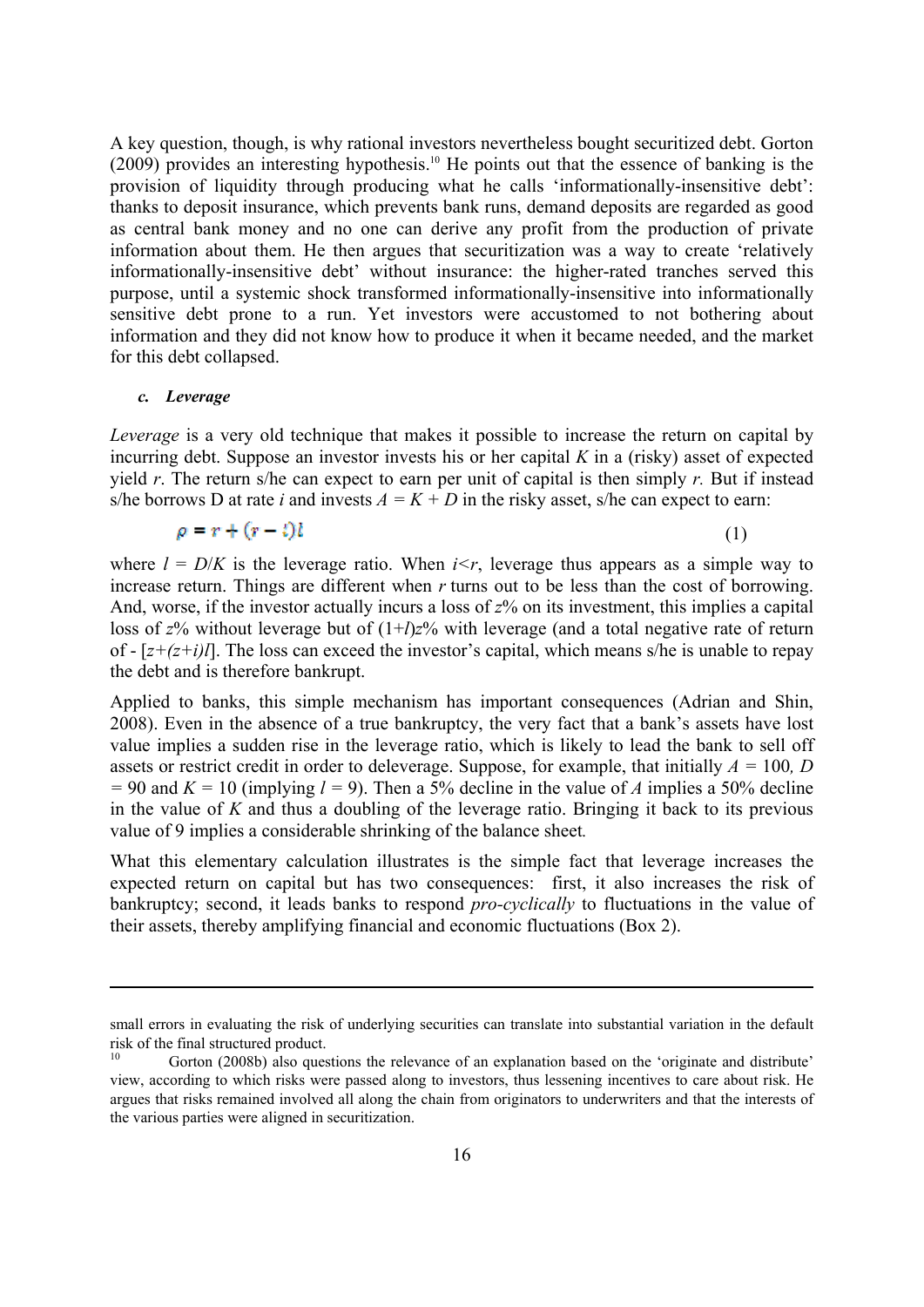#### **Box 2 – Leverage and pro-cyclicality**

Tobias Adrian and Hyun Song Shin (2008) have used micro-data to demonstrate the pro-cyclicality of leverage in financial firms. Financial intermediaries adjust their balance sheets actively to changes in their net worth. Adrian and Shin first observe that for a passive investor, the relationship between the value of assets A and the leverage ratio l is downward-sloping: leverage falls when the value of total assets rises. This is simply because if debt D is held constant, l and A are negatively related:

$$
l = \frac{D}{K} = \frac{D}{A - D} = \frac{1}{A/D - 1}
$$
\n(2.1)

Data indicate that households follow this type of behavior as the relationship between asset growth and leverage growth is negative (Figure 2.1).



**Figure 2.1 – Relationship between asset growth and leverage growth, US households, 1963-2006** 

*Source: Adrian and Shin (2008, figure 2.2).* 

This downward-sloping relationship gets lost for nonfinancial corporations. For commercial banks it becomes vertical at a zero-leverage growth intercept (Figure 2.2): commercial banks thus tend to keep leverage constant. This implies that credit is likely to be pro-cyclical: holding l constant means that the growth rate of debt D is the same as that of assets A.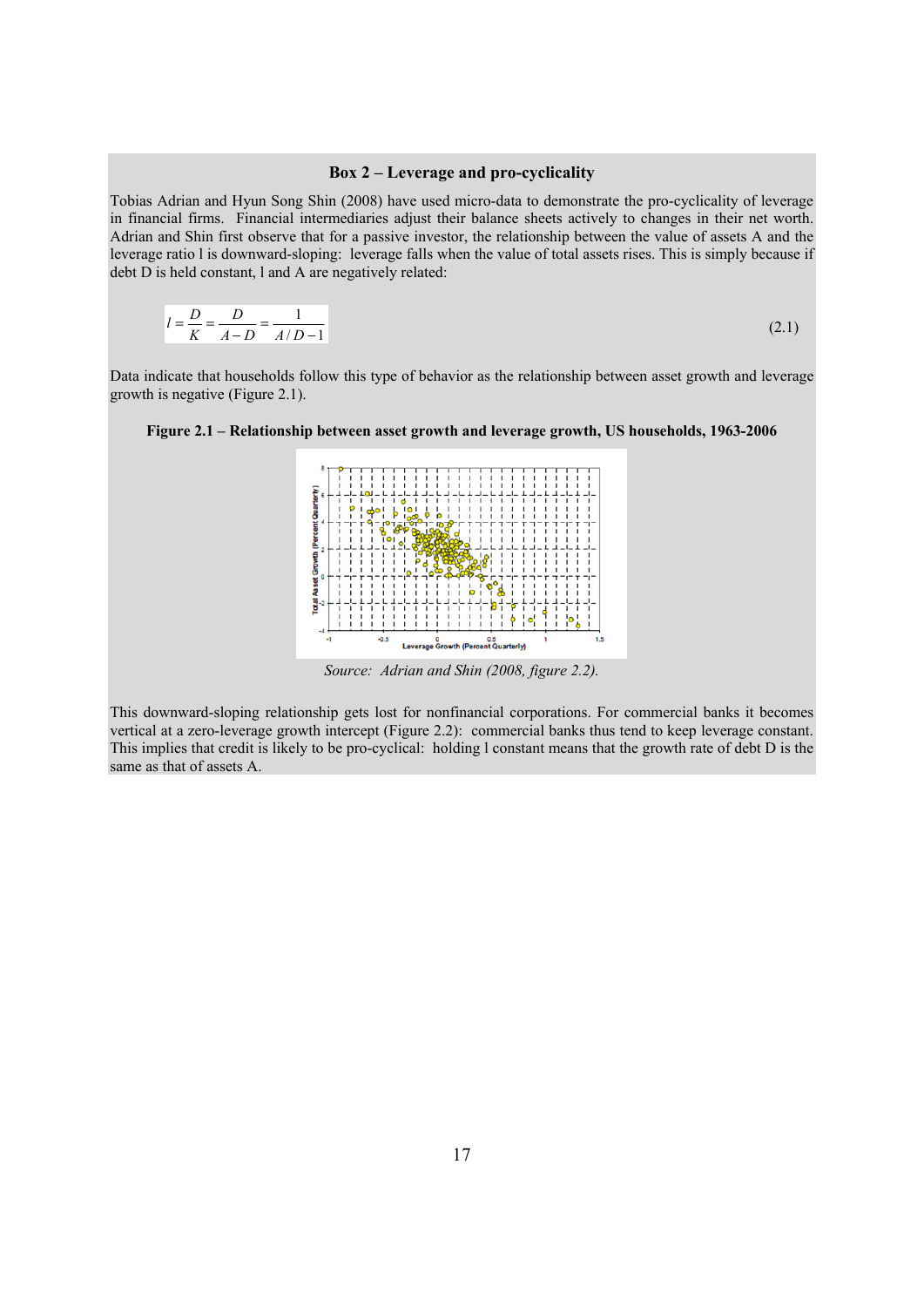**Figure 2.2 – Relationship between asset growth and leverage growth, US commercial banks, 1963-2006** 



*Source: Adrian and Shin (2008).* 

The relationship is even reversed and turns positive for securities brokers and dealers (a statistical category that included the investment banks) (Figure 2.3), indicating strong leverage pro-cyclicality: the higher the growth of total assets, the faster the growth of debt and of the leverage ratio l. In other words, investment banks tended to accelerate borrowing when market conditions were improving. This is what led Lehman Brothers to excessive leveraged exposure to risky assets.

**Figure 2.3 – Relationship between asset growth and leverage growth, US securities brokers and dealers, 1963-2006** 



*Source: Adrian and Shin (2008).* 

The pro-cyclicality of leverage in turn results from the counter-cyclical behavior of measured risk (low during booms and high during busts). Adrian and Shin (2008) conjecture that banks maintain a stock of capital K proportional to total Value-at-Risk (K =  $\lambda$  x VaR). Using the same notation as previously, the leverage ratio l can be written as:

#### $(2.2)$

The leverage ratio l is therefore negatively related to unit Value-at-Risk, VaR/A. Adrian and Shin's data confirm the counter-cyclicality of unit Value-at-Risk, which implies the pro-cyclicality of leverage. The interpretation is the following: when asset prices increase, financial intermediaries' balance sheets tend to get stronger, creating an incipient situation of surplus capital. The incentive is for intermediaries to find ways to employ this surplus capital through an expansion of balance sheets and an increase in leverage.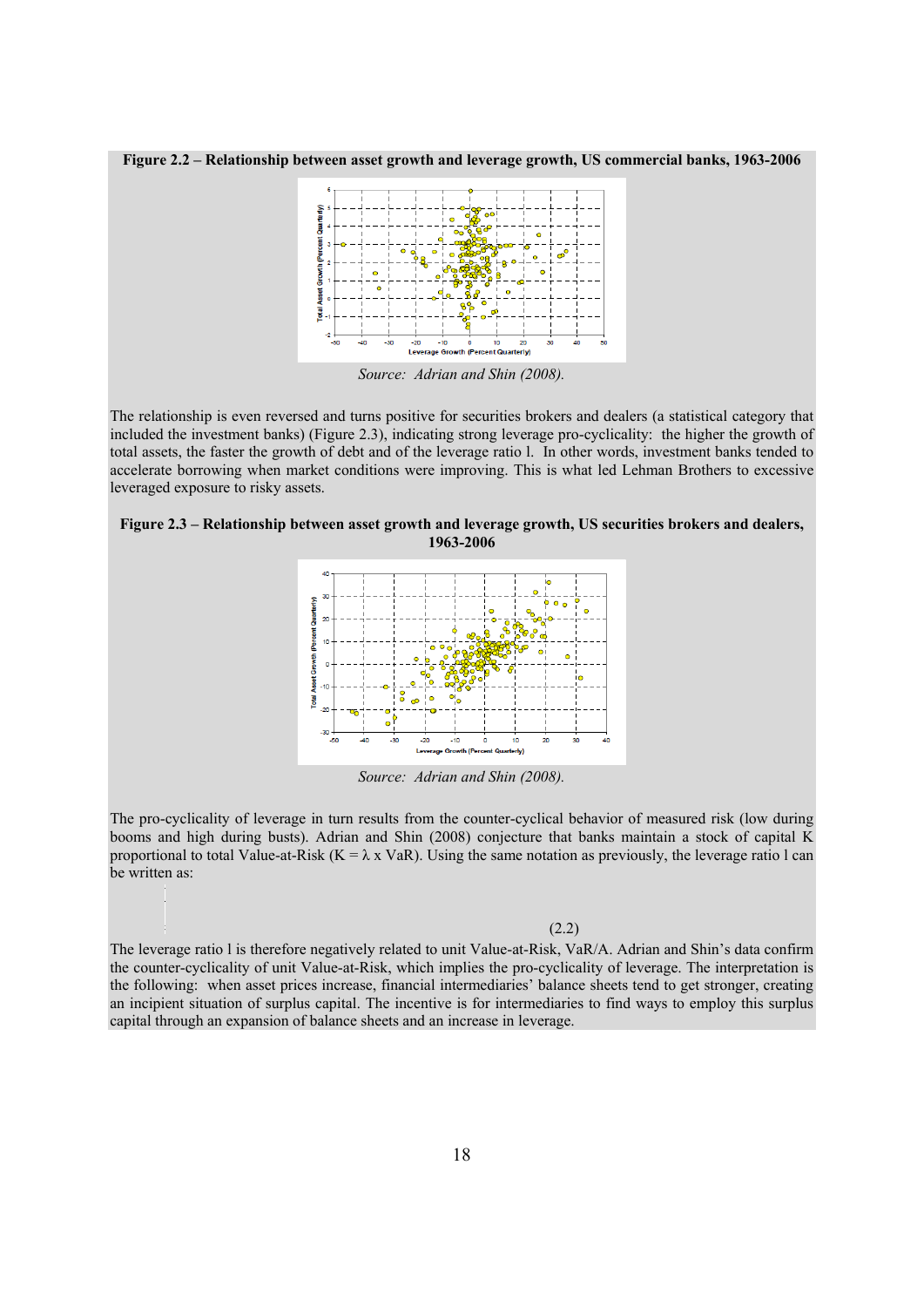Given that large European banks in 2007 had leverage ratios comprised between 20 in the UK and 35 in Switzerland,<sup>11</sup> these mechanisms played a major role in the transmission of the crisis from asset prices to bank behavior.

As bank failures may involve massive externalities, leverage has to be regulated in order to limit excessive risk-taking. Thus an important question is why existing regulation failed. Part of the answer is to be found in the role of the shadow banking system (Adrian and Shin, 2009). By mid-2007, just before the crisis erupted, market-based assets amounted to more than 16 trillion US dollars, while bank-based assets were less than 13 trillion. Against this background, existing banking regulation proved insufficient. It mainly rested on two instruments: mandatory capital adequacy ratios and leverage ratios.

Mandatory capital-adequacy ratios limit the size of a bank's risk-weighted asset portfolio relative to its capital. They are at the heart of the Basle I and Basle II accords (Box 3) which have been implemented in most OECD countries and many East-Asian countries, but not in the US. Capital adequacy ratios proved to be both too low and unevenly enforced:

- In the US, neither hedge funds nor investment banks had to comply with capital-adequacy ratios (only bank holding companies had to), whatever the potential (or, in the case of Lehman, actual) repercussions of their bankruptcy;
- Most importantly, the sophisticated capital-adequacy ratios put in place after 2006 under the Basel II accord to replace the rough ratios of the first Basel accord were found to add, rather than to reduce, the pro-cyclicality of bank behavior. This is because they were themselves based on market valuations of assets and encouraged banks to expand their balance sheets in good times and to shrink them in bad times.

In the US, risk-weighted capital ratios were supplemented with a cruder, non-risk weighted capital-to-asset ratio called a *leverage ratio*. Major bank holding companies (not investment banks) were required to hold Tier-1 capital (see Box 3) of at least 4% of their total assets.<sup>12</sup> The US leverage ratio did not prevent the crisis but it may be the case, as argued by the Swiss vice-governor Philipp Hildebrand (2008), that "it ensures a minimal buffer to absorb the negative consequences of imprudent behavior." World leaders decided at the G-20 Pittsburgh summit to incorporate it into the Basle II framework as a supplement to the capital-adequacy ratio, and to make it compulsory when valuation standards have converged sufficiently so that the denominator of the ratio is measured consistently across countries.

<sup>&</sup>lt;sup>11</sup> See Panetta and Angelini (2009).

<sup>12</sup> The link between the capital-to-asset and debt-to-asset ratios can be understood using the above notation:  $K/A = 1/(1+l)$ .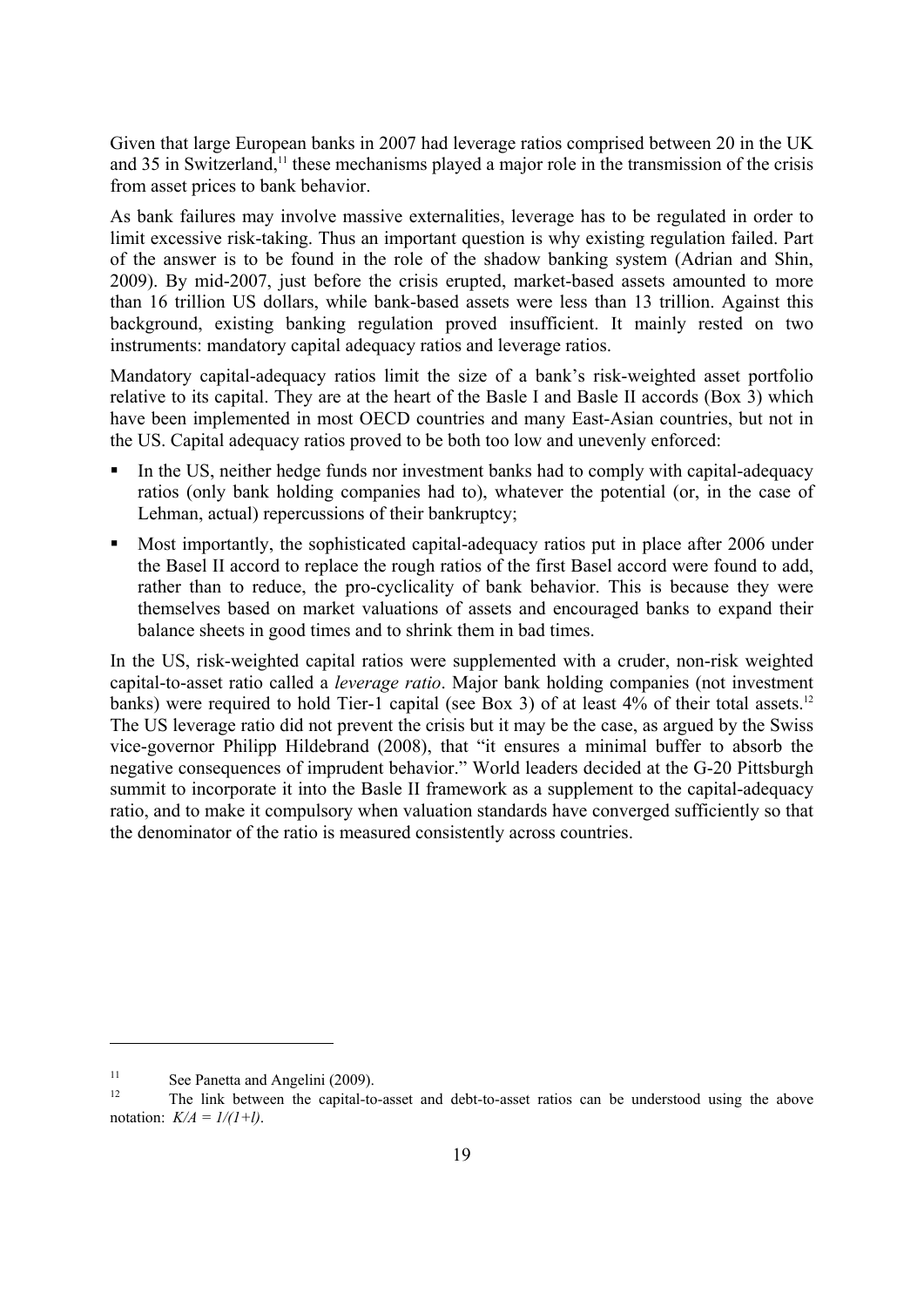#### **Box 3 – Why are capital-adequacy ratios procyclical?**

The setting of minimal capital requirements is intended to provide a buffer so that banks remain solvent across a wide range of shocks. As such, it is an application of the Value-at-Risk approach.

Capital-adequacy ratios for internationally active banks were first introduced in 1988 by the Basel I accord, which imposed to banks a minimum capital of 8% of risk-weighted assets. Risk was supposed to depend on the asset class, so for example governments were deemed safe and corporate bonds risky. In the 1990s this crude approach was subject to criticism, which resulted in the introduction in the mid-2000s of the new Basel II ratios.

Two categories of capital are distinguished: Tier 1 capital, which broadly corresponds to shareholder equity, and Tier 2 capital, consisting of reserves, provisions and subordinated debt. The 8% ratio determines total Tier 1 + Tier 2 capital, with the proviso that Tier 2 capital must be inferior or equal to Tier 1 capital. Basel II especially differs from Basel I in its approach to risk, which is not given for broad asset classes anymore but is assetdependent and time-varying. It can be calculated according to one of two methods, the standardized approach and the internal ratings-based approach.

The standardized approach uses ratings published by the credit rating agencies to measure risk. Both loans to governments and loans to corporations are therefore deemed risky and enter into the calculation of total credit risk, with weights dependent on their ratings (for example, in the original Basel II framework claims on governments rated AAA did not enter into the calculation of total risk, while claims on governments rated BBB were taken into account for 50% of their value; for claims on corporations, the corresponding weights were 20% for AAA borrowers and 100% for BBB borrowers). Once the total risk has been calculated, the minimum capital adequacy ratio (8% in the original Basel II framework) is applied to determine the bank's minimum capital.

Alternatively, banks can be authorized by their supervisor to use an internal ratings-based approach, whereby weights are determined by the bank's own assessment of the riskiness of its claims on the basis of methodologies and parameters determined by the regulator. For example the original Basel II framework required banks to compute the maximum losses that the they could suffer at a 99.9% confidence interval. The bank would be required to hold at least enough capital to absorb this "maximum probable" loss. However, the evaluation of a borrower's probability of default was left to the bank itself. The intention was to make better use of a bank's internal information on the riskiness of its clients and to better take into account the correlation of risks across assets within the bank's portfolio.

The standard approach is subject to pro-cyclicality to the extent that credit ratings are themselves procyclical, which tends to be the case although rating agencies claim to smooth risk assessment over the cycle. Simple empirical evidence indicates that average ratings decline in a downturn, leading to an increase in capital requirements. Similarly they improve in boom times, relaxing capital requirements (Panetta and Angelini, 2009). Instead of dampening the pro-cyclical effects of leverage, regulation therefore tends to increase them.

There is no direct empirical evidence yet on the internal ratings-based approach since it was introduced in 2008 only (and only in Europe) but simulations have shown that it is likely to be open to the same criticism as the standard approach. For example Repullo and Suarez (2008) find that the Basel II framework provides better protection against bankruptcy than Basel I but that, since banks are unlikely to hold sufficient buffers above the minimum requirements, the increased risk of borrower default during a recession should imply credit contraction in downturns.

#### *d. Market valuation*

It has been noted above that leverage leads banks to respond pro-cyclically to fluctuations in the value of their assets. This raises the question of how bank assets should be valued, which is a complex and as-yet unresolved question.

In the years before the crisis, the financial reporting of banks had been increasingly based on so-called *fair-value* or *mark-to-market accounting*: Assets and liabilities were reported at market value, with capital gains and losses being registered in the profit-and-loss account.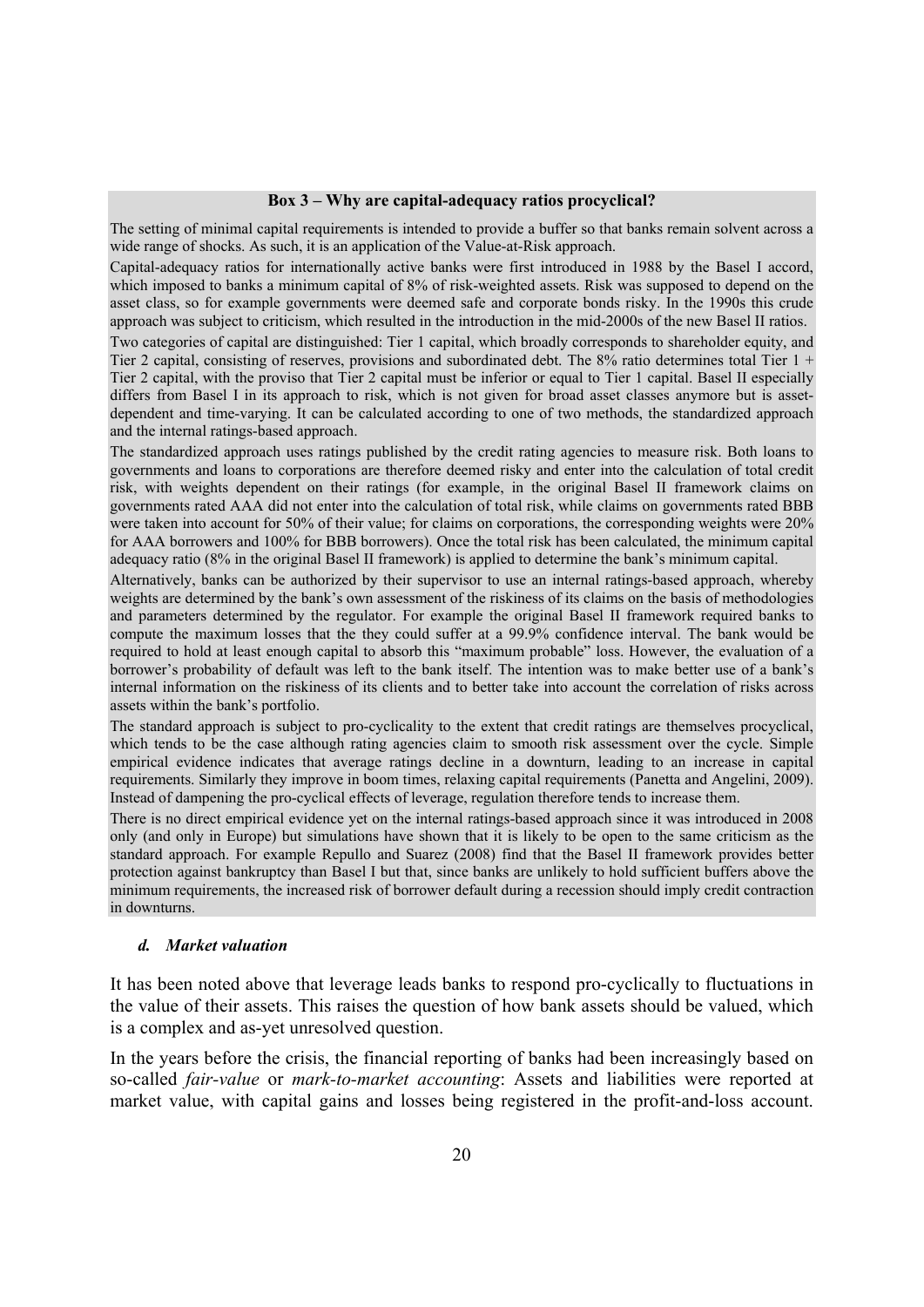When market prices were not available, fair value was constructed by discounting expected future cash flows, based on some forecasting model. This principle was enshrined in the International Financial Reporting Standards (IFRS), adopted by more than a hundred countries including EU member states, and in the *US Generally Accepted Accounting Principles (GAAP)*.

There are several issues with fair-value accounting:

1

- *Consistency between standards*: a given asset may be valued differently by the bank's supervisor and by its auditors, and both standards may vary across countries. The Deutsche Bank, a German bank with significant US activities, reported total assets worth 2,202 billion dollars under IFRS and 1,030 billion dollars under US GAAP as at 31 December 2008. This is because financial derivatives are registered at gross value under IFRS and at net value under US GAAP;
- *Availability of market prices*: the crisis has led accounting standard-setters to acknowledge (somewhat reluctantly, at least initially) that market valuation is not possible when markets do not function. It may remain possible to discount expected future cash flows but investors are suspicious of biases in prices produced by fragile and potentially self-serving internal models;
- *Counter-intuitive outcomes*: as an example, when the creditworthiness of a bank deteriorates, the market value of its liabilities goes down and it can therefore register a profit;
- **Procyclicality:** a fall in asset prices induces banks to sell assets and contract credit in order to comply with capital requirements. Box 4 provides a telling illustration in the case of pension funds: the combination of a strict pension funding rule and mark-to-market accounting produces an upward-sloping demand curve on asset markets: when the price of bonds goes up, pension funds have to buy more of them. Such behaviors exacerbate disruptive market dynamics.

There is a minority view that market valuation should be abandoned altogether in favor of historical cost valuation, or strictly limited to trading activities.<sup>13</sup> Based on the experience of past financial crises, the economics profession generally considers that this would obscure the perception of banks' soundness, delay the necessary disposal of non-performing assets, and eventually aggravate the cost of crises. An alternative is to supplement mark-to-market accounting with appropriate clauses so as to mitigate its procyclicality, such as buffers to weather sudden drops in market prices, and with temporary waivers in case of a crisis.<sup>14</sup>

<sup>&</sup>lt;sup>13</sup> In 2003, French President Jacques Chirac wrote to European Commission President Romano Prodi that the adoption of fair-value accounting would "lead to company management methods that will place excessive bias on the short term."

<sup>14</sup> In response to the crisis, the US Financial Accounting Standards Board (FASB) and the International Accounting Standards Board (IASB) authorized the temporary reclassification of assets at book value rather than market value in October, 2008.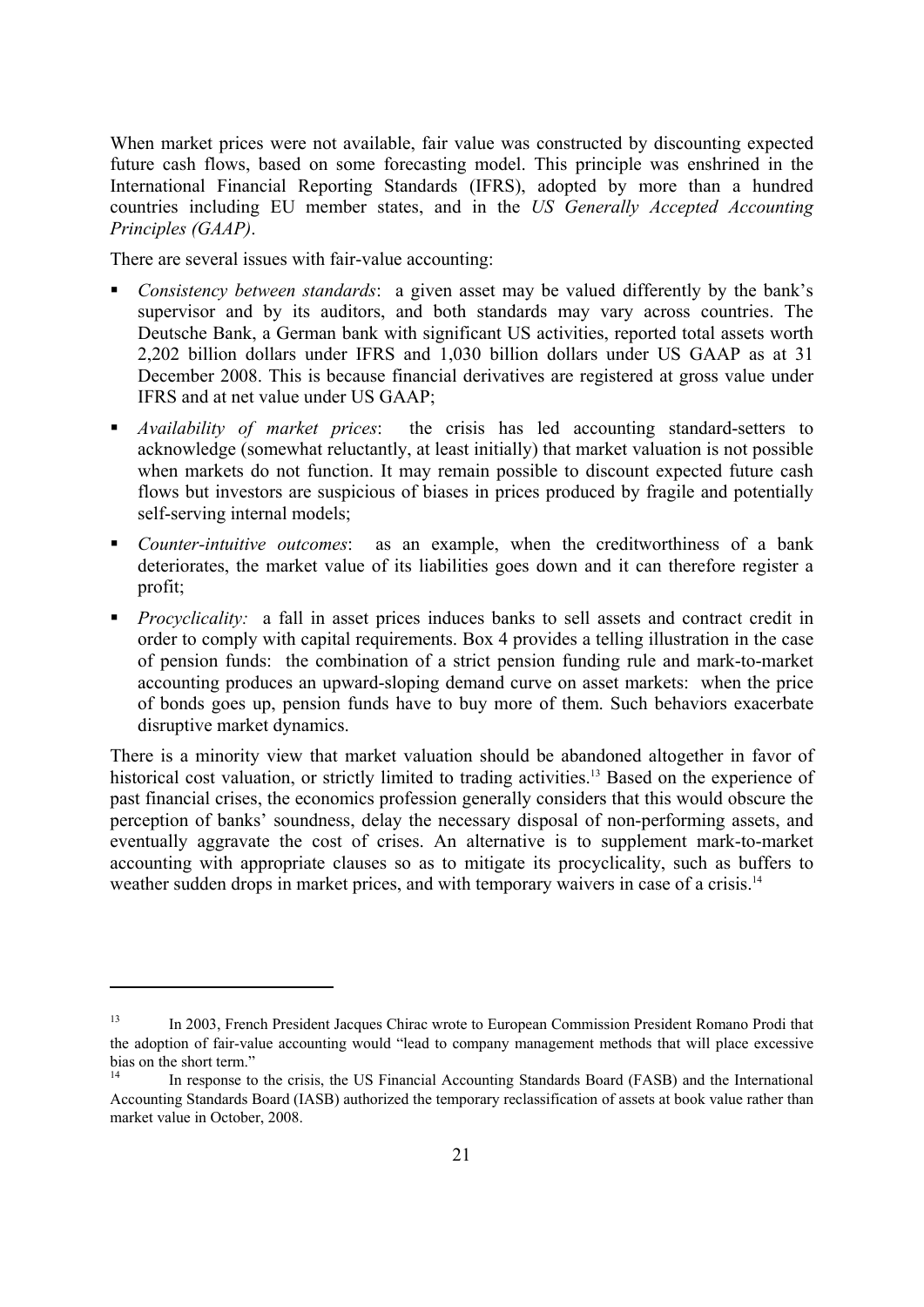#### **Box 4 - Pro-cyclical mark-to-market accounting: the case of pension funds**

We illustrate here how mark-to-market accounting may force financial institutions to act in a pro-cyclical way on financial markets. The example is adapted from Boeri *et al.* (2006).

Consider a pension fund with pension liabilities *l<sub>t</sub>* at all future dates  $t \ge 0$ . For analytical convenience, we suppose the fund is entirely invested in perpetual bonds with a unitary face value, yielding a constant interest rate *r*. The market value of the bond portfolio is  $A = pN$ , where *N* is the number of bonds and  $p = 1/r$  is their unit price. The model is in continuous time.

Looking forward, pension liabilities increase at a constant rate *λ* (say, because pensions are indexed on wage growth):  $l_t = l_0 e^{i\lambda t}$  with  $0 < \lambda < r$ . Since there is no active market for pension portfolios, their fair value *L* is computed using discounted expected cash flows:

$$
L = \int_{t=0}^{\infty} (1+r)^{-\epsilon} l_{\epsilon} = \frac{1}{r-1} l_0
$$
\n(4.1)

Let  $\varphi = A/L$  be the funding gap of the pension fund, *i.e.* the discrepancy between its market-valued assets and liabilities. We define  $\alpha^{44} = \frac{1}{\alpha} \frac{1}{\alpha} = \frac{1}{\alpha}$  as the *duration* of the bond portfolio and  $\alpha^2 = \frac{1}{\alpha} \frac{1}{\alpha} \frac{1}{\alpha} = \frac{1}{\alpha - 1}$  as the duration of the pension portfolio. It appears immediately that  $d^4 < d^2$ : when interest rates go down (or, equivalently, when the price of bonds goes up), the value of liabilities increases more than the value of assets and the funding gap widens:

$$
\frac{1}{\varphi} \frac{\partial \varphi}{\partial r} = d^L - d^A > 0 \tag{4.2}
$$

Suppose now that the price of bonds *p* fluctuates and the fund manager, facing a given liability portfolio, adjusts in real time the size *N* of the asset portfolio to match a given funding gap  $\varphi$  (say, as imposed by pension fund regulation). The manager's rule is:

$$
N(p) = \frac{A(p)}{p} = \varphi \frac{L(p)}{p} = \varphi \frac{1}{1 - np} l_0
$$
\n(4.3)

$$
\frac{1}{N}\frac{\partial N}{\partial p} - \frac{1}{1 - \lambda p} \ge 0 \tag{4.4}
$$

Under the combination of a regulatory funding rule and mark-to-market accounting, the fund has to buy *more* bonds when their price goes up. When applied to the whole industry, such rules may exert a destabilizing, procyclical impact on bond markets. This impact was documented on the euro and sterling bond markets when pension-fund regulation was tightened and moved to mark-to-market valuation in Scandinavia, then in the UK in the early 2000s (Boeri *et al.*, 2006).

# *e. Why did the subprime crisis trigger a generalized panic?*

It is now time to repeat our second question, *i.e.* why a crisis in a limited segment of financial markets, namely the subprime market, contaminated the entire financial system. Contagion cannot be ascribed primarily to the weight of subprime securities in investors' portfolios.

As developed by Gorton (2008b, 2009), special investment vehicles had broadly diversified portfolios and were not significantly exposed to subprime loans. A key element of crisis extension was the development of a market for repurchase agreements or repos (see Box 5) which played for firms a role akin to that of a banking system: lending firms deposited cash, borrowing firms posted bonds as collateral and this collateral could in turn be 'rehypothecated' in exchange for cash with a third party. The posting of securitized assets as collateral therefore provided the means to meet the borrowing needs of some firms and the demand for liquid, informationally insensitive deposits of some other. However, it also increased the complexity so that information on the distribution of risks was hardly available and increasingly costly to assemble. It also resulted in an exponentially increasing demand for safe assets to be used as collateral – we will come back to this point later.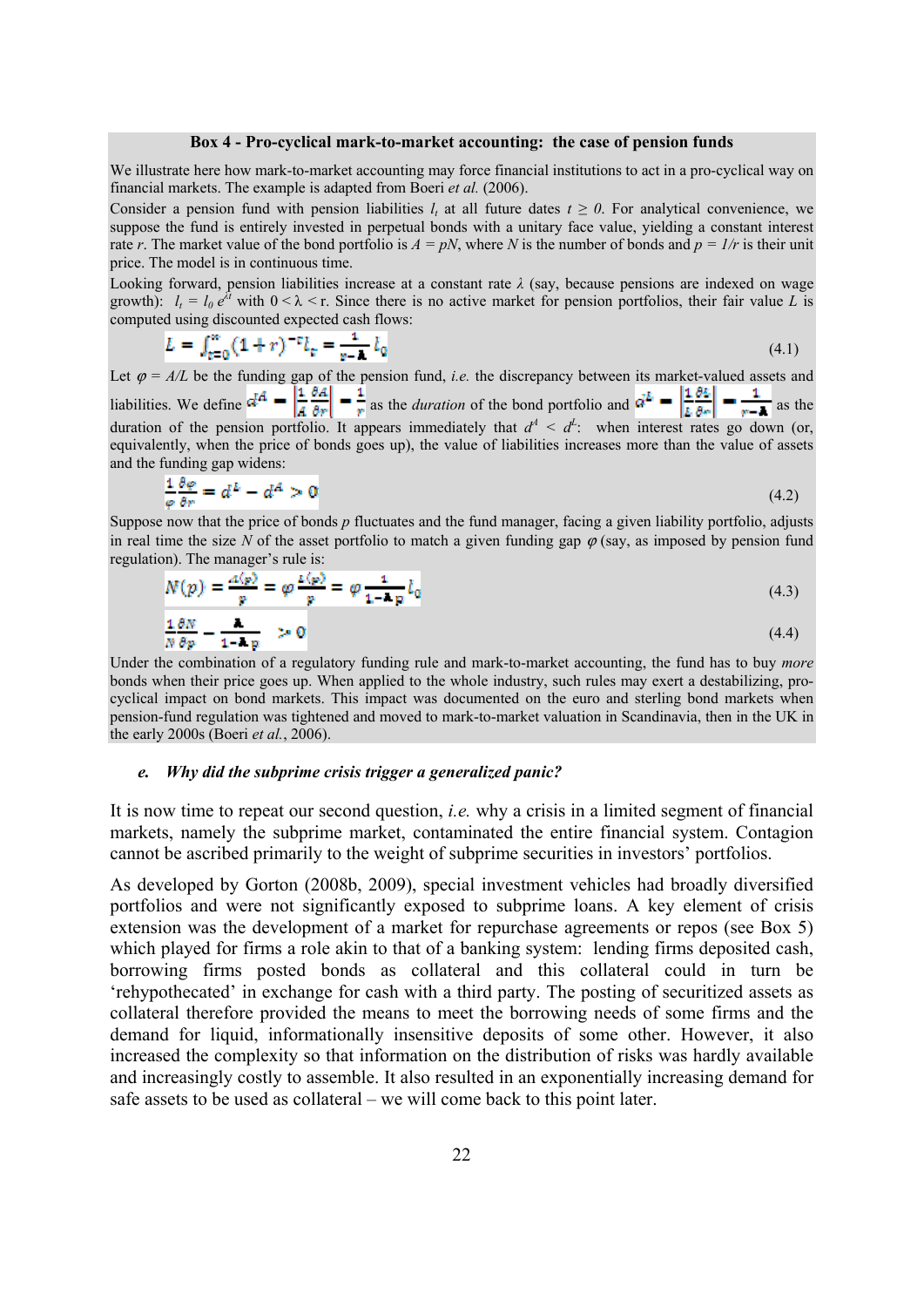#### **Box 5 – Repo transactions**

Repurchase agreements, or repos, are short-term loans backed by an exchange of collateral.

Counterparty risk is only residual provided that the amount of collateral is revised frequently enough to offset the change in value of the asset deposited as collateral. This is usually done through cash deposits called *margin calls*. Typically, Bank A borrows *X* million dollars from Bank B for a given, short period of time and transfers to Bank B the property of a pool of assets worth the same amount for the life of the loan. Bank B then regularly checks the market value of these assets. If they have depreciated by *x*%, Bank A transfers to Bank B an additional *xX* million dollars in cash as a margin call. This ensures that bank B's loss will be limited if Bank A defaults. An alternative, which can be combined with margin calls, is to impose an arbitrary rebate on the value of collateral (called a *haircut*), depending on its creditworthiness. This increases the quantity of collateral required in exchange of a given monetary amount.

Repos involve less counterparty risk than uncollateralized bank loans and have therefore developed very rapidly. While there are few statistics about this market, it was believed to exceed 11 trillion dollars in 2008 and to have grown by around 10 percent a year.

As long as the system expanded steadily, no question needed to be raised about the quality of collateral. But the leveraging and tranching mechanism implied that the price of a subprime asset-based security was a highly non-linear function of house prices. In spite of the moderate share of subprime bonds in the pool of asset-based securities, the bursting of the real-estate bubble transformed what was perceived as 'informationally insensitive' into 'informationally sensitive' debt, to use Gorton's expression.

However, the complexity of the whole chain of structured financial products meant that the information necessary to properly value claims was not accessible. No one could accept structured products as collateral any longer. The subprime crisis thus translated into a collateral crisis and a dash for cash. Depositors were not able to assess counterparty risk. Average repo haircuts exploded, from zero in the first half of 2007 to 25% by mid 2008 and more than 45% by the end of 2008. The repo market dried up. The demand for cash could only be met by selling assets at much reduced prices, so that the price of non-subprime related assets also fell substantially. The mark-to-market value of all assets collapsed, feeding back into a further drying up of the repo market and solvency problems for financial intermediaries. The failure of Lehman further compounded both the signal, the dash for cash and the panic.

As suggested by Holmström (2008), this information-asymmetry problem was not primarily one of transparency, but rather one of complexity. The whole system thrived on nontransparent information, and it is when price information became more collective and transparent that the panic unfolded.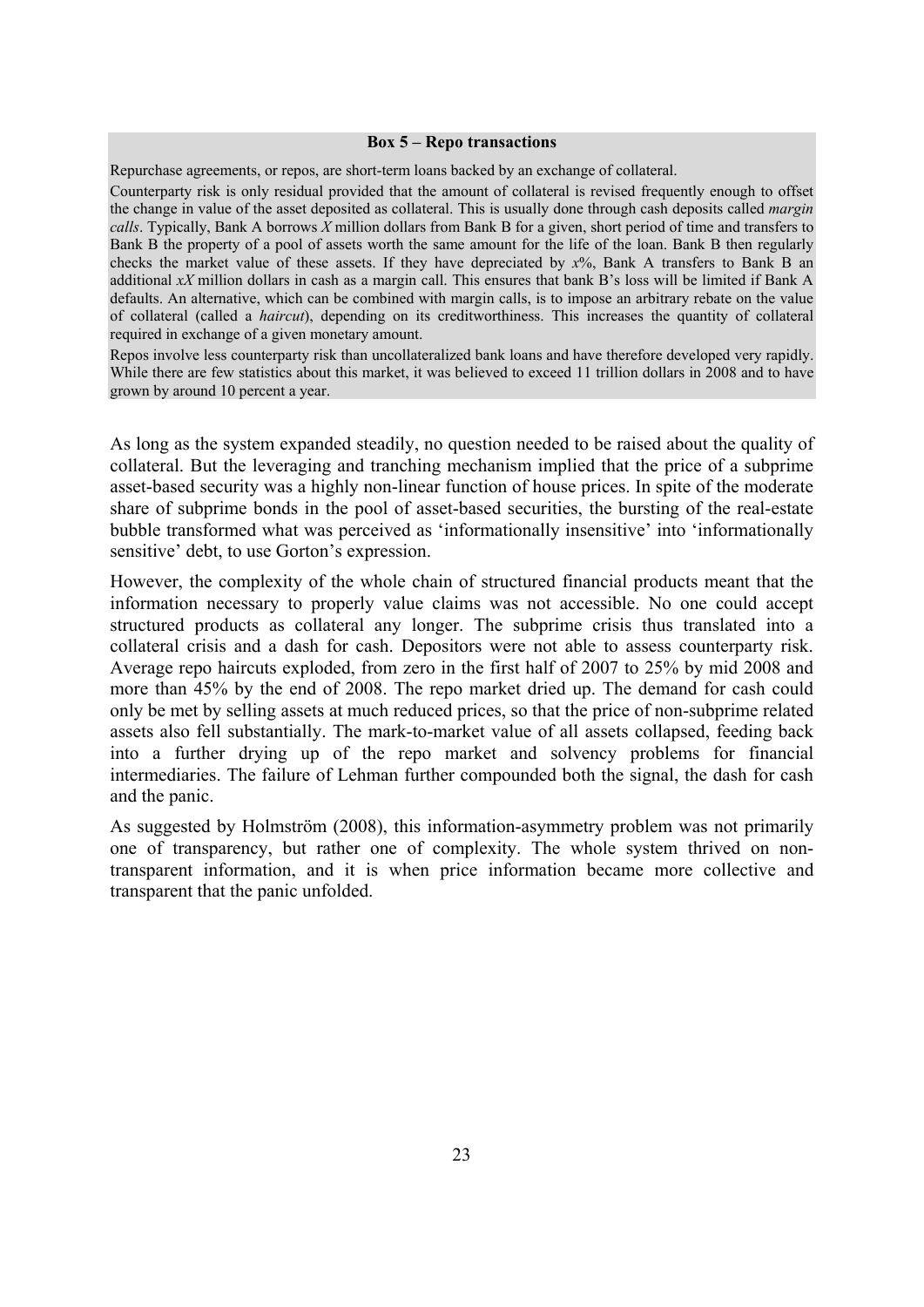# 1.5. Macro roots

"*At the core of the crisis lay an interplay between macro-imbalances which had grown rapidly in the last ten years, and financial market developments and innovations*". The gist of this sentence, from the Turner Review (Financial Services Authority, 2009) commissioned by the British government, can be found in many other assessments by experts and, interestingly, regulators.15 Beyond the microeconomic roots and the failures of regulation, broader permissive factors were conducive to financial imprudence.

In fact, if interest rates had been higher, housing booms, stock market valuations, and the rise in private debt would certainly not have reached the same levels. Cheap credit facilitated debt-financed investment in real estate and financial assets, and contributed to excessive risktaking. From a macroeconomic standpoint also, this crisis has been a crisis of leverage (Figure 2).



# **Figure 2 – The rise of private debt between 1999 and 2007 Interest-rate liabilities (loans and non-equity securities) as % of GDP**

*Source: Eurostat, ECB, Federal Reserve and Barclays Capital.* 

Almost by definition, macroeconomic factors therefore played a role in the boom-bust cycle, because interest rates affect the demand for credit: there is necessarily an interest-rate level that would have prevented the boom. But the interesting question is what created this macroeconomic environment. Was it a failure of monetary policy? Was the broader savinginvestment balance at global level the root cause of the low interest rates it produced?

<sup>&</sup>lt;sup>15</sup> See for example the De Larosière (2009) report prepared at the request of the European Commission.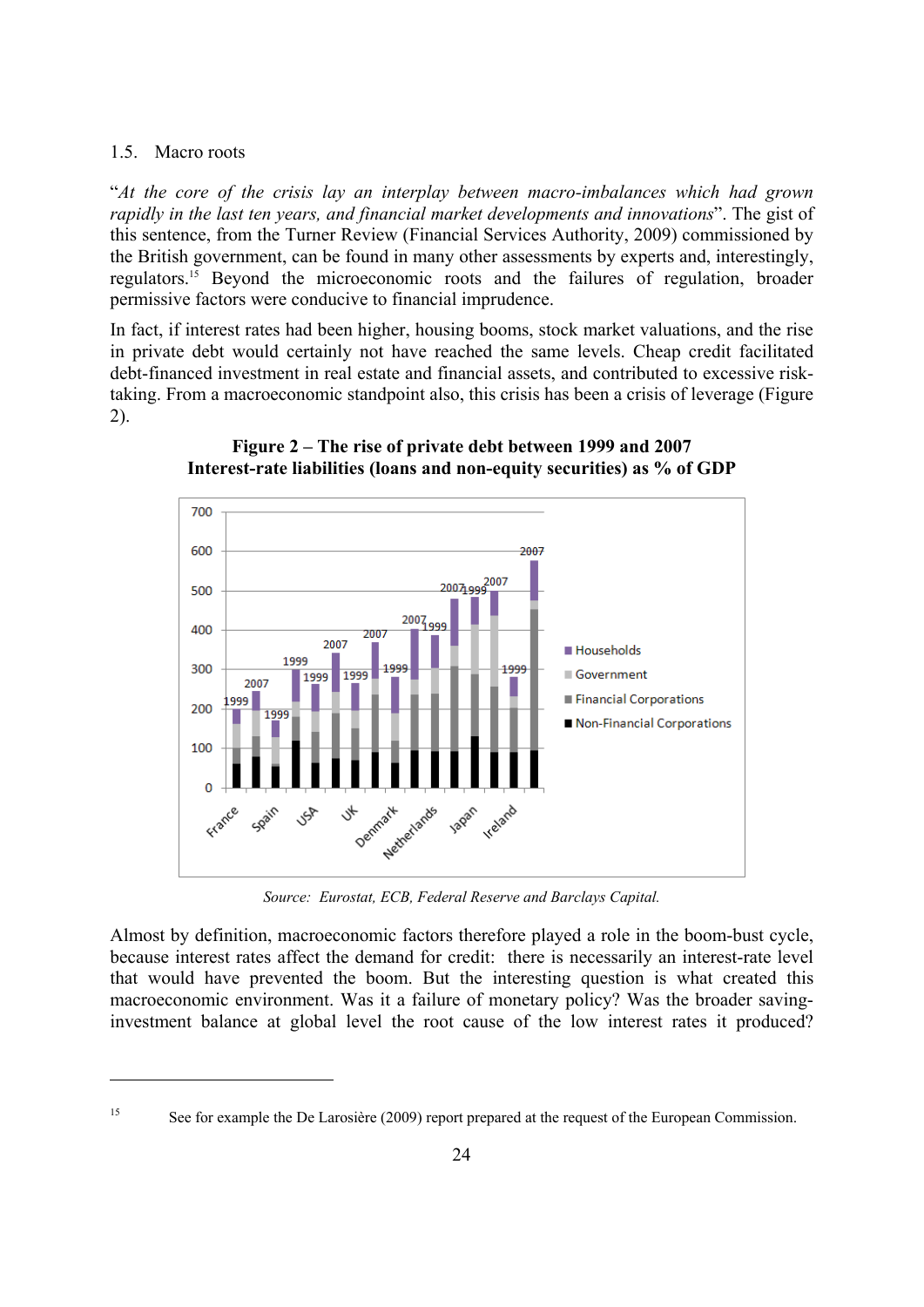Although mutually compatible, those two explanations have quite different policy implications.

#### *a. A failure of monetary policy?*

A first explanation blames an exceedingly lax monetary policy, either in the US (Taylor, 2008) or globally (BIS, 2008). According to this view, monetary policy in the aftermath of the 2001 recession remained too lax for too long and this triggered both asset-price inflation, primarily but not exclusively on the US housing market, and a generalized leverage boom.

Figure 3 depicts the evolution of policy interest rates (the Fed Fund rates) and of 10-year Treasury interest rates from the late 1990s to the late 2000s. The dashed line, taken from Taylor (2009), represents the counterfactual Fed Funds evolution that would have been observed had the central bank followed a Taylor rule (see Section 2 below). The Fed would have tightened faster after the 2001 recession, instead of lowering interest rates further to counter perceived deflation risks. Accordingly, short-term rates would have been higher between 2001 and 2005, denting the housing price boom and making the subsequent bust less pronounced.

**Figure 3 - US interest rates, 1999-2009** 



*Source: Federal Reserve Bank of St Louis.* 

In retrospect, the Fed should have worried less about the deflation risk in 2003, when then board member Ben Bernanke famously outlined a contingency plan to avoid the repetition of the Japanese experience (Bernanke, 2002), and it should have worried more about the risks of a housing bubble, instead of claiming, as then-chairman Alan Greenspan did, that "*while local economies may experience significant speculative price imbalances, a national severe [housing] price distortion seems most unlikely in the United States*." (Greenspan, 2004). This illustrates the difficult art of risk-management in economic policymaking: faced with these two equally improbable outcomes, the Fed may have overstated the former and disregarded the latter.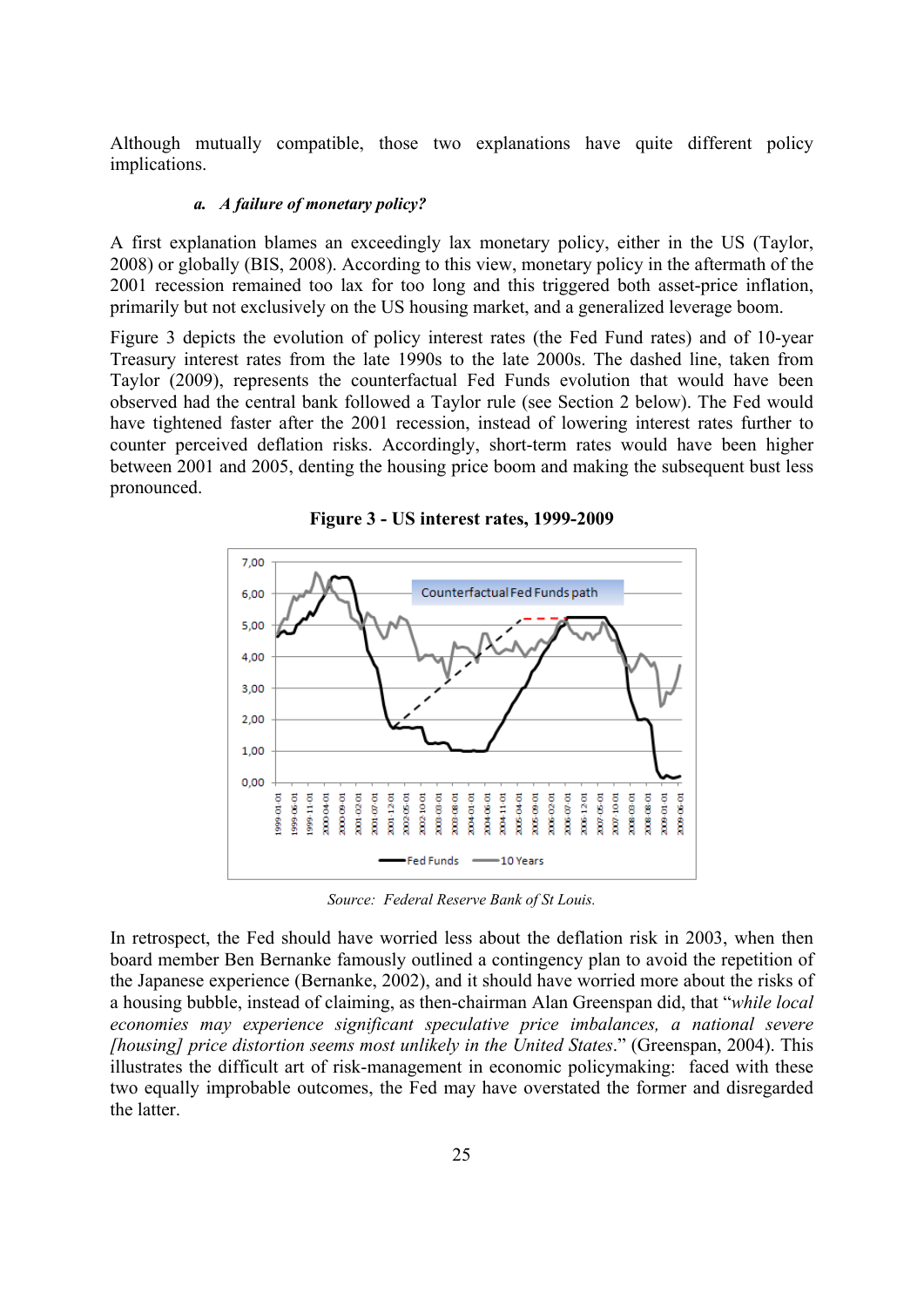The question, however, is whether this explanation is *sufficient*:

- To start with, the Taylor rule can only give rough indications and cannot be taken as an undisputable benchmark. Consumer-price inflation remained rather subdued throughout the 2000-2006 period and accelerated only with the world commodity-price boom of 2007-2008. A reason for continued price stability was the flattening of the Phillips curve. Central-bank credibility, structural changes in the US labor market and the increase in the global labor force resulting from China's and India's increased participation in globalization all resulted in a containment of wage and price increases. A central bank dedicated to price stability (rather to a combination of inflation and the output gap, as in the Taylor rule) had therefore little reason to raise interest rates aggressively enough to prick the real-estate bubble;
- The question, therefore, is rather whether the Fed should have raised interest rates *in the name of financial stability*. John Taylor implicitly assumes that by following a Taylor rule it would have killed two birds with one stone – achieving both macroeconomic and financial stability. But there is no theoretical or empirical motive to believe that the two objectives are coincident: whether central banks should explicitly target asset prices when setting interest rates has been a matter for debate. Put simply, it implies that central banks stand ready to depart from their macroeconomic stability goal in the name of financial stability – not something they can consider lightly. On a more practical ground, whether the Fed could have steered interest rates delicately enough to engineer a soft landing of housing prices is dubious;
- Furthermore, from 2001 on, long-term interest rates remained remarkably stable at a low level (Figure 3) consistent with stable inflationary expectations. This stability, famously dubbed a 'conundrum' by Alan Greenspan (2005), contrasted with previous episodes when bond rates responded to movement in policy rates, and it suggests that, if the Fed had followed John Taylor's *ex-post* prescription, bond rates could have remained at a low level. This leads us to consider the structural reasons for the persistence of low long-term interest rates throughout the early 2000s.

# *b. A consequence of global imbalances?*

1

An alternative macroeconomic explanation focuses on global imbalances rather than on purely domestic developments. According to this view, the increased demand for safe assets associated with capital flows into the US favored leverage and even provided incentives to manufacture purportedly AAA assets of actually dubious quality.

The starting point for this analysis is the observation of a massive inflow of foreign savings into the US. As the US came out of the 2001 recession, a new global saving-investment pattern emerged that characterized the 2002-2007 period.<sup>16</sup> What became known as 'global imbalances' was the combination of an historically high, and growing US current-account deficit of the order of 1.5% of world GDP (average over the 2002-2007 period), and

<sup>16</sup> As documented elsewhere in this book, the US current-account deficit goes back in fact to the very early 1980s. It had improved by the turn of the 1990s before deteriorating sharply in the second half of the decade.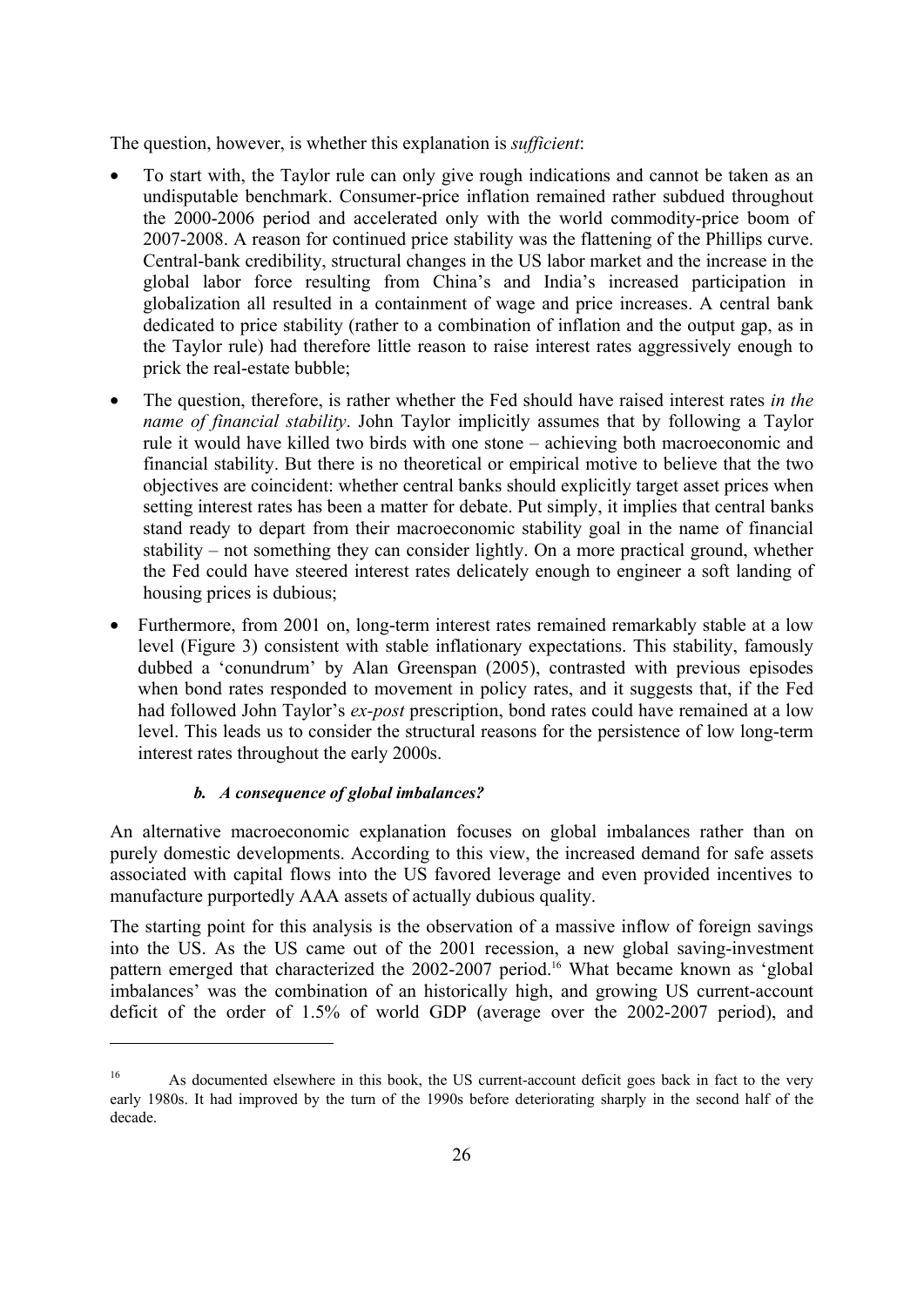corresponding surpluses in East Asia and later in the oil-producing countries. During this period foreign net purchases of US Treasury securities always represented more than 60% of net issues and for the entire period they amounted to 81% of total net issues.<sup>17</sup>

In the early 2000s, the traditional view of global imbalances  $-$  a view generally endorsed by Europeans - was that they were primarily driven by the US saving behavior – in other words that they resulted from a domestically rooted drop in the US saving rate. In the mid 2000s, however, Ben Bernanke put forward an alternative explanation, deemed the 'global savings glut' hypothesis (Bernanke, 2005). According to this view, the global savings-investment pattern originated in an increase in the rest of the world's net saving rather than resulting primarily from US behavior.

However self-serving for the US, Bernanke's provocative thesis rightly pointed out that financial globalization and the appetite of emerging countries for US Treasury bonds had to feature in the analysis of global imbalances. The question became: why was the rest of the world so keen on investing in US assets? Three main rationalizations have been offered for such behavior: the asset shortage, self-insurance and Bretton Woods 2 hypotheses.

The *asset-shortage hypothesis* presented in Caballero, Farhi and Gourinchas (2008) and Mendoza, Quadrini and Ríos-Rull (2008) highlights that financial underdevelopment in emerging countries led domestic agents to export their savings and invest them in [US] assets of higher safety and quality. This simultaneously resulted in a US financial account surplus (and a corresponding current account deficit) and in a lowering of long-term interest rates, as foreign savings increased the demand for financial assets. This intellectually attractive explanation has however not been tested extensively. There are other, more structural reasons for the higher demand for risk-free assets, such as the development of repos and over-thecounter derivative contracts which have brought about a massive demand for high-quality collateral (Gorton, 2009).

Furthermore, the *asset-shortage hypothesis* does not explain why the emerging countries' investment in the US overwhelmingly came from central banks: according to the IMF's COFER data (which are far from exhaustive as many central banks do not disclose the allocation of their reserves), the developing and emerging countries' dollar reserves rose from \$258bn in 1999O1 (in the immediate aftermath of the Asian crisis), to \$2,254bn in 2008O2 (before the turmoil that followed the Lehman collapse), an almost tenfold increase in less than ten years.

One rationale for such accumulation was to avoid a repetition of the 1997 balance-of-payment Asian crisis and subsequent dependence on IMF financings, perceived as costly and humiliating: instead, international reserves were used as *self-insurance* against future crises. This rationalization, however, is not entirely satisfactory either: self-insurance may explain a one-off increase in foreign-exchange reserves but the continuous accumulation of lowyielding reserves involves a significant opportunity cost that is hard to justify from a social planner's point of view (Rodrik, 2006).

<sup>&</sup>lt;sup>17</sup> Data here are taken respectively from the IMF's World Economic Outlook and the US Flow of Funds statistics.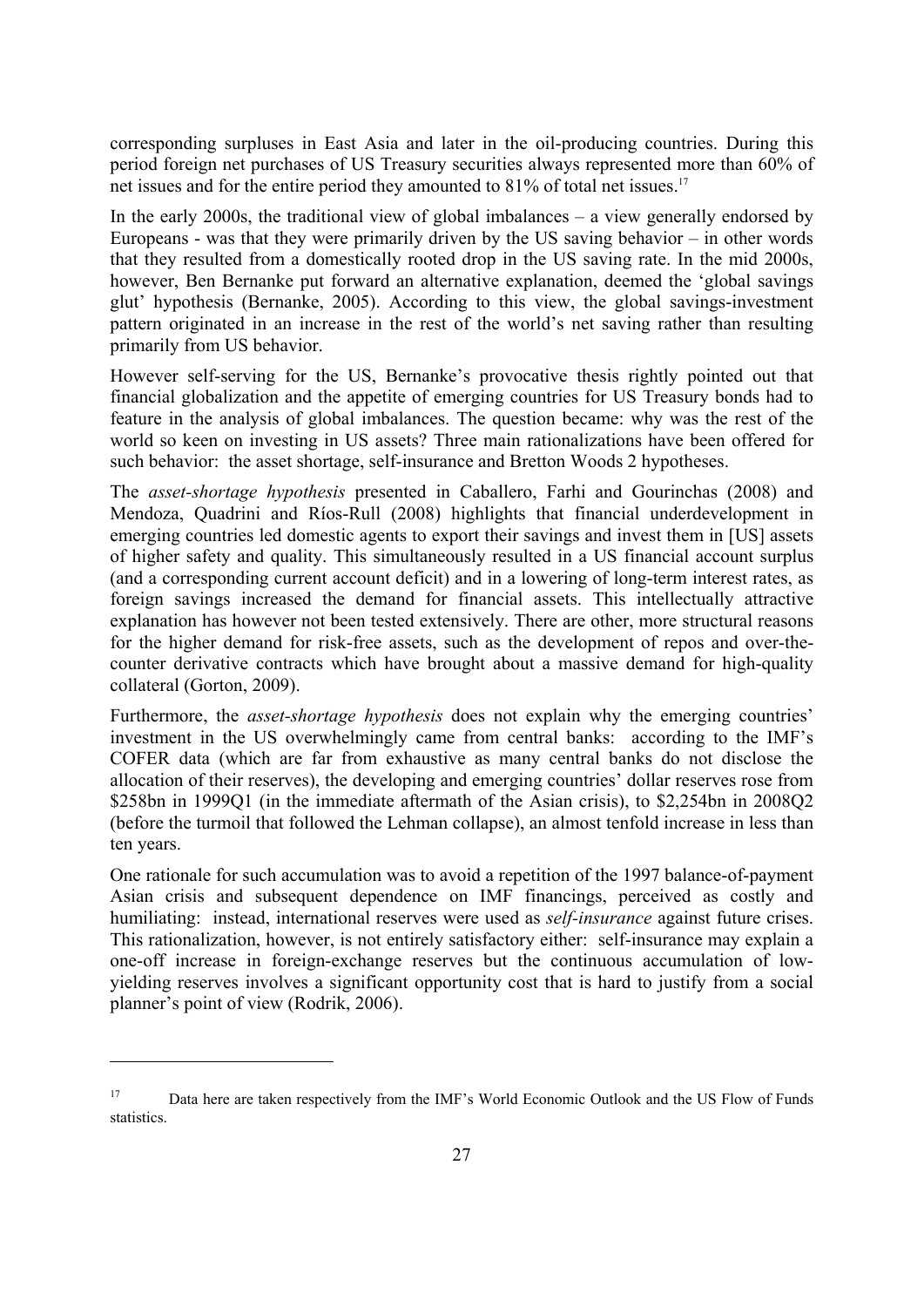Another rationale, especially in China, was the export-oriented growth strategy that implied keeping the currency undervalued through repeated interventions on the foreign-exchange market. Dooley, Folkerts-Landau and Garber (2003) spoke of a '*Bretton Woods 2 regime*' to describe the resulting web of explicit or implicit exchange-rate arrangements between the dollar and the developing and emerging countries' currencies. The bulk of corresponding central-bank reserves was held in US Treasury bonds because they were the most liquid (and supposedly the safest) securities in the world and because the currencies were *de facto* pegged to the dollar).

Whether or not global imbalances were sustainable has been a matter for fierce debate within the economic profession. For some scholars (*e.g.* Engel and Rogers, 2006) the US currentaccount deficit was the perfectly natural result of intertemporal optimization by US consumers, while for others (Obstfeld and Rogoff, Blanchard, Giavazzi and Sa, 2005), it was unsustainable in the long run. The latter, however, generally expected a precipitous decline in the US-dollar exchange rate, possibly accompanied by a sell-off of US government bonds, not a *domestic* financial crisis.

After the event, the crisis revealed an unanticipated link between the foreign search for safe assets and US domestic risk-taking. Intuitively, the low level of long-term rates resulting from capital inflows led investors from the US and other industrialized countries to diversify away from 'plain-vanilla' US Treasury securities and look for higher-yield paper, thereby encouraging investment banks to manufacture securities that were granted AAA status by rating agencies but which offered a higher return than Treasury bonds. CDOs, or at least the degree of success of CDOs, were the product of this link. The US was playing its traditional role as the 'world venture capitalist',<sup>18</sup> borrowing from risk-adverse Asian investors and investing into risky assets. However, these were no longer productive investments but toxic leveraged products. Caballero and Krishnamurthy (2009) provide a simple model of such a link between global imbalances and US financial fragility and show how foreign demand for safe US assets could contribute to the rise of leverage and the fall in risk premiums (Box 6).<sup>19</sup>

The link between global imbalances, low long-term interest rates and leverage has, however, not been documented empirically. Blanchard and Milesi-Ferretti (2009) dispute it, at least implicitly. Instead of putting the emphasis on net savings flows (as the global-imbalances approach does), they prefer instead to emphasize the role of *gross* cross-border holdings of financial assets in the transmission of the crisis from the US to Europe. Both explanations, however, are compatible. Linkages between global imbalances, low long-term interest rates, leverage and the development of new financial products have not yet been assessed systematically. Warnock and Warnock (2009) explore the impact of foreign official capital inflows on US long-term interest rates and find that they may have depressed them by close to 100 basis points in 2005, which is not a trivial effect. In a broader perspective, Obstfeld and Rogoff (2009) discuss the impact of low interest rates on financial innovation and claim that global imbalances and the crisis had common causes.

<sup>&</sup>lt;sup>18</sup> The expression is borrowed from Pierre-Olivier Gourinchas and Hélène Rey (2007).

See also Brender and Pisani (2009).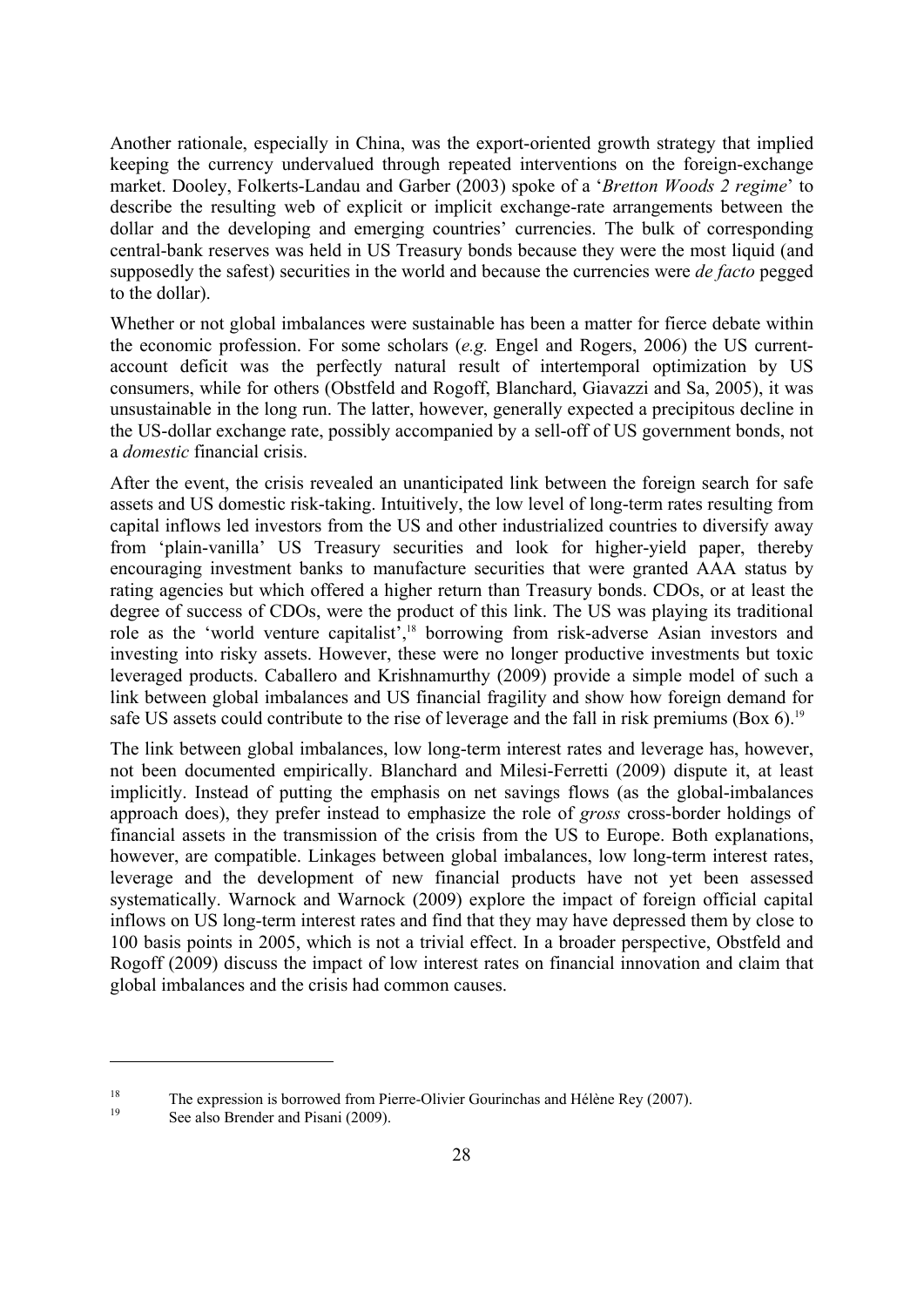#### **Box 6 – Global imbalances and US financial fragility: a simple model**

The model, adapted from Caballero and Krishnamurthy (2009), has three agents: domestic financial firms, domestic investors, and foreign investors.

Domestic financial firms generate a cash flow  $X_t$  per unit of time that comes from their portfolios of loans, *e.g.* mortgages. Let  $V_t$  be the present value of these future cash flows. The financial firms are leveraged and issue debt to the amount of  $B_t$ . The debt is deemed safe and pays the risk-free interest rate  $r$ . The equity value of the financial firms is therefore:

$$
W_{t} = V_{t} - B_{t} \tag{6.1}
$$

Domestic investors hold financial firms' equity and their wealth is therefore *W*t. They consume a fixed fraction  $\rho W_t$ , of their wealth per unit of time, in conformity with a behavior optimally derived from log preferences.

Foreign investors are more risk-adverse and hold only debt *B*<sub>t</sub> (think of foreign central bank holdings). They invest a flow  $X_t^*$  and repatriate a fraction  $\rho^*B_t$  of their wealth per unit of time.

These are crude assumptions intended to capture the behavior of US and foreign emerging countries' investors in the 2000s. It would not change the results to assume that the two categories of investors hold both equity and debt as long as they have a different preference for the two categories of assets.

The goods market equilibrium writes:

$$
\rho W_t = X_t + X_t^* - \rho^* B_t \tag{6.2}
$$

That is, domestic consumption equals the income stream from financial firms plus net capital inflows. This equation can be solved for the equity value of domestic financial firms:

$$
V_t = \frac{X_t + X_t}{\rho} + \left(1 - \frac{\rho}{\rho}\right) B_t \tag{6.3}
$$

The first term on the right-hand side indicates that foreign demand for *riskless* assets increases the equity value of financial firms, *i.e.* of domestic *risky* assets (and therefore the wealth of domestic residents *W*). This is because leverage brought about by the foreign demand for safe assets increases the value of equity. The second term indicates that the increase is stronger if foreign asset-holders have a lower propensity to consume (repatriate) their wealth than domestic asset holders.

In the same way it can be shown that if capital inflows are stable, then the foreign demand for safe assets lowers the risk premium on domestic risky assets.

#### 1.6. The "Black Swan" syndrome

1

Complex systems are prone to accidents and the more integrated they are, the more catastrophic the accident can be. Financial markets are specialized in dealing with risk but are not prepared to face extreme events. When such events materialize, the whole system may collapse. "*Complexity got the better of us,"* wrote Goldman Sachs CEO Lloyd Blankfein in February 2009, adding that we should resist a response, however, that is solely designed around protecting us from the 100-year storm because "*taking risk completely out of the system will be at the cost of economic growth*" (Blankfein, 2009).

Very few observers, if any, go as far as saying that the crisis was purely a 'Black Swan', *i.e.* a large-impact, low-probability event against which any protection would be exceedingly costly.20 But many give it a certain weight and use it to caution against the temptation to overprotect. It is also a challenging intellectual hypothesis that deserves to be explored.

<sup>&</sup>lt;sup>20</sup> The black-swan metaphor is attributed to Nassim Nicolas Taleb (2007) and has its root in the observation by Karl Popper, the 20<sup>th</sup> century philosopher, that seeing no black swan was not a proof that black swans did not exist.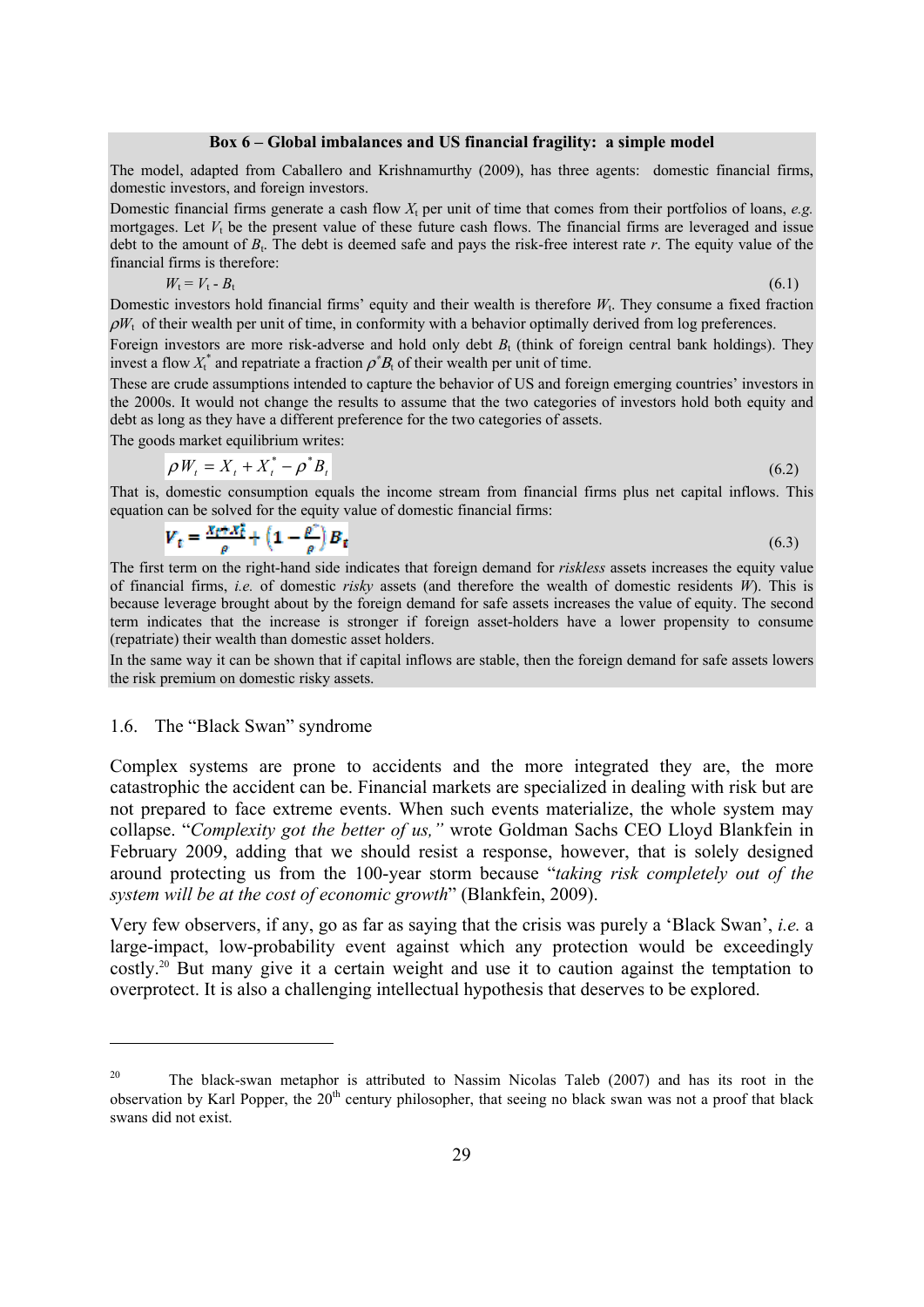As already observed, the subprime crisis was in itself a relatively minor event. According to the IMF (2008), the losses on US non-prime mortgage loans that set in motion the dramatic chain of crisis events stood in October 2008 at some 100 billion dollars. This corresponded to just 0.7 percent of US GDP and 0.2 percent of world GDP, a small amount in comparison to eventual, global losses. Even the higher estimates of losses on related mortgage-based securities (500 billion dollars according to the same source) were second-order in comparison to losses incurred in the early 1990s with the US Savings and Loans crisis (about 700 billion dollars, equivalent to 1700 billion dollars in 2008 terms) and even more to those that resulted from the dotcom crash of 2001-2002. Similar comparisons could be made with the emerging markets crises of the 1990s. Yet the consequences of the previous episodes remained contained.

We have explained what role the use of securitized assets as collateral has played in the transmission of the shock. But the issue runs deeper. Andrew Haldane, the Bank of England's director for financial stability, has drawn interesting comparisons with collapse phenomena affecting other complex, network-based systems such as electricity grids and complex ecosystems, for example rainforests or fish stocks. Such systems exhibit strong non-linearities in response to shocks and, according to Haldane, they are at the same time both robust and fragile. Their complexity and connectivity makes them resilient to a wide range of shocks because "*the system acts as a mutual insurance device with disturbances dispersed and dissipated. Connectivity engenders robustness. Risk-sharing – diversification – prevails. But beyond a certain range, the system can flip the wrong side of the knife-edge. Interconnections serve as shock-amplifiers, not dampeners, as losses cascade. The system acts not as a mutual insurance device but as a mutual incendiary device*" (Haldane, 2009).

There is strong evidence that the very strategies that were intended to limit risk – especially securitization and insurance through derivative products – dramatically increased the complexity of the financial system and at the same time reduced its diversity, because all firms were following similar strategies and were making themselves vulnerable to the same events. "*In just about every non-financial discipline,"* Haldane observes, "*this evolution would have set alarm bells ringing. Based on their experience, complexity plus homogeneity did not spell stability; it spelt fragility*."

So the black-swan hypothesis may be less reassuring than at first sight. Instead of being an unpredictable, once-in-a-century event, big crises may be an endogenous property of a robustyet-fragile system in the same way collapses are an endogenous property of the robust-yetfragile integrated electricity grids. If this is the case, responses should focus not on checking whether each and every part of the system is in good shape but on improving the stability of the whole. This may imply stress-testing the financial system, *i.e.* assessing the impact on banks' balance sheets of various scenarios involving the propagation of shocks across the financial system, and protecting vital elements of the financial system from the contagion of its riskier segments – as was done after the Great Depression with the introduction of the Glass-Steagall Act that separated investment banking from commercial banking – or giving to a specific institution the mandate to oversee global financial stability, over and above the mission industry regulators are entrusted with. We return to these issues in Section 3.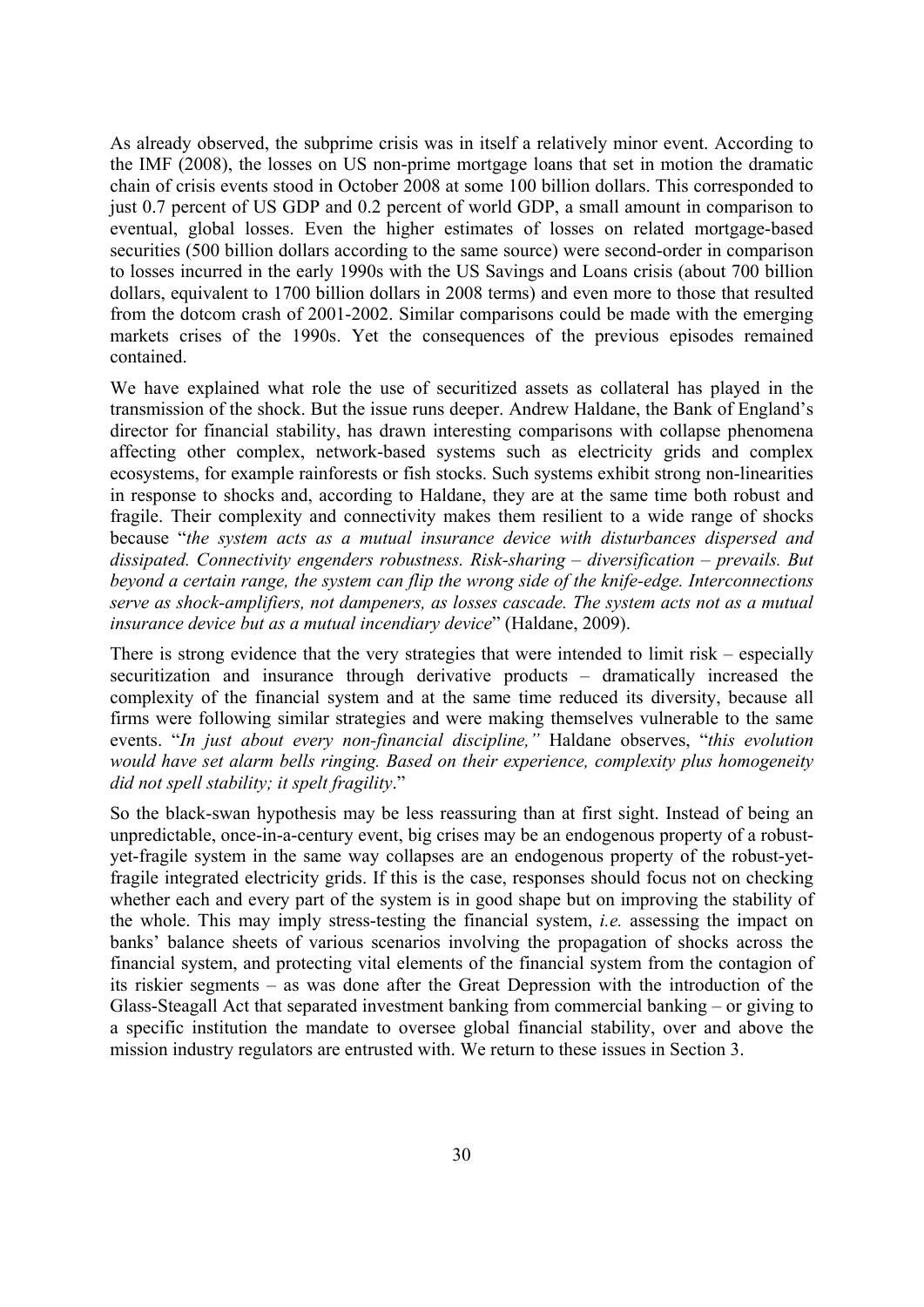#### 1.7. Lessons

It would be vain to try to determine which of the three approaches to the crisis reviewed above is the most relevant, or even to establish a hierarchy between these different sets of potential causes. The reason is that they touch upon different policy domains – financial regulation, monetary policy, international coordination – and they are mutually reinforcing. For instance, excess leverage due to insufficient regulation was encouraged by low interest rates. Why were interest rates so low? The Fed's monetary policy provides an immediate answer. But without international appetite for US Treasuries, the US dollar would have been weaker, triggering import-price inflation and forcing the Fed to increase interest rates. And at longer horizons, interest rates are determined by international capital markets rather than by local monetary policy. More directly, the global demand for US dollars spurred the production of dollar-denominated assets.

More generally, through its basic ingredients, this crisis resembles previous crises experienced throughout history: asset-price bubbles financed through leveraging followed by a market scramble. Why, then, was the crisis not anticipated? The reason is twofold.

First, as argued above, the roots of the crisis are to be found in different spheres. Robert Shiller of Yale warned against the risks of a US housing-price collapse. The IMF repeatedly pointed out the burgeoning US current-account deficit, and Nouriel Roubini of New York University anticipated a dollar crisis. Michel Aglietta of Paris-Nanterre and Claudio Borio of the BIS warned policy-makers against systemic risk developing in the banking sector (see Obstfeld and Rogoff, 2009, for an account of the various stages of the pre-crisis discussion). But few economists were able to embrace all dimensions of the crisis, from accounting and banking standards to global current-account imbalances, from the intricacy of ABS markets to off-balance banking conduits.

Second, after an unprecedented period of expansion, and a succession of eventually benign financial crises, the crisis found policy-makers and their advisors sleeping at the wheel. The crisis of the junk-bond market in 1989, the demise of LTCM in 1998, the bursting of the dotcom bubble in 2001 were all significant events in the financial sphere, but none of them resulted in a world recession. This created a false belief in the robustness of the system and a sense of complacency, which was proved wrong by the 2007-2008 crisis. More globally, crisis prevention faces the well-known hurdles of collective action: the change of behavior that is necessary to heed the various signals that are always available not only requires individual wisdom but makes sense only if it is implemented collectively. This is the role of politics.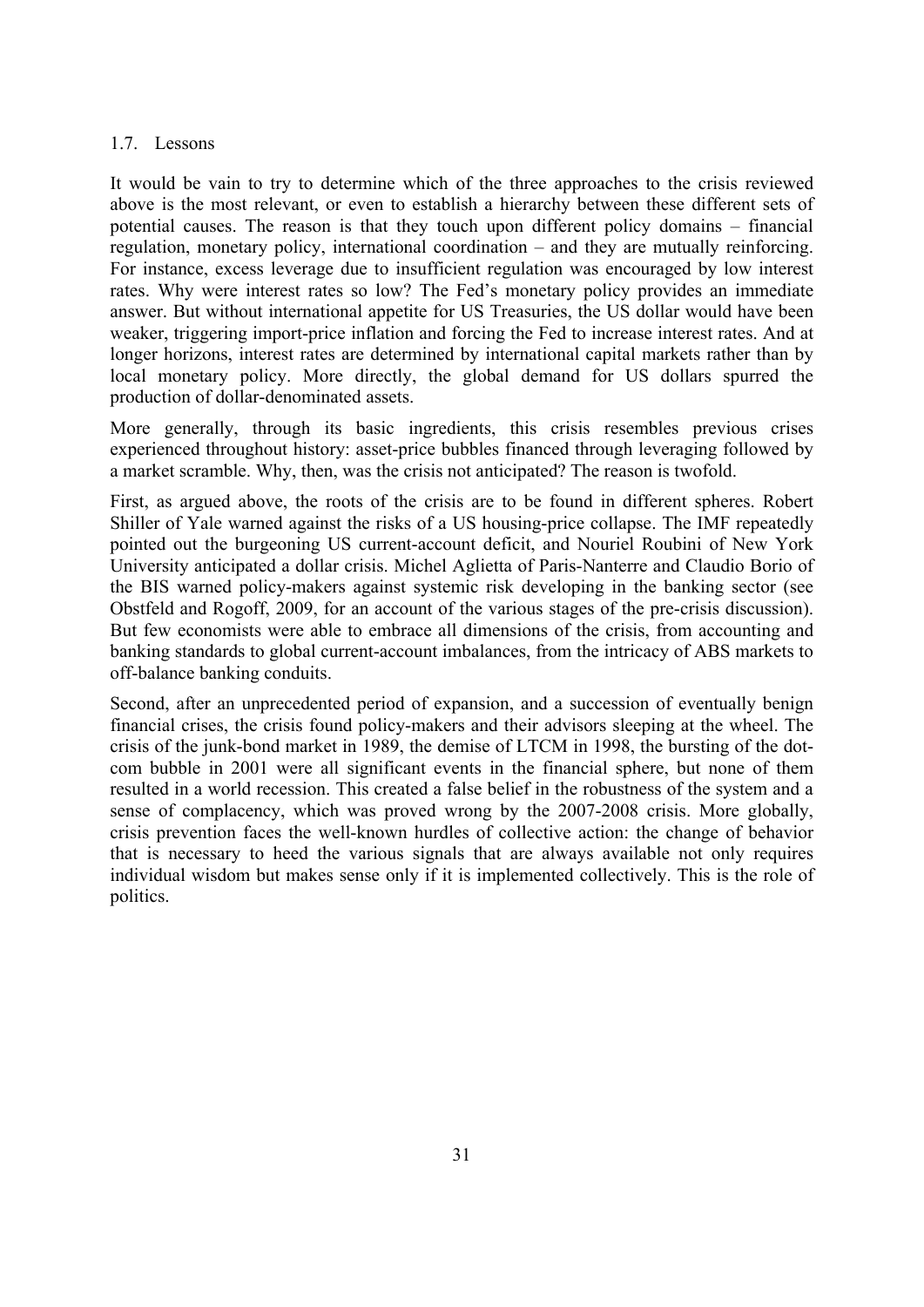# **2. EXTRAORDINARY TIMES**

A clear pattern emerging from the evolution of policy thinking and policy making in the postwar period has been a guarded approach to government intervention. In the mid 2000s, virtually any minister, central banker or regulator in the world contemplating policy action started off by asking himself or herself whether public intervention was necessary and whether it would risk doing more harm than good. Even those who (like us) did not share a belief in the self-regulating character of markets acknowledged that government failures were probably as pervasive as market failures and that before embarking on public intervention a thorough examination of the pros and cons was needed.

Another, related, pattern of policy-making has been the increased emphasis on predictability. In accordance with the rational-expectation paradigm, economic policy came to be seen in late  $20<sup>th</sup>$  century as a repeated game against intelligent players. The consequence was to lay stress on the clarity of objectives and the growing importance of policy rules – even when rules were intended to serve as benchmarks rather than strict guidelines. This pattern was especially apparent in Europe where policy by rules was enshrined in the EU treaty.

Crisis management, however, calls for a different kind of policy behavior. In the same way wartime governance departs from peacetime governance, it involves actions that break down the traditional boundaries between private and public domains and disregard rules-based guideposts. Instead of predictability it requires speed of action, flexibility and innovativeness. It thus brings policy-making onto entirely new territory where the usual compass is of little use beyond drawing attention to the inevitable day of reckoning when the full costs of heterodoxy need to be dealt with. This section is about this new territory.

# 2.1. Economic policy without the visual compass

Central banks embarked in August 2007 on providing wholesale liquidity to financial institutions – not knowing, at the time, how far the journey would take them. In October 2008, governments came to the rescue of ailing banks in order to avoid further bankruptcies and to revive the credit channel. Simultaneously, central banks lowered interest rates aggressively, soon reaching the zero bound, while fiscal policy turned expansionary.

# *a. The rescue of ailing banks*

From the 1980s until the mid 2000s, privatization had been a policy motto in both developed and developing countries. Empirical research had supported the proposition that privately owned firms are more efficient and more profitable than otherwise-comparable state-owned firms (Megginson and Netter, 2001). Unless there was a clearly stated general interest argument, public ownership of commercial banks or non-financial companies was regarded as evidence of a lack of clear policy objectives and was even considered as a handicap as it confronted policy-makers with a conflict of interest between their role as shareholders and their role as regulators. Either banks benefited from privileged access to government support, which raised competition concerns, or they had to behave like private banks, which deprived public ownership of any purpose. In most countries consequences were drawn: the public banking sector was limited to general-interest institutions such as development banks, and when it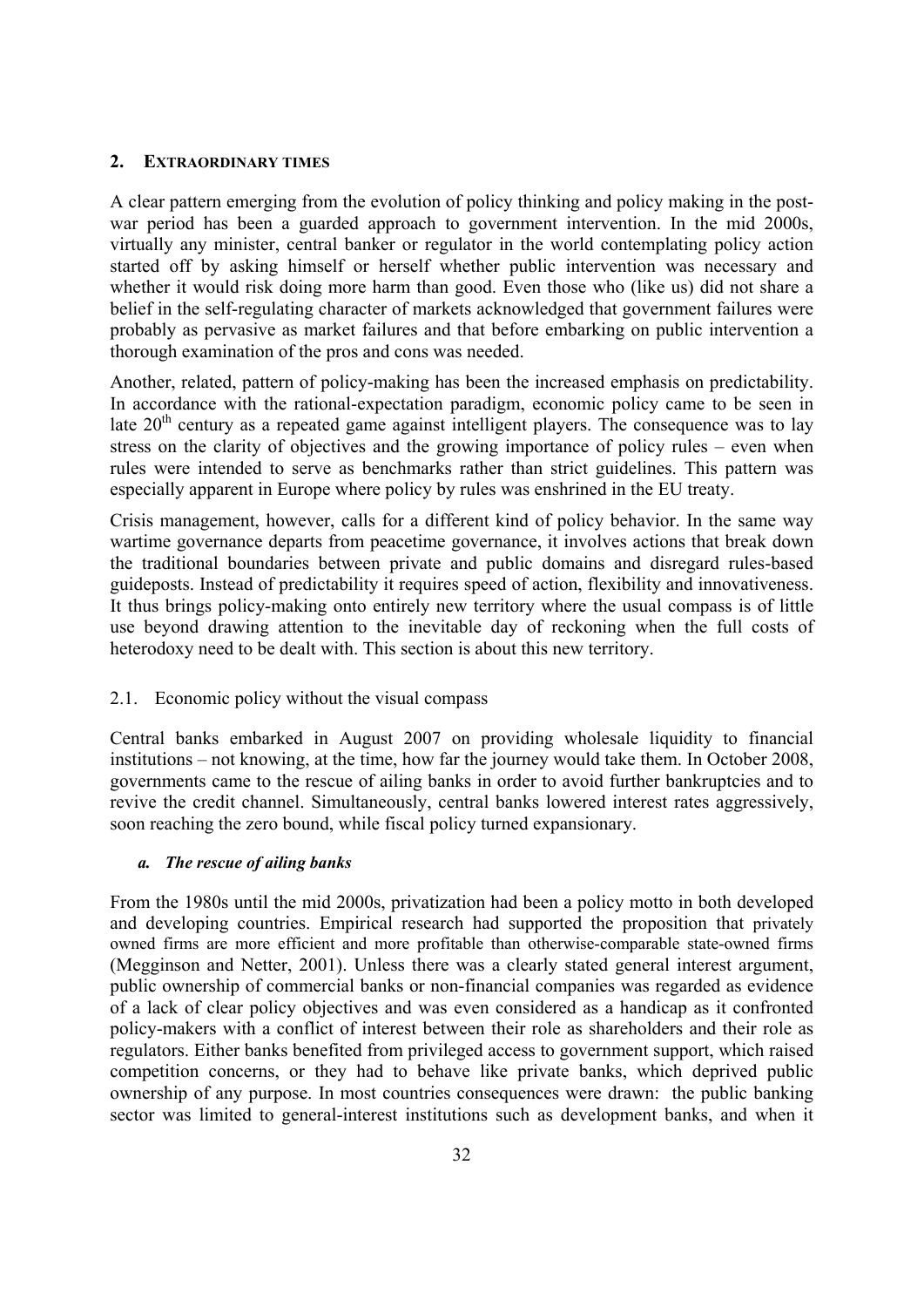survived its privileges were eventually sacrificed on the altar of competition, as for the *Länder* guarantee of the borrowing of the German *Landesbanken\*.*<sup>21</sup>

In 2008, however, governments in most countries had hurriedly to reverse this stance and found themselves doing the opposite of what they had claimed was their doctrine. Capital injections into banks amounted in most cases to several percentage points of GDP (up to 5.1% in the Netherlands, a small country with two major international banks), $22$  either through outright participation and control of the bank, or by subscribing to preferred shares (see Box 7) to avoid taking control.

When a large bank is unable to roll over its debt in spite of short-term liquidity provision by the central bank and faces a threat of failure, the government can either let the bank fail – and possibly face the systemic consequences; or it can save the bank and in the process bail out its depositors and lenders, thereby creating moral hazard. Bank failures are not exceptional events. In 2008, 26 US deposit banks were allowed to fail, a number still small in historical terms (Figure 4).23 Most of the time, the failed banks were small enough not to trigger a domino effect in the banking system.



**Figure 4 - Bank failures in the US, 2000-2009** 

*Source: FDIC* 

Lehman Brothers' failure could have been a salutary reminder to all holders of bank shares of the risk associated with the high returns on their holdings, thereby helping to keep moral hazard in check. In fact, it turned to disaster due to the size and interconnectedness of Lehman. Only three weeks after its failure, on 10 October 2008, G7 finance ministers announced an unequivocal change of course, saying that they would "*use all available tools*  to support systemically important financial institutions and prevent their failure".<sup>24</sup>

<u>.</u>

<sup>&</sup>lt;sup>21</sup> The regional banks (*Landesbanken*) were forced by the European Commission to abandon their state guarantees because these represented a distortion of competition. This termination resulted in a borrowing spree before the expiration of the guarantee in 2005 and its proceeds gave rise to hazardous investment in highyielding assets such as US mortgage-based securities to compensate for the loss of low-cost funding.<br>
Panetta *et al.* (2009), table 1.2.<br>
More than 500 deposit banks failed in 1989, and up to 4,000 in 1934. See Gorton (2

*<sup>24</sup> Still, some analysts question the wisdom of that change and argue that letting Lehman fail was the best course of action (e.g. Steil, 2009).*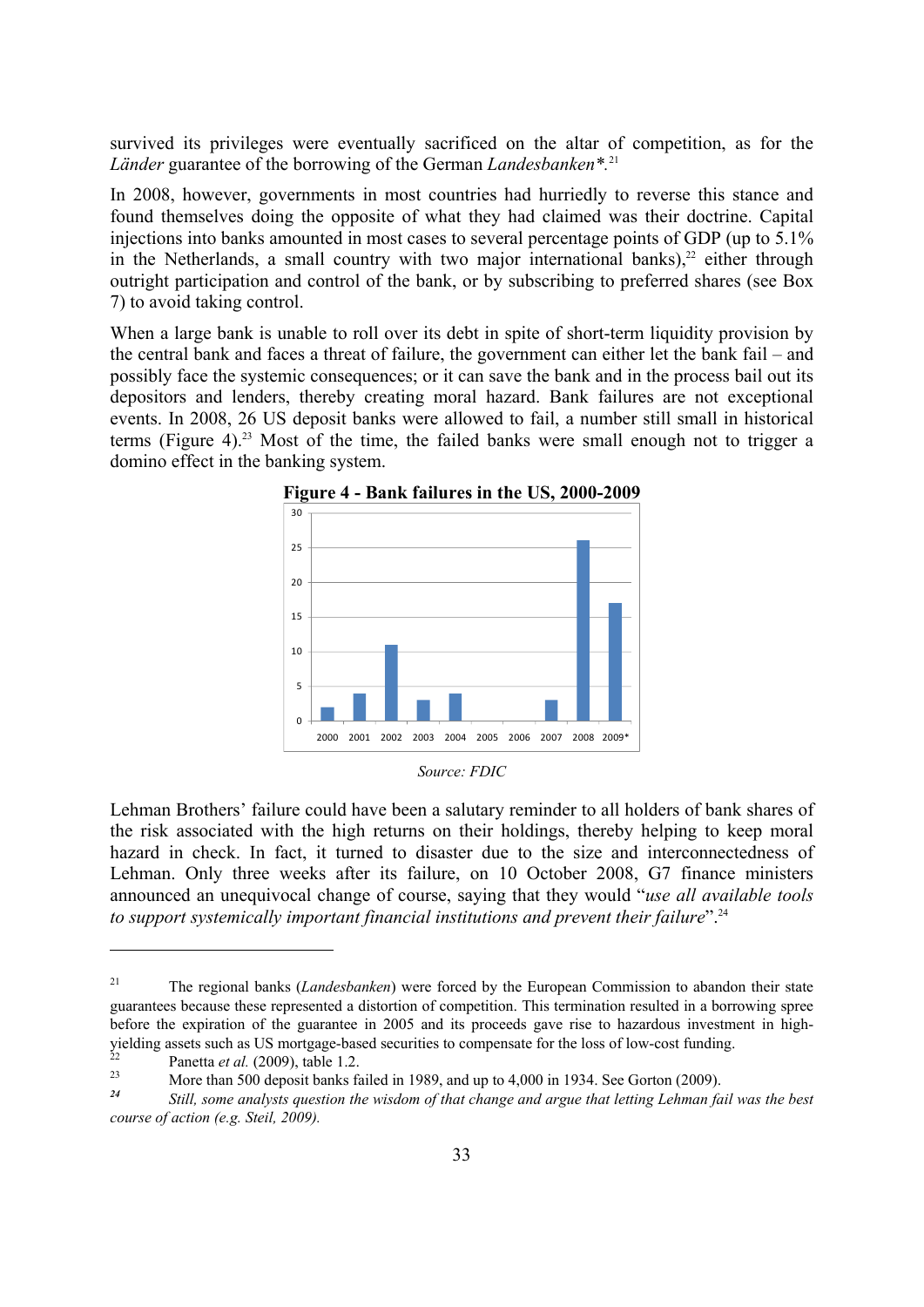The question had moved from *whether* to intervene to *how* to intervene. In this respect, past crisis episodes have yielded two major lessons:

 It is of utmost importance to prevent the economy from sliding into paralysis and to avoid setting deflationary mechanisms in motion. The policy response needs to be of the 'shockand-awe' type. Monetary and fiscal policies can be powerful in alleviating the impact of the crisis in the short and medium run; however, as shown by the Japanese example, there cannot be a sustained recovery as long as banks are paralyzed and unable to extend credit (Box 7);

#### **Box 7 – A tale of two banking crises: Sweden and Japan**

While the crisis that erupted in 2007 was the first global crisis of this sort since the 1930s, it was by no means the first banking crisis in modern times. On the contrary there was extensive international experience with such crises in developed and developing countries (Laeven and Valencia, 2008). Two examples were studied especially closely, those of Sweden in the early 1990s and Japan from the early 1990s to the mid 2000s. In both cases the country suffered from a severe banking crisis resulting in massive losses and the insolvency of a large part of the banking sector.

Measures introduced by the government were broadly similar: in a first phase, liquidity was extended to ailing banks, a blanket guarantee of deposits was introduced to avoid panic; banks were thereafter nationalized, recapitalized through the injection of public funds, restructured, merged, and eventually privatized; and nonperforming assets were transferred to public asset-management companies in charge of selling them. But the timing was very different: the Swedish government acted swiftly and decisively to ward off the crisis and adopted a hands-on approach to bank rescue and restructuring, while several years passed until the reality of the crisis was recognized in Japan and even more before the problem was addressed. Three years into the crisis, 50% of the losses had been recognized in the accounts of the Swedish banks, against 10% in Japan (Figure 7.1).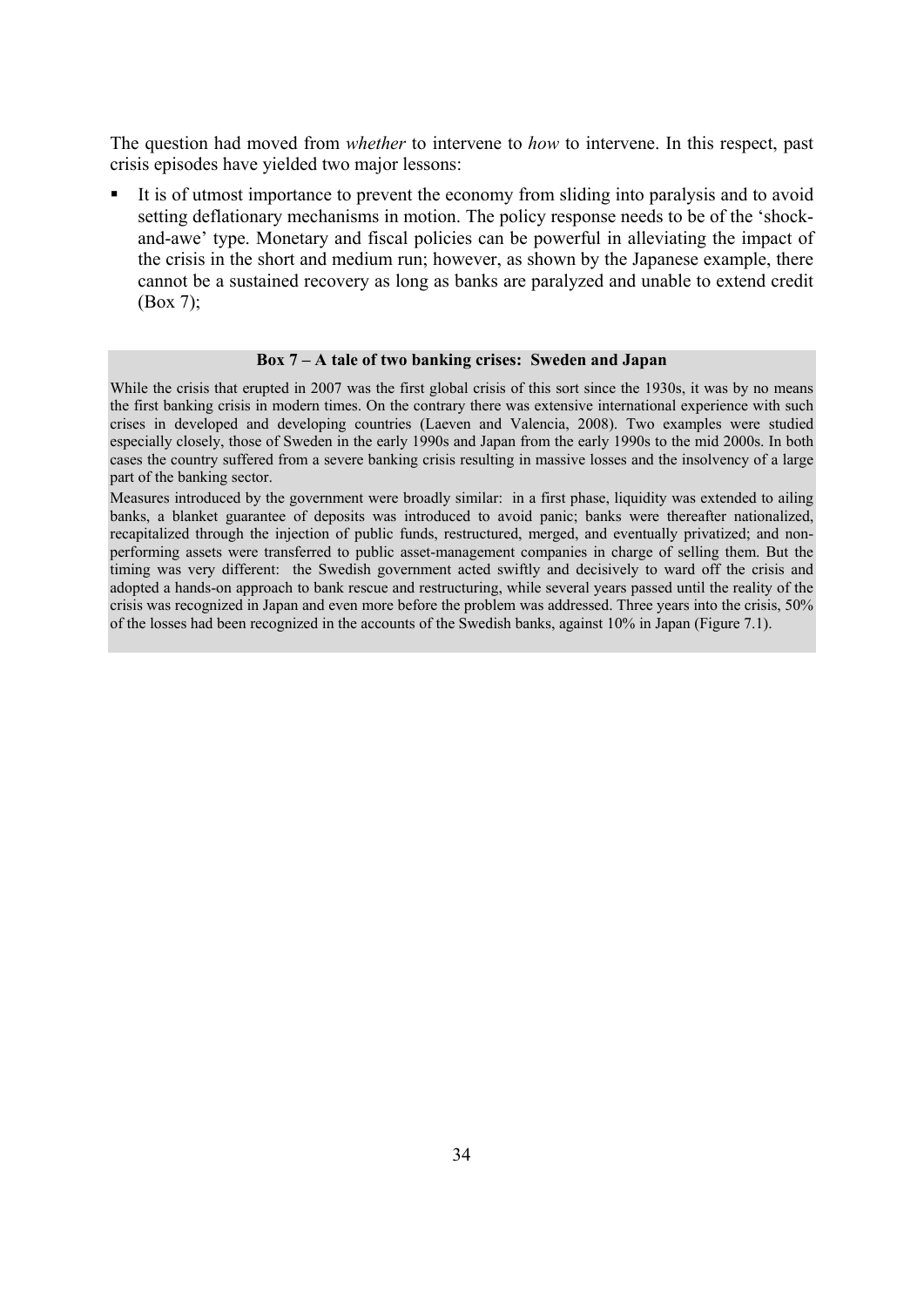

**Figure 7.1 -Cumulative bank write-downs: Sweden and Japan** 

*Source: Hoshi and Kashyap (2008), Bank of Sweden, and Bruegel calculations*.

As a consequence, the crisis lasted longer and was significantly more costly in budgetary terms in Japan (Table 7.1). The reason why the outcome was so different is that delaying restructuring does not add to the chances of spontaneous recovery, rather it generally leads to further losses. For instance, credit restrictions raise the failure rate of enterprises, thus changing healthy loans into non-performing ones. Then more capital needs to be injected into banks, creating more public debt while GDP – the denominator of the debt ratio – tends to stagnate. Japan thus seemingly managed to limit the short-term economic impact of the crisis as compared to Sweden, but at the price of a slow-growing potential GDP: 1,1% yearly growth on average between 1997 and 2006 for Japan, versus 1.7% and 2,6% over 1987-96 and 1997-2006 respectively for Sweden (source: OECD, Economic Outlook 85, June 2009).

|                                                                                      | <b>Sweden</b> | Japan             |
|--------------------------------------------------------------------------------------|---------------|-------------------|
| <b>Start</b>                                                                         | 1991          | $1997^{\text{a}}$ |
| End <sup>b</sup>                                                                     | 1996          | 2005              |
| Length (years)                                                                       | $\leq$ 5      |                   |
| Cost of bank recapitalization (% of GDP)                                             |               |                   |
| Gross                                                                                | 19            | 6.7               |
| <b>Net</b>                                                                           | 1.5           | 6.6               |
| Gross public debt ratio increase (start to end, percentage points)                   | 39            | 76                |
| Output loss (first three years, cumulative, in percent of trend $GDP$ ) <sup>c</sup> | 31            |                   |

| Table 7.1 – Cost of the banking crisis: Sweden and Japan |  |  |
|----------------------------------------------------------|--|--|
|----------------------------------------------------------|--|--|

*Notes: The Japanese banking crisis began to develop following the stock-market crash in 1990 and the decline in real-estate prices, but the onset of the banking crisis is generally considered to be the failures of Sanyo Securities and Yamaichi Securities in November 1997 and resulting disturbances on the interbank market. It is only at that time that the extent of the damage began to be recognized.* 

*Date of removal of the blanket deposit guarantee (this tends to overestimate the duration of the crisis) Sum of the differences between trend and actual GDP over three years, divided by trend GDP.* 

*Source: Laeven and Valencia (2008), OECD data, and authors' calculations.*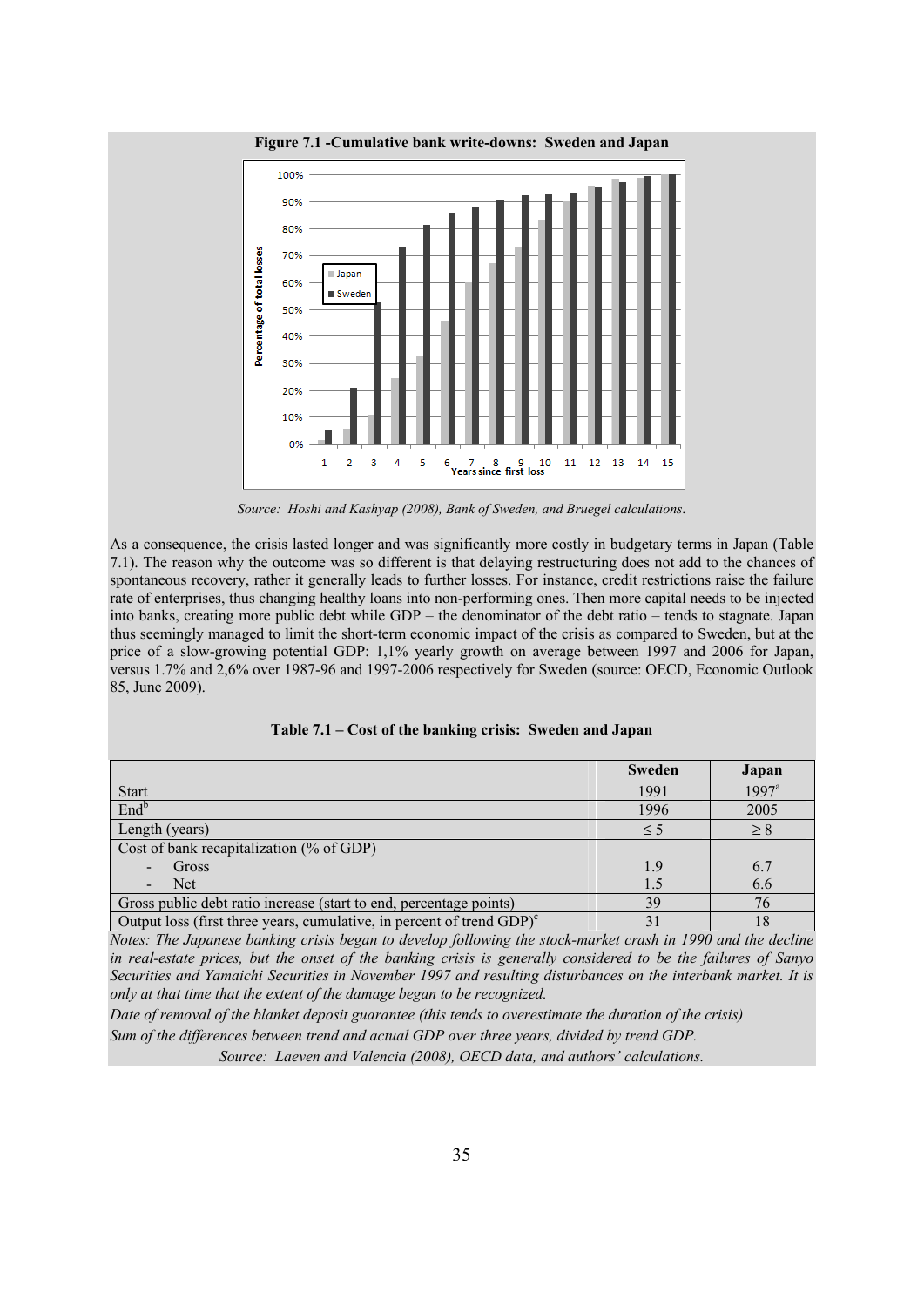Partial injections of capital into the banking sector are of limited effectiveness as long as assets of uncertain value remain on the banks' balance sheets. Creditors remain wary of the soundness of the bank, which in turn leads it to err on the side of caution and restrict credit. A comprehensive cleaning up of balance sheets, and transparency as to their content and resilience to stress scenarios, are preconditions for credit revival.

As a consequence, government should intervene both on the liability side of banks' balance sheets through capital injections, refinancing, and bank debt guarantees, and on the asset side by buying assets or guaranteeing their value. All these instruments are detailed in Box 8.

#### **Box 8 – A primer on bank losses and rescue**

To understand the impact of bank losses and the options for government rescue, it is best to start from a very simple example. Assume the balance sheet of a bank prior to the crisis looks as follows (see Table 8.1):

| Table 8.1 - A bank balance sheet before the crisis |             |  |  |
|----------------------------------------------------|-------------|--|--|
| Assets                                             | Liabilities |  |  |
| Toxic assets                                       | 10          |  |  |
| 20                                                 | Equity      |  |  |
| Other financial assets                             | Debt        |  |  |
| 20                                                 | 50          |  |  |
| 50                                                 | 40          |  |  |
| Loans                                              | Deposits    |  |  |
| Cash<br>10                                         |             |  |  |
| Total                                              | Total       |  |  |
| 100                                                | 100         |  |  |

On the asset side the bank holds cash, loans and standard financial assets as well as toxic assets supposedly worth 20. The term 'toxic assets' refers to assets whose market value is highly uncertain – although this may not be duly recognized in the absence of a crisis (for example, mortgage-backed securities whose yield depends on the stream of interests and repayments on mortgage loans to subprime creditors).

On the liability side it receives deposits from customers and issues debt. In this simplified example the difference between the market value of its assets and that of its liabilities is its equity, that is, the value of the bank's shares. It is assumed that assets and non-equity liabilities are evaluated at market value (for a discussion of market valuation, see Section 3).

Suppose now that the toxic assets held by the bank lose half of their value. The total assets of the bank are now worth 90 instead of 100 but liabilities to creditors and depositors have not diminished. This implies a loss of 10 on its profit-and-loss account and therefore a write-down on its capital that brings its equity to zero (see Table 8.2). As a consequence it is bankrupt. It can repay its creditors and depositors by selling off its remaining assets (assuming they can be sold at their book value) but cannot remain in business.

| Table 8.2 - The bank incurs losses on 'toxic' assets |           |             |    |
|------------------------------------------------------|-----------|-------------|----|
| Assets                                               |           | Liabilities |    |
| Toxic assets                                         | <i>10</i> | Equity      |    |
| Other financial assets                               | 20        | Debt        | 50 |
| Loans                                                | 50        | Deposits    | 40 |
| Cash                                                 | 10        |             |    |
| Total                                                | 90        | Total       | 90 |

The bank can however refuse to recognize the extent of its losses and mark down its toxic assets at 15 instead of 10. This has two consequences:

First, it is vulnerable to creditors' suspicion: customers may withdraw their money because they fear an outright default (this is what happened in 2008 to Northern Rock, the British bank) and other banks may refuse to renew credit (this is what happened on the interbank market starting in August 2007). It is therefore likely to call on, and depend on, central bank credit as a substitute for private credit.

Second, it is undercapitalized, because the loss of 5 that it has recognized on its assets implies a corresponding write-down on its equity. As a consequence the bank needs to raise capital or to reduce both its assets and non-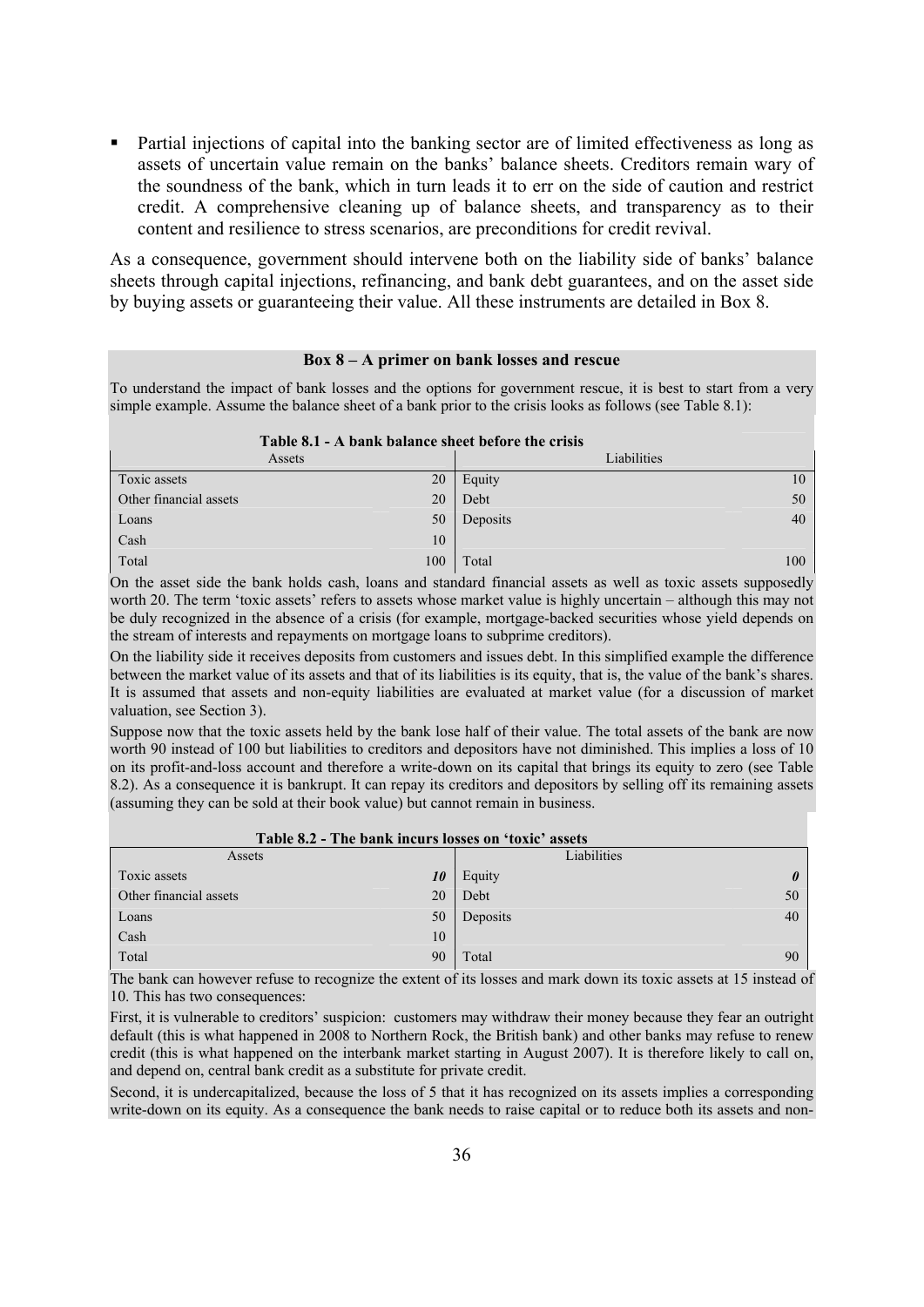equity liabilities to a level consistent with its remaining capital. This results in a non-renewal of existing loans to clients and in a reduction of the volume of new loans.

'Zombie banks' of this sort are a dangerous species. First, they may at any time fail to meet their obligations and trigger a chain of defaults and therefore make the entire financial system more fragile. Second, they are inclined to ration credit and therefore impose costs on the non-financial sector. This is why swift government intervention is necessary to force banks to recognize their losses and operate a triage between the profitable, the viable and the bankrupt ones.

Governments can intervene either through the liability or through the asset side of the balance sheet. In the first case the most straightforward way to proceed is to nationalize the bank at no cost (since the value of its equity is zero) and inject new capital in the form of equity. In the absence of outright nationalization the government can inject capital through other channels such as preferred stocks or preferred shares.a Assuming the government injects both equity and preferred stock, the balance sheet now looks as follows (Table 8.3):

#### **Table 8.3 - The bank is recapitalized by government**

| Assets                 |                 | Liabilities     |                |
|------------------------|-----------------|-----------------|----------------|
| Toxic assets           | 10              | Equity          | 5 <sup>5</sup> |
| Other financial assets | 20              | Preferred stock | 5 <sup>5</sup> |
| Loans                  | 50 <sup>1</sup> | Debt            | 50             |
| Cash                   | 20              | Deposits        | 40             |
| Total                  | 100             | Total           | 100            |

Another way to proceed, if the government does not want to nationalize banks, is to purchase toxic assets at an inflated price (Table 8.4). For example, toxic assets can be isolated by setting up a bad bank.b This is another way to inject cash into the bank, but with very different distributional consequences. Instead of buying up a bank at zero cost (and possibly making a profit on its resale) the government buys toxic assets above market value and therefore makes a sure loss. The value of private shareholders' equity is thus indirectly subsidized, whereas they would be wiped out in the case of nationalization. These distributional consequences stand as political-economy arguments against setting up bad banks, even though this may be an effective solution to deal with toxic assets.

#### **Table 8.4 - Toxic assets are bought by government above market value**

| Assets                 |     | Liabilities |     |
|------------------------|-----|-------------|-----|
| Toxic assets           | 0   | Equity      | 10  |
| Other financial assets | 20  | Debt        | 50  |
| Loans                  | 50  | Deposits    | 40  |
| Cash                   | 30  |             |     |
| Total                  | 100 | Total       | 100 |

Preferred stocks are stocks which deliver a higher yield but which carry no voting rights. In case of bankruptcy, preferred stockholders are paid before stockholders and after bondholders.

b. A 'bad bank' is a temporary, public-funded financial structure designed to manage a set of assets taken out of ailing banks in order for the latter to be able to restart exposure to new risks through lending and to qualify as 'good banks'.

All types of intervention have been used to varying degrees during the crisis. A radical combination used by Sweden in the 1990s was to nationalize, remove toxic assets from banks' balance sheets, sell the banks back to the private sector and use the proceeds to compensate for losses suffered on toxic assets. The ultimate net fiscal cost of the Swedish rescue plan was small: 1.5% of GDP as compared to 6.6% of GDP in Japan (Box 7). However, only four banks were concerned at that time. Generalizing such a scheme to many banks in many countries was deemed impossible, notably when taking political constraints into account. Furthermore, in Europe, nationalizing banks with large cross-border activities would have required a level of coordination which could not be attained in the heat of battle and given the subsequent need to decide on how the fiscal burden would be shared.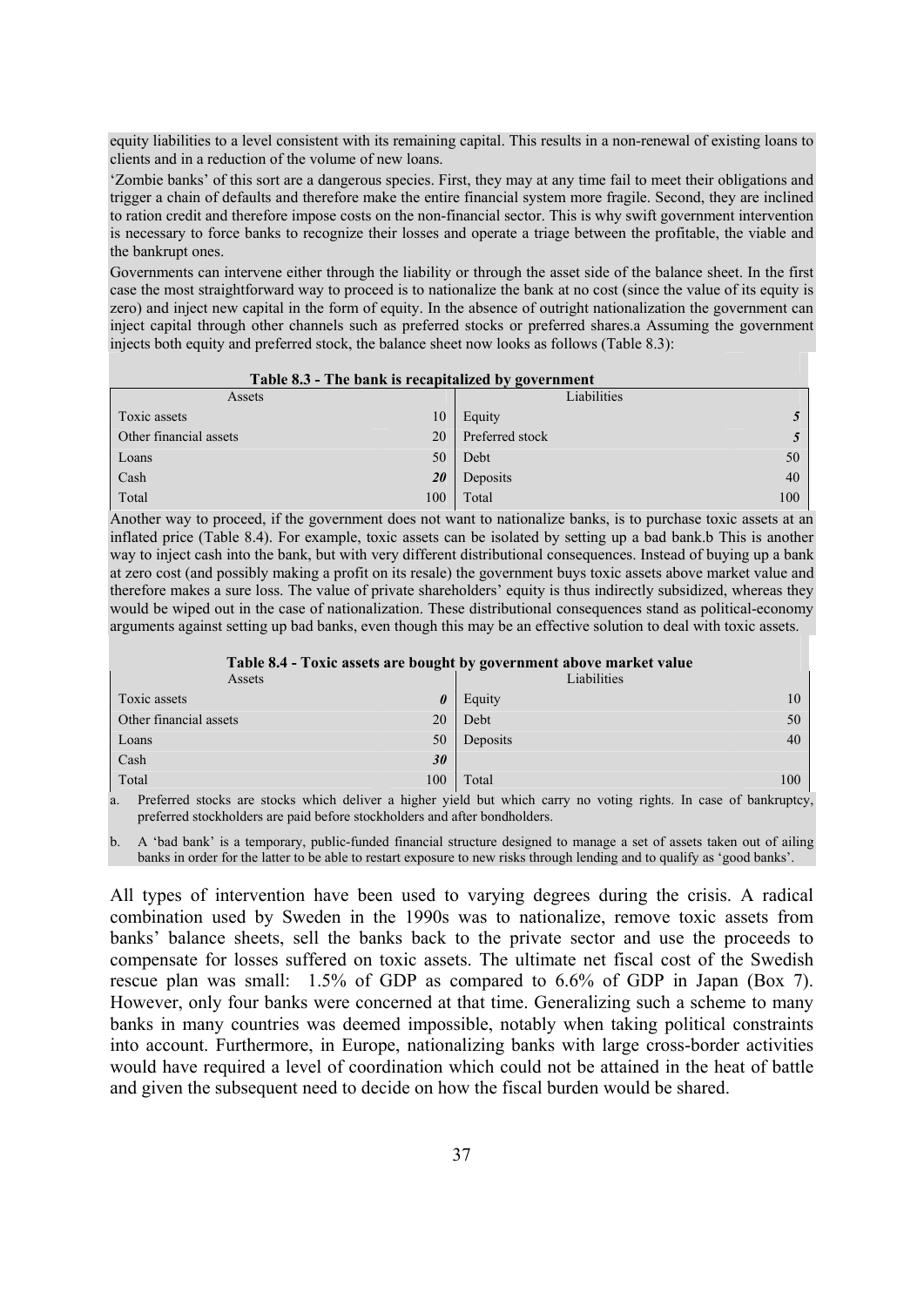Rather, bank recapitalization plans were carried out on a country-by-country basis, with striking differences of degree and procedure (Table 2).

|                                 | France | Germany | Switzerland | Netherlands | UK   |     |
|---------------------------------|--------|---------|-------------|-------------|------|-----|
| Broadening of deposit insurance |        |         |             |             |      |     |
| Capital injections              | 1.4    | 0.9     | 1.1         |             | 3.4  | 2.1 |
| Debt guarantees                 |        | 5.2     |             | 6.8         | 7.2  | 2.4 |
| Asset insurance                 | 0.2    |         |             | 4.7         | 33.4 | 2.5 |
| Asset purchases                 |        |         | 7.6         |             |      | 0.3 |
| <b>Nationalizations</b>         |        |         |             |             |      |     |

**Table 2 – Bank rescue measures adopted in 2008-2009 in selected countries (% of GDP)** 

*Source: Panetta et al. ( 2009, table 1.2) and BIS Annual Report 2009 (table VI.2). Data cover the September 2008 – June 2009 period. A blank cell (Y) means that the measure was not part of the rescue package (was part of it). 0 means that the measure is part of the rescue package but that there was no outlay during the period covered. Figures represent outlays and are given in percentage of GDP.* 

A first reason for differences is the divergence in initial situations. In Spain, banks had been prevented by the supervisor from buying mortgaged-backed securities and forced to build-up strong capital buffers during the housing market boom. They were affected by the collapse of housing prices but not by the subprime crisis. In Germany, regional banks had a weaker capital base and had invested heavily in structured assets. In the UK, mortgage refinancing by short-term borrowing on financial markets had been a flourishing business model that was destroyed by the crisis. In emerging economies, banks were hardly exposed to structured assets and were only hit by the subsequent economic crisis.

A second reason lies in the structure of the banking system: in continental Europe, commercial banks with strong deposit bases were dominant, while investment banks led the game in the US.

A third reason has to do with political-economy constraints, which played a major role in determining the nature of the responses, both at a national and at an international level:

 At a national level, there is a trade-off between efficiency and equity. By providing generous recapitalization with little constraint in terms of governance, or by purchasing toxic assets at an inflated price, governments could quickly restore bank solvency and encourage private investors to invest in and lend to banks again. But the cost would then be borne by the taxpayer, while it should primarily be borne by the bank's shareholders, who had reaped generous revenues in the years before the crisis and had accepted the accompanying risk. Alternatively, refraining from rescuing banks, or imposing a large cost on shareholders or, worst, on employees, would preserve the taxpayer in the short run but might fail to fix the problem, thereby inflating the final cost to the taxpayer. The US case illustrates this discussion. The Bush, then Obama administrations had a hard time convincing Congress to use taxpayer money to support banks in the midst of a recession, and had to limit themselves to the initial 700 billion dollars allocation. As a consequence, they did not aim to maximize the return on public cash injections but to maximize the effect of injecting a given amount of public cash;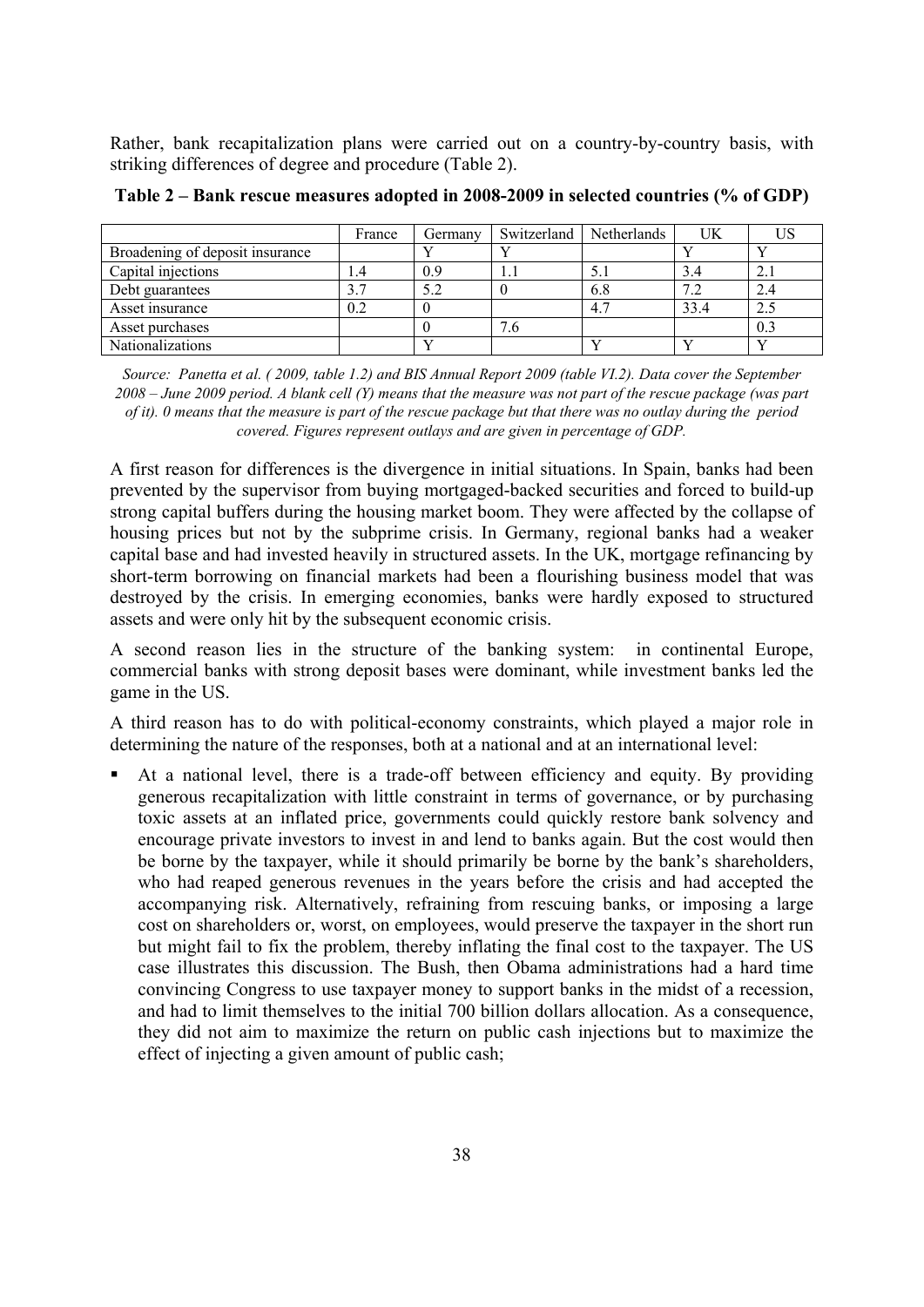At an international level, the absence of *ex-ante* arrangements on sharing the fiscal cost of bank rescues makes it even more difficult to design them. As Charles Goodhart (2009, p.16) has said, "cross-border banks are international in life, but national in death". In such a context, tight international coordination on the supervision of cross-border institutions and on bank resolution regimes is called for (see Section 3).

## *b. Unconventional monetary policy*

The Taylor rule can be used to provide a rough benchmark for setting the short-term interest rate. A standard formula relates this rate to the "equilibrium" real interest rate, the inflation rate and the output gap. Application of this benchmark rule would have resulted in significantly negative *nominal* interest rates in 2009 in the United States, the euro area and Japan. As already stated in Section 1, monetary policy during the crisis thus encountered the *zero-bound problem*: while the Taylor rule would have recommended a negative interest rate, this is not possible to achieve, because asset-holders are not prepared to pay for keeping deposits with the banks (they would rather buy safes and keep cash at home).

In the 1990s, the Japanese experience with deflation and the liquidity trap prompted fresh thinking on the options still available when the interest rate cannot be lowered any further. The Fed especially studied this episode extensively and reached the conclusion that monetary policy could still be used and be effective. This was the origin of what became known as the *zero interest-rate policy* or *ZIRP*.

Another reason why unconventional methods are called for in a financial crisis is that the traditional transmission of policy rates to lending rates is hampered by the dysfunctional state of money markets. This happens at two levels: first, the interbank rate (the rate at which banks lend liquidity to each other) diverges from the central bank's policy rate because banks fearing counterparty default price risk accordingly; second, the spread between the commercial banks' lending rate and the interbank rate increases both because of higher risk premiums and because banks seek to increase their profits. Both phenomena were apparent in 2007-2008 as illustrated by Figure 5 for the UK: prior to summer 2007 there was barely any difference between the BoE policy rate and the interbank rate but the spread widened in 2007- 2008 and reached 175 basis points in autumn 2008; simultaneously, the spread between the interbank rate and the banks' lending rate widened from 80 basis points in summer 2007 to 160 in spring 2009. The net result was that only four-fifths of the 525 basis points policy rate cut was passed on to non-financial agents. Furthermore, quantitative restrictions were commonplace as the volume of interbank credit dropped sharply and lending to non-financial customers slowed down markedly. So recourse to unconventional methods may be needed even before the policy rate hits the zero bound.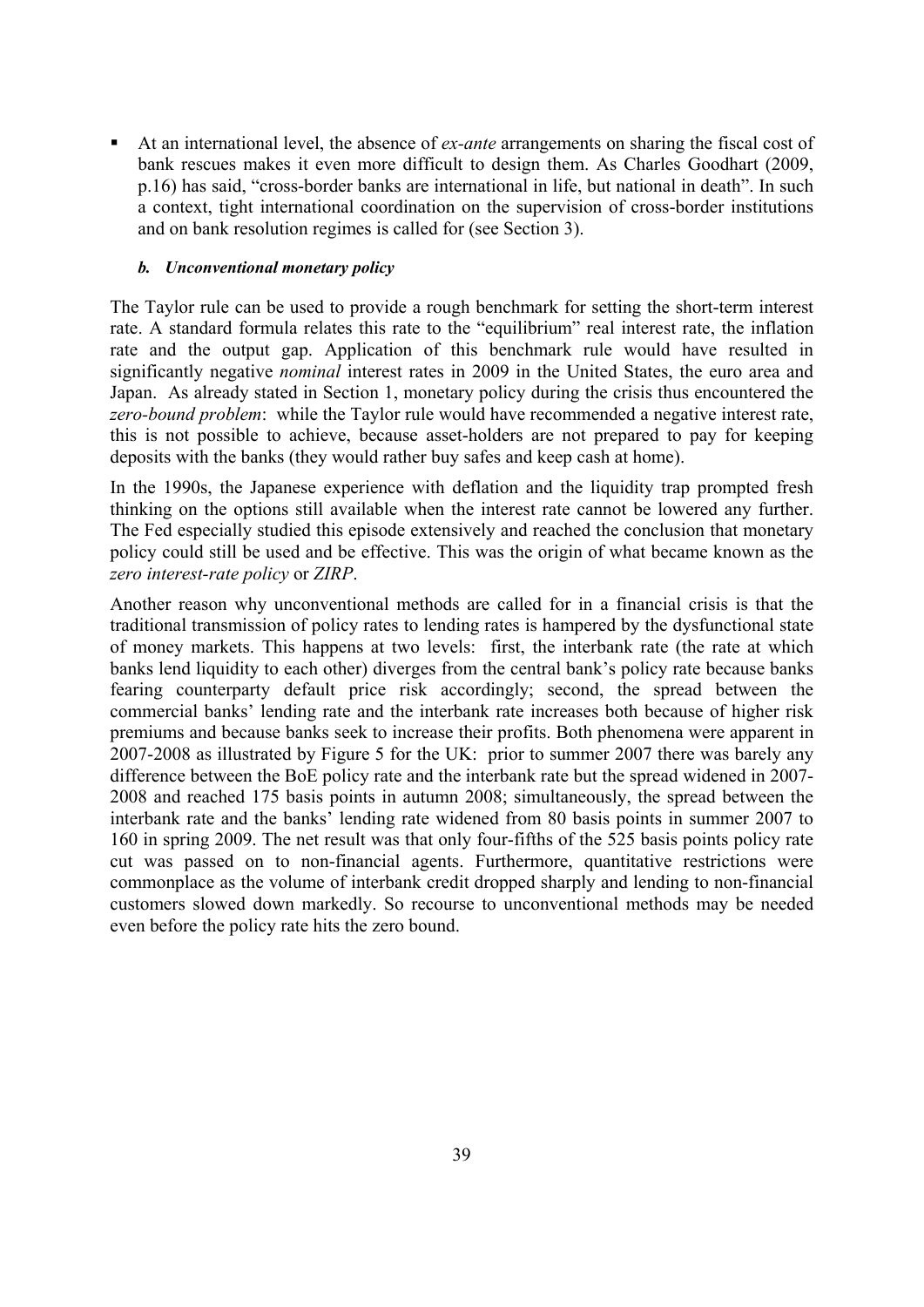

**Figure 5 – Three-month interest rates in the UK, 2006-2009 (annualized, in percent)** 

*Source: Bank of England.* 

To understand ZIRP it is best to start with a simple thought experiment. Imagine that the central bank prints vast amounts of banknotes and drops them above big cities from helicopters. Surely, individuals receiving banknotes from heaven would feel suddenly richer and would spend at least part of this money (especially if they have heard about monetarism and fear that relying on the printing press will in the end result in inflation). Demand would pick up and inflation would follow later on with the consequence that the short-term real interest rate would decrease, leading to a further increase in demand.

What this thought experiment demonstrates is that the central bank's exclusive power to create money remains effective whatever the interest rate level and the state of money markets. Despite the fact that it does not provide actual means to conduct monetary policy, it gives indications about what it can be. Surely, there must be more practicable ways to channel money to private agents than dropping banknotes from helicopters. Policy thinking about unconventional policies was still fragmentary when the crisis hit (there had been debates and reflections about the Japanese experience but no systematic doctrine had been formulated, let alone a generally accepted definition of unconventional policy). Several approaches and partially overlapping concepts were therefore put forward in 2007-2008 (Bernanke, 2009 and King, 2009 provide practitioners' rationalizations. Meier, 2009, gives a systematic account of the evidence).

The *large-scale provision of liquidity to financial institutions*, beyond the scale of normal operation of the discount window, is arguably more an adaptation of standard central-bank practice than a genuinely unconventional policy. Starting in summer 2007, all central banks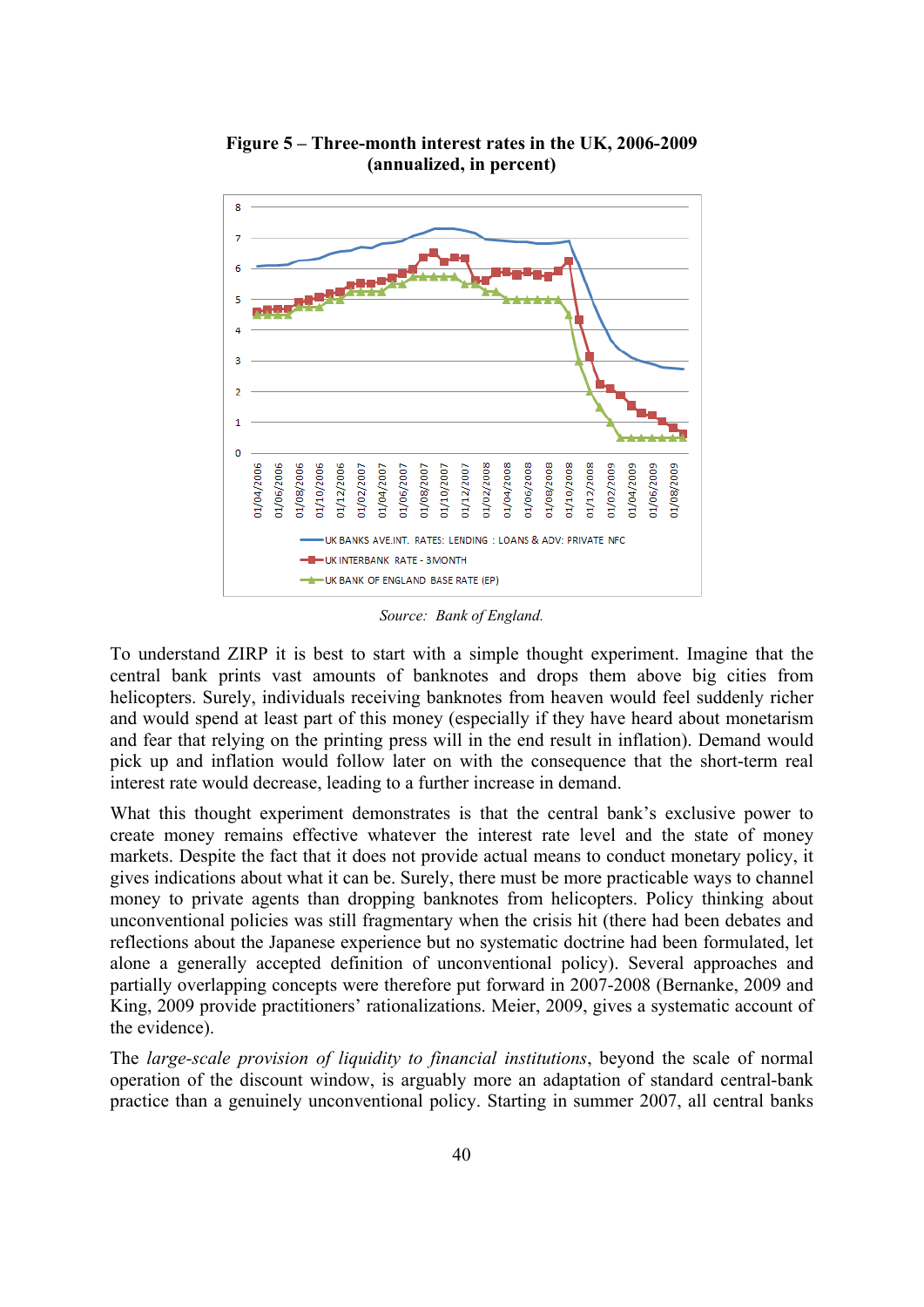extended wholesale liquidity to domestic financial agents. At an international level, liquidity provision also involved swap agreements between central banks such as those entered into by the Fed with partner central banks in developed and emerging countries (Box 9). Such agreements served a useful purpose to supply banking systems with US dollars, while highlighting the lack of international coordination of last-resort liquidity provision (Obstfeld, 2009), an issue we will address in Section 3.

The reason why, although truly exceptional, such initiatives do not fundamentally depart from standard monetary policy, is that they essentially aim at substituting the interbank market when it is clogged. Although they result in an increase in the size of the balance sheet of the central bank, they may leave constant the amount of money held by non-financial agents. In other words, the supply of base money (the central bank's balance sheet) has to increase because the ratio of money held by the public to base money (the *money multiplier*) has dropped due to reduced credit extended by commercial banks. This is what the Fed had failed to grasp during the Great Depression, thereby aggravating the crisis. Central banks this time fully offset the drop in the multiplier, without actually increasing money held by financial agents (von Hagen, 2009).

#### **Box 9 – International swap agreements**

Swap agreements entered into by major central banks enable partner central banks to provide commercial banks and other financial market participants with liquidity in foreign currency that they cannot obtain on the market anymore.

A currency swap is a contract between two parties to exchange an asset in one currency for an asset of equal value denominated in another currency. When the Fed enters into a swap agreement with the ECB it supplies the latter with US dollars and takes an equivalent amount of euros in exchange. Swaps are entered into for a timebound period.

In autumn 2008 existing US Federal Reserve swap agreements with the ECB, the Swiss National Bank, the Bank of England and the Bank of Japan were adjusted to unlimited amounts and new swap lines were extended to the central banks of Brazil, Korea, Mexico, New Zealand and Singapore.<sup>a</sup> The Fed's intention was to make sure that financial market participants operating in dollars on non-US markets could access dollar liquidity in spite of the clogging of interbank markets. The amount drawn by partner central banks peaked at 600 billion dollars in December 2008 (Figure 9.1).

In Europe the Swedish central bank has entered into similar agreements with partners in Iceland and in central and eastern Europe (Latvia and Estonia). The ECB has remained more cautious: it has established swap lines with central banks in Denmark, Sweden and Switzerland but not with countries of central and eastern Europe.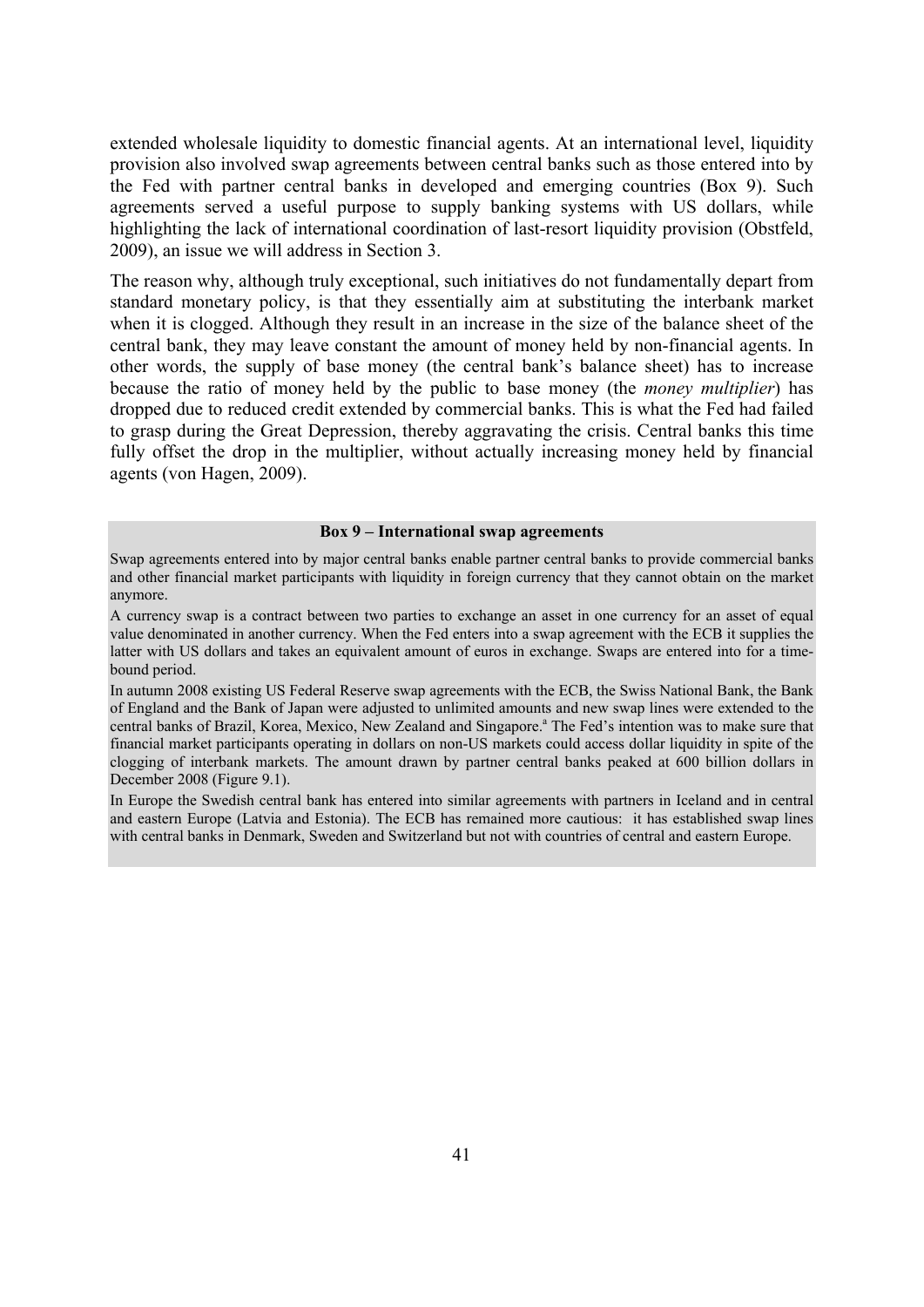

*Source: ECB Monthly Bulletin, July 2009*.

<sup>a-</sup>The Fed also has swap lines with central banks in Australia, Canada, Denmark, Norway and Sweden.

According to Meier (2009), genuinely unconventional policies involve two types of actions:

- Announcements and / or refinancing operations designed to affect the yield curve at longer-than-usual horizons;
- Outright asset purchases, generally known as quantitative easing or credit easing, to reduce the spread between interbank and lending rates.

Central banks normally only target the short end of the yield curve, leaving the determination of longer-term interest rates to market mechanisms. In a situation of near-deflation, however, expectations of positive interest rates and very low or negative inflation may combine to fuel a deflationary spiral. For this reason central banks can commit to keep policy rates low for an extended period and enter into refinancing operations with extend maturity, possibly at a fixed rate and with unlimited amounts, thereby imposing a ceiling on interest rates at the corresponding horizon. This may imply committing, implicitly or explicitly, to higher inflation in the future, in order to lower expected real interest rates and encourage borrowing and investment.

These techniques, first suggested by Paul Krugman (1998a) and then-scholar (and later central bank governor in Cyprus) Athanasios Orphanides (2004) in the context of the Japanese crisis, have been used to varying extents by central banks, though none has gone as far as following Krugman's prescription and "committing to being irresponsible". For example, the US Federal Open Market Committee's statement of August 2009 included, as in previous months, the announcement that "the Committee continues to anticipate that economic conditions are likely to warrant exceptionally low levels of the federal funds rate for an extended period". The ECB used a different channel to lengthen the agents' horizon: in June 2009 it provided 12-month collateralized loans to the banks at a fixed 1% rate and for an unlimited amount (*ex post*, the banks' borrowing amounted to about 5% of GDP), but without committing to a repeat of this transaction.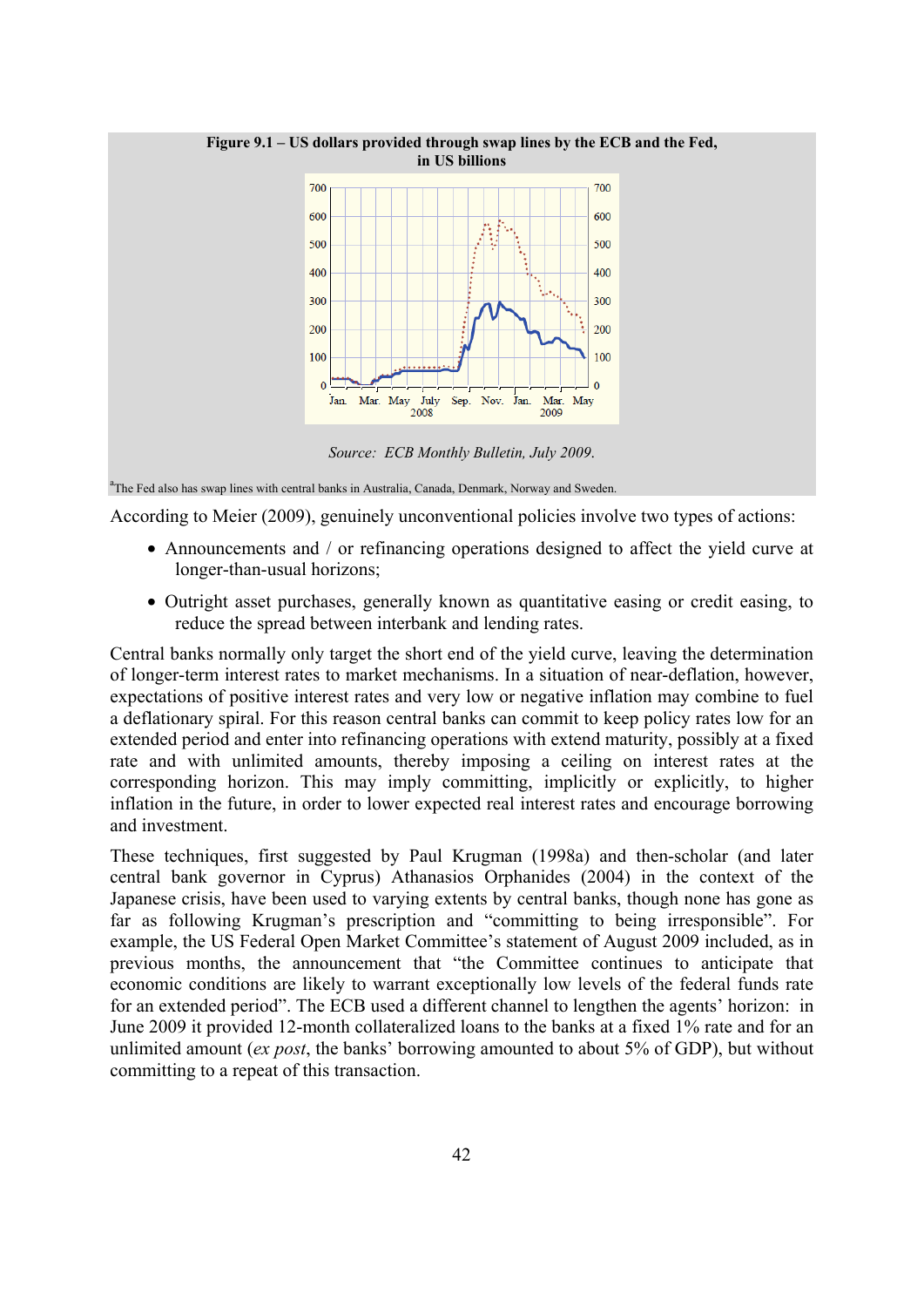Rather than aiming at affecting the overall yield curve through expectations of future rates, the central bank can directly affect yields on certain categories of assets through outright purchases. These can be either debt instruments issued by non-financial agents or government bonds. The rationale here can be to unfreeze clogged segments of financial markets, to help non-financial agents to get access to better and cheaper credit, and to affect long-term bond rates directly.

Meier (2009) provides a categorization of such operations, distinguishing between qualitative easing (sterilized interventions that do not involve an increase in the central bank's balance sheet) and quantitative easing (unsterilized interventions implying an increase in base money). Table 3 summarizes these various options and indicates what major central banks actually engaged in. The ECB stands apart for not contemplating quantitative easing (although its purchase of covered bonds may not be sterilized entirely, the amounts potentially involved are a mere 0.6% of GDP). The BoE, the BoJ and the Fed engaged in significant quantitative easing with announced amounts of 8.6%, 5.2% and 14.7% of GDP respectively. Finally, the Swiss National Bank stands out as the one that relied on unsterilized currency intervention.

**Table 3 - Categories of unconventional monetary policy operations involving asset purchases** 

|                              | No expansion of base money | <b>Expansion of base money</b> |
|------------------------------|----------------------------|--------------------------------|
|                              | (qualitative easing)       | (quantitative easing)          |
| Purchase of private assets   | <b>ECB</b>                 | BoE, BoJ, Fed, SNB             |
|                              |                            |                                |
| (credit easing)              |                            |                                |
| Purchase of government bonds |                            | BoE, BoJ, Fed                  |
| Purchase of foreign-currency |                            | <b>SNB</b>                     |
| assets (forex intervention)  |                            |                                |

*Source: Meier (2009), on the basis of announcements made by end-June 2009.* 

Direct purchases of government bonds have a special status as they break the separation between monetary policy and fiscal policy and evoke debt monetization. They can be an effective tool when short-term interest rates are close to zero and longer-term rates well into positive territory: government bond purchases can be effective in flattening the yield curve, which benefits all long-run borrowers, including corporations and foreign borrowers. Still, such a policy is normally taboo as it comes close to a direct financing of the government by the central bank – hence a monetization of the public debt as feared by Sargent and Wallace. In the euro area, for example, the provision by central banks of credit facilities to governments or the direct purchase of government debt instruments are prohibited by Art 101 of the EC Treaty.25 This taboo was broken in the US and the UK, as it was in Japan in the early 2000s.

<sup>&</sup>lt;sup>25</sup> This is somewhat hypocritical since the Eurosystem does purchase European government bonds for investment purposes (on the secondary market and in limited amounts), and since there is little economic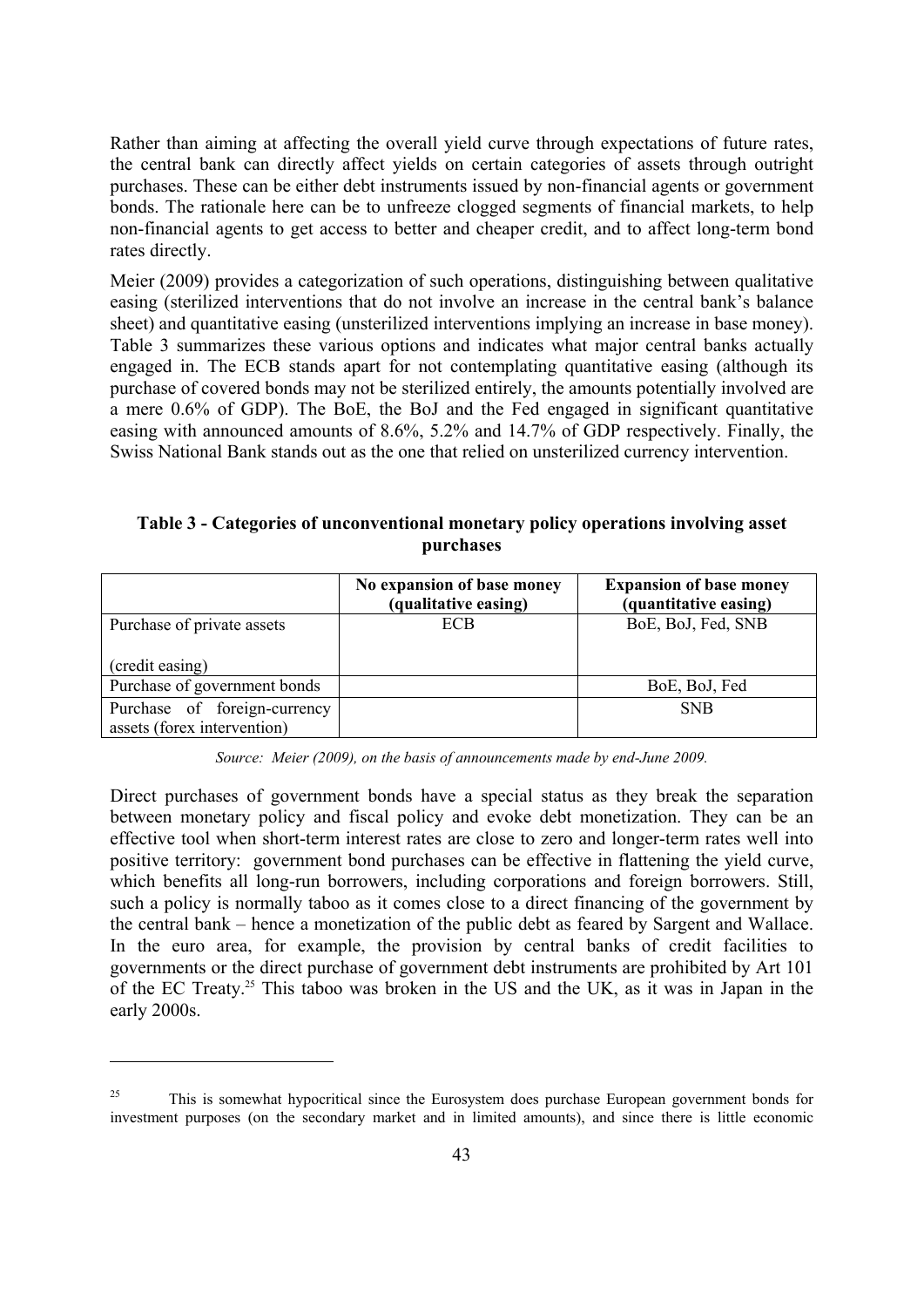Overall, liquidity provision and unconventional policies resulted in an unprecedented increase in the size of the central banks' balance sheets (Figure 6). In Spring 2009, assets held by the Federal Reserve and the Bank of England were more than twice as high as in spring 2007, and they were about 50% higher for the ECB.

Unconventional policies are necessary in exceptional circumstances, but they are not without risks:

- The direct inflation risk is less significant than often argued. The expansion of base money does not in itself create an inflation risk if it is undertaken in response to a reduction in the money multiplier. It can be reversed easily in response to a revival of direct interbank lending. Exceptional liquidity provision does not imply a more expansionary monetary policy;
- Through liquidity provision, the composition of central banks' assets has been massively skewed towards riskier assets. In principle, central banks apply an appropriate *haircut* (discount) to the collateral they take in order to account for the risk. Furthermore, the collateral remains the property of the banks and only serves as a guarantee for the central bank's loan. However in times of crisis the frontier between liquidity provision and subsidization is a thin one and - if, for example, the risk is not adequately priced or if the market for the assets taken as collateral is paralyzed - the central bank can *de facto* become a *quasi-fiscal agent*, in effect blurring the distinction between monetary and budgetary policies. In particular, a loss on the assets bought by central banks could necessitate an intervention of the Treasury to recapitalize it, thus endangering its independence;
- Commitments that affect the yield curve beyond the usual very short-term horizon, or assets purchases that have the same goal, may involve an inflation risk. For the central bank, committing credibly to keeping interest rates at near-zero levels for an extended period amounts by definition to taking an inflation risk. This may be the price to pay for lowering *ex-ante* real interest rates;
- By the same token, such policies break with the tradition that only the very short end of the yield curve is policy-determined and that the rest of it is market-determined. This may at a later stage make it difficult to return to a policy of non-intervention in the formation of medium and long-term interest rates.

difference between an outright purchase of a government bond and a liquidity tender with the same bond used as collateral, which can be rolled over as many times as needed.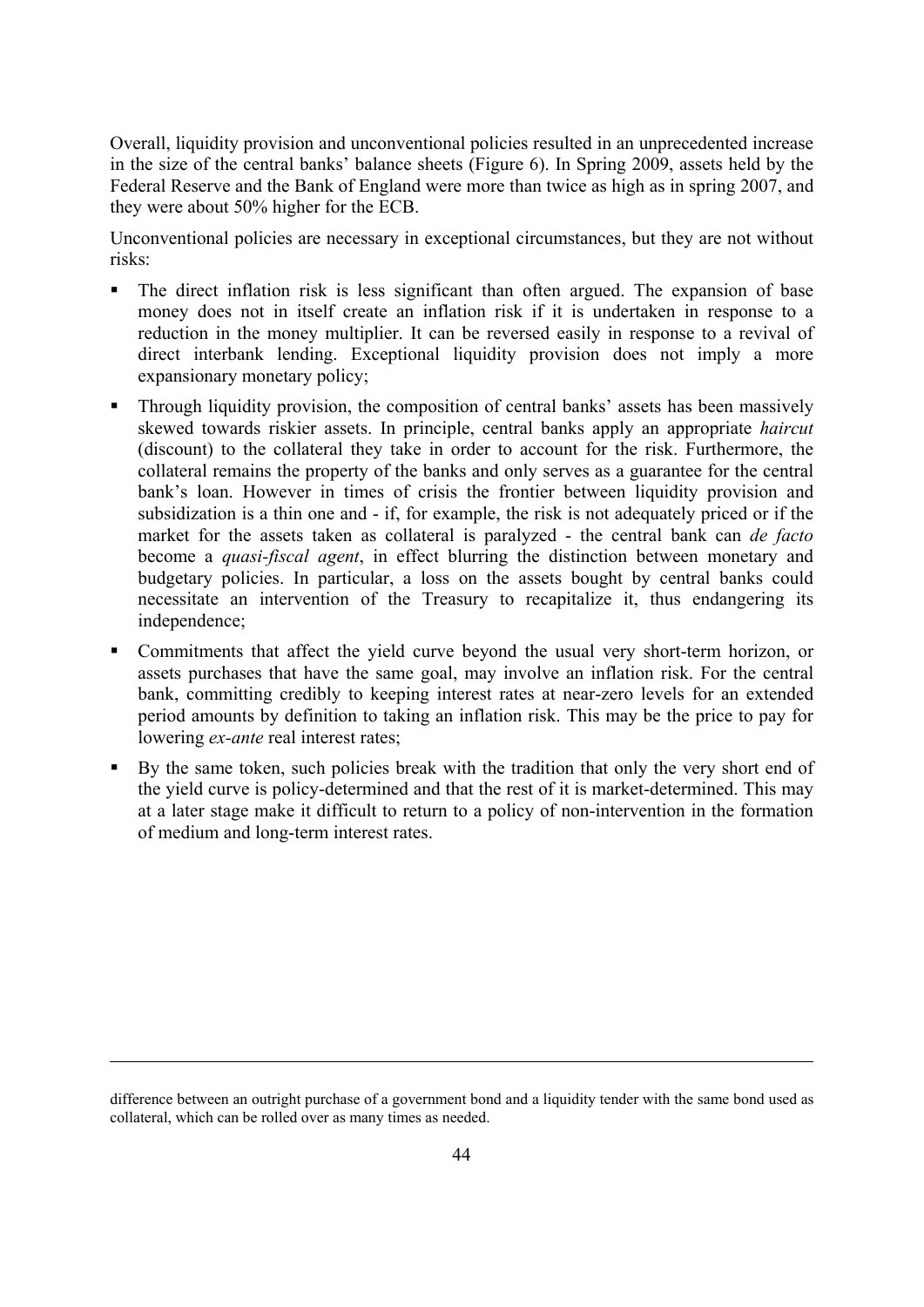

**Figure 6 - Total assets of selected central banks, 2007-2009** 

*Source: IMF.* 

## *c. Large-scale discretionary fiscal stimulus*

Prior to the crisis the effectiveness of fiscal policy was the subject of fierce debate. In the European Union, conventional wisdom was that countercyclical fiscal policy was useful but should only rely on automatic stabilizers. Due to implementation delays and/or political cycles, discretionary fiscal policy was not considered an effective stabilization instrument. On each of the three criteria of flexibility, speed of action and reversibility, it was outperformed by monetary policy. Even within the euro area where monetary policy was no longer available to respond to country-specific shocks, automatic stabilizers were considered large enough to stabilize country-specific shocks, provided public accounts were kept 'close to balance or in surplus' in the medium run and were allowed to exceed the 3% deficit threshold in case of 'exceptional circumstances'. This explains why, when the crisis hit, many were not at ease with the very principle of a fiscal stimulus. Prominent policy-makers such as Jean-Claude Juncker, the president of the Eurogroup, kept insisting that "you cannot fight debt with new debt and deficits with new deficits".26

Yet, unlike monetary policy, government demand for goods *directly* affects spending, thereby complementing rather than stimulating private demand. It can therefore be especially effective in situations when monetary policy effectiveness is hampered by a series of obstacles. Furthermore, in time of deep recession, many of the usual counter-arguments to discretionary fiscal policy do not apply:

<sup>26</sup> *Financial Times*, 4 April 2009.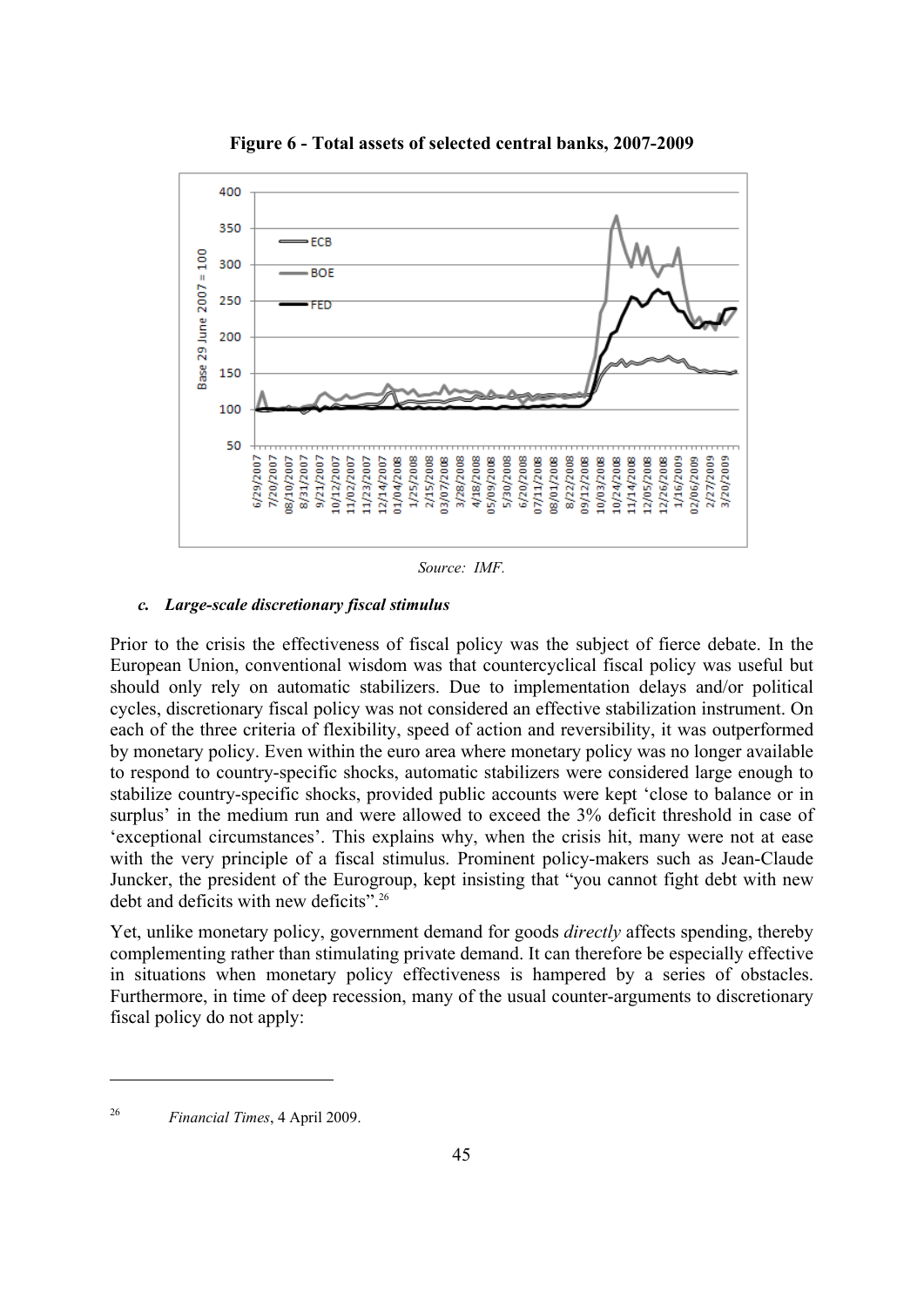- The magnitude of the drop in demand implies that there is virtually an excess supply of all goods and services in all countries and that inflation is decreasing. As a consequence, the supply curve can be considered flat (*i.e.* the supply can increase without any upward pressure on prices), the traditional crowding out effects on investment and trade do not apply;
- As financial markets are dysfunctional, private agents are not able to borrow freely and engage in intertemporal optimization. More of them are liquidity constrained, as in the textbook Keynesian model;
- With unlimited credit supply by the central bank, there is no risk that public borrowing crowds out private borrowing;
- Cross-country externalities, whose signs are ambiguous under normal conditions, turn positive because spillovers through product markets dominate spillovers through capital markets.

In other words the macroeconomic conditions at end-2008 when the stimulus programmes were launched were exactly those in which discretionary fiscal policy could be expected to be effective – provided that funds were disbursed swiftly enough. This was recognized by longtime advocates of fiscal policy ineffectiveness:

*"Under normal circumstances, I would oppose this rise in the budget deficit and the higher level of government spending. When an economy is closer to full employment, government borrowing to finance budget deficits can crowd out private investment that would raise productivity and the standard of living. Budget deficits automatically increase government debt, requiring higher future taxes to pay the interest on that debt. The resulting higher tax rates distort economic incentives and thus weaken future economic performance.... Nevertheless, I support the use of fiscal stimulus in the US, because the current recession is much deeper than and different from previous downturns."* Martin Feldstein (2009).

In Europe in November 2008, governments and the European Commission engineered an exceptional coordinated stimulus of about 1.5% of GDP. At about the same time the IMF advocated a 2% of GDP stimulus in all countries in a position to engage in such an action. In the US, the Obama administration introduced a two-year package amounting to 787 billion dollars shortly after taking office in January 2009. China also announced a massive stimulus programme. As the whole, the IMF (2009a) estimated in the spring of 2009 that G-20 countries would provide a discretionary impulse of 0.5% of GDP in 2008 and 1.2% in 2009.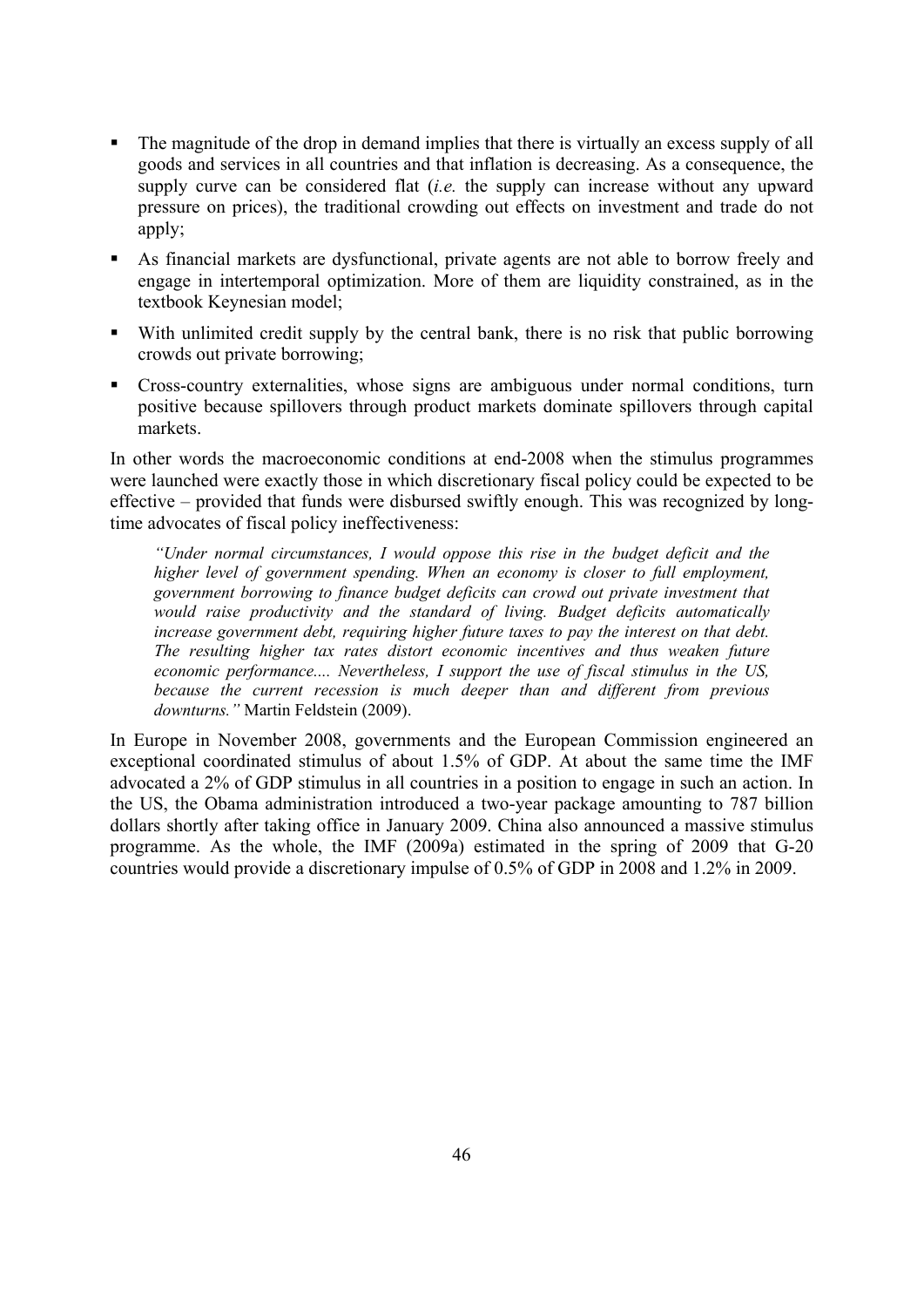

**Figure 7 - Size and composition of fiscal stimulus plans in the EU15** 

*Source: European Commission (2009).* 

As regards the composition of the stimulus (Figure 7), many countries put emphasis on public investment (both infrastructure building and incentives to private investment, especially "green" investments). The idea was to maximize the Keynesian multiplier and increase public assets simultaneously with public debts (so that net public debt would not rise too much). However there are often delays in the implementation of public investment plans. For instance, the US Congressional Budget Office calculated in June 2009 that US expenditures on infrastructure building within the *American Recovery and Reinvestment Act* passed in February 2009 would peak in 2010 and 2011.<sup>27</sup> Conversely, some countries such as the UK relied primarily on tax cuts, which are very rapid to implement but may not translate into higher demand if private agents choose to save or, in the case of the British VAT cut, may result in limited pass-through on prices if competition conditions allow suppliers of goods and services to retain the benefit of the cut. Additionally, tax cuts may be politically difficult to reverse.

Not all governments and central banks were able to turn expansionary. Central and eastern European countries were hit by 'sudden stops' of capital inflows that forced them to reduce domestic demand through fiscal retrenchment and a tight monetary policy, even though they were supported by IMF and EU loans.<sup>28</sup> Developing countries which had resisted the crisis but which could no longer borrow from international markets were encouraged to carry out countercyclical fiscal policies with the financial support of multilateral and bilateral

<sup>&</sup>lt;sup>27</sup> China did not experience such a delay because many infrastructure projects had been halted before the crisis when the government was aiming to slow down the economy. These were ready to be implemented when the crisis arose.

<sup>28</sup> The countries on a fixed-peg regime also chose to defend their exchange rates through high interest rates.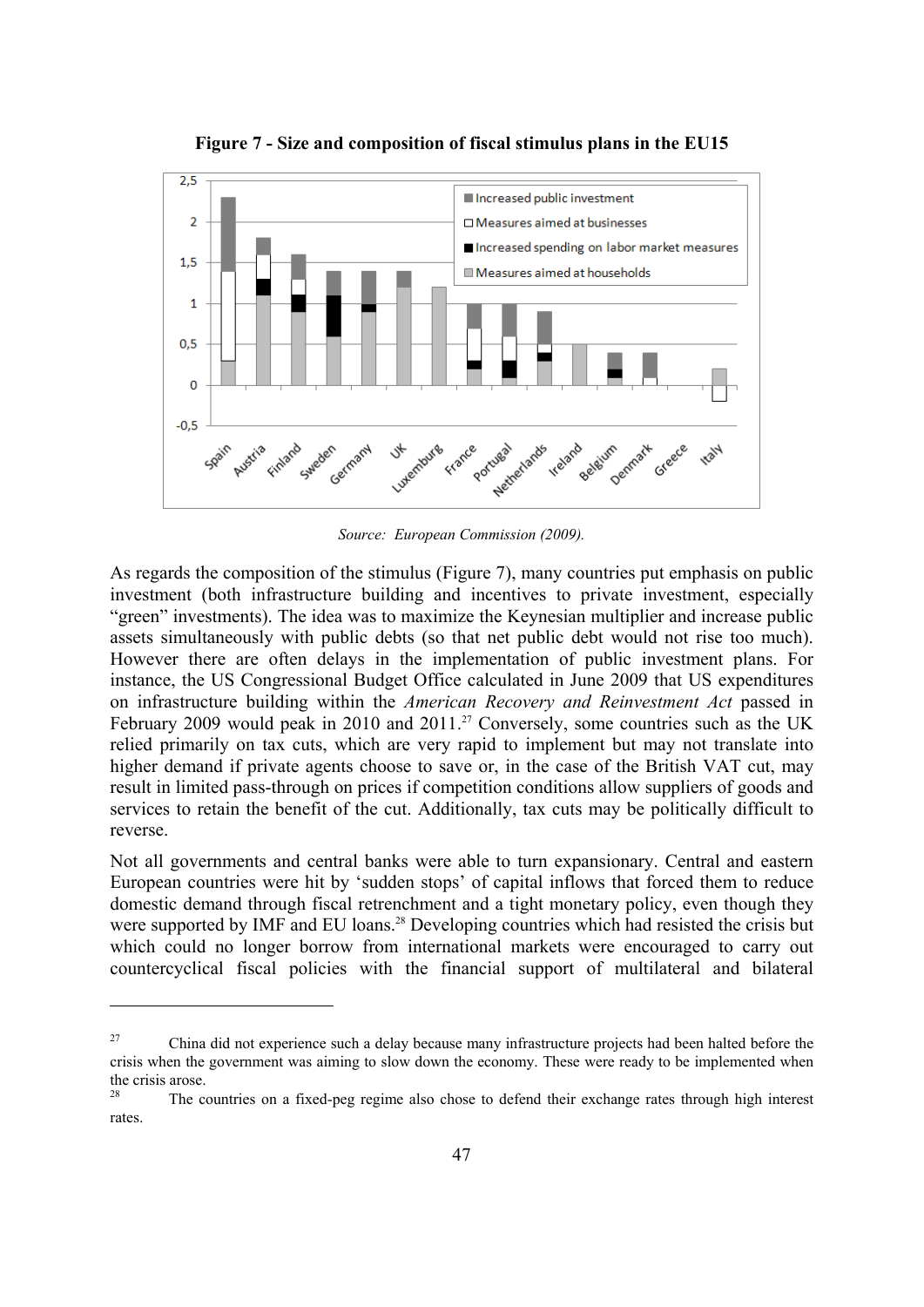development banks such as the World Bank and the Asian Development Bank<sup>29</sup> and some of them were awarded the newly created 'flexible credit line' by the IMF, a contingent financing facility. IMF-subsidized loans to low-income countries were doubled. This was the first time official financing was extended as a support to countercyclical policies. More broadly, for the first time, the IMF vocally advocated large fiscal stimulus and bank rescue plans.<sup>30</sup>

Reliance on large-scale stimulus, coming on top of the cost of large-scale bank bailouts and of the recession-induced fall in tax receipts, led to a sharp increase in public debt ratios (Figure 8).



**Figure 8 - Gross public debt ratios in selected countries (% of GDP)** 

*Source: European Commission spring forecasts, May 2009.* 

The Irish case is especially dramatic since the tripling of the gross-debt ratio was accompanied by public guarantees extended to banks which were worth 200% of GDP. This case is by no means exceptional, though. Again, experience from past crises is unequivocal. The Japanese gross public-debt ratio rose from 64% in 1991 to 175% in 2005 as a consequence of the financial crisis and a series of stimulus packages (see also Box 7). More generally, financial crises have been found to have large-scale consequences on public debt (Reinhart and Rogoff, 2009a,b).

Bond markets started at the end of 2008 to discriminate more between euro area sovereign borrowers, while rating agencies downgraded several of them. These moves in part reflected an across-the-board re-pricing of risk after the collapse of Lehman Brothers, in part a general lack of liquidity which favored the most liquid debts, such as Germany and France, but in part also genuine sustainability concerns over public-finance sustainability in specific countries.

<sup>&</sup>lt;sup>29</sup> The International Financing Corporation (a branch of the World Bank group) and the European Bank for Reconstruction and Development also provided direct support to private sectors in developing countries, *e.g.* by providing fresh capital to banks.

See, for instance, Blanchard *et al.* (2008).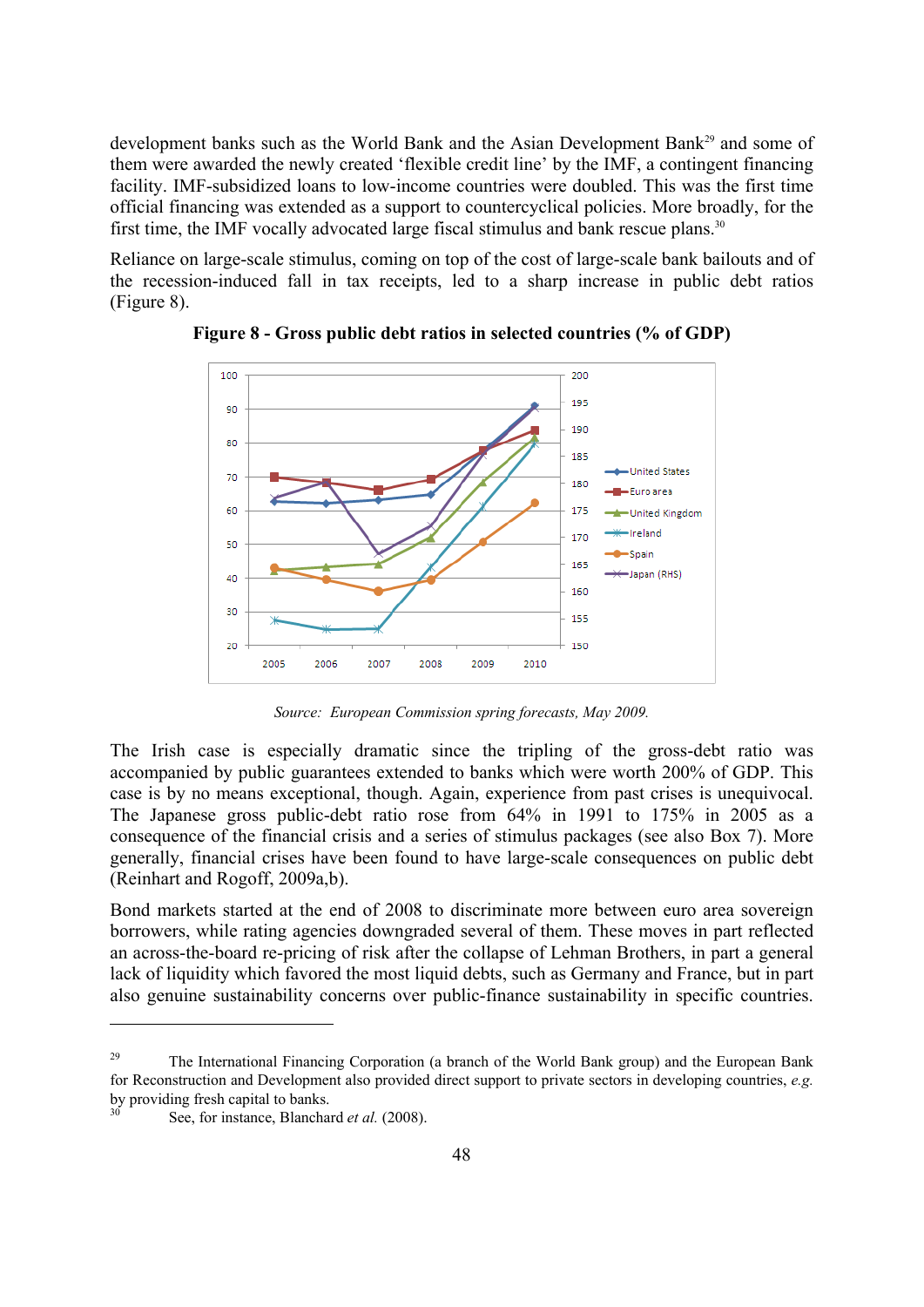Such concern was especially worrying for members of the euro area, which have lost the ability to monetize public debts. In countries with independent currencies such as in the United States, the concern over debt sustainability rapidly changed into a concern over inflation in the medium run. These two opposite cases can be seen as potential illustrations of the 'game of chicken' depicted in the 'unpleasant monetary arithmetics' model of Sargent and Wallace (Box 4.11): in countries in a monetary union, fiscal policy would give in to monetary policy while the opposite would hold for countries with independent monetary policies.

To prevent such unpleasant outcomes while providing the required budgetary support in the short run, two-handed policies are called for: they need at the same time to sustain significant spending programmes as long as the recovery is not solidly under way and to ensure sustainability in the medium run through credible commitments to reverse course in the medium run and bring public finances back to balance. In fact, analysis of the requirements of fiscal-policy effectiveness suggests that the more sustainability is guaranteed for the medium run, the more stimulus packages are effective in the short run. So there is no contradiction but rather complementarity between providing Keynesian support and adhering to fiscal discipline. Still, such discipline is difficult to define in a credible way in the midst of a crisis. We will come back to this challenge in the next section.

# 2.2 The aftermath

1

# *a. Exit strategies*

Exceptional challenges require exceptional responses, with the risk of building up distortions and disequilibria calling for later adjustment. There are many examples: consolidation in the banking sector may hamper competition, inflated central-bank balance sheets may undermine confidence in price stability, stimulus packages and guarantees extended to the private sector may lead to an unsustainable build-up of public debt. Such concerns are of second order in the midst of the crisis but they gain prominence along the recovery path.

The *exit strategy* issue raises difficult and related questions as to when, to what extent, at what pace and in what order to unwind the unorthodox macroeconomic and financial policies undertaken in response to the crisis.

 Rather than being time-contingent, exit strategies must be state-contingent. Public participation in the capital of banks and other support measures need to be maintained as long as banks remain too fragile to elicit confidence in capital markets. The experience of past crises shows that budgetary and monetary support should be sustained as long as the recovery has not gained sufficient autonomous traction. Earlier mistakes are telling: in 1936, the Fed severely tightened monetary policy by raising reserve requirements in order to check the expansion of credit. This killed the recovery that had started in 1933 and led to the 1937-38 economic contraction<sup>31</sup>. Japan also experienced a failed exit in 1997 (see below). Finding the right timing for policy reversal may, however, be tricky when the impact of the crisis on potential output is uncertain (see the discussion below on the

<sup>&</sup>lt;sup>31</sup> For an account, see Friedman and Schwartz (1963). See also Kroszner (2009).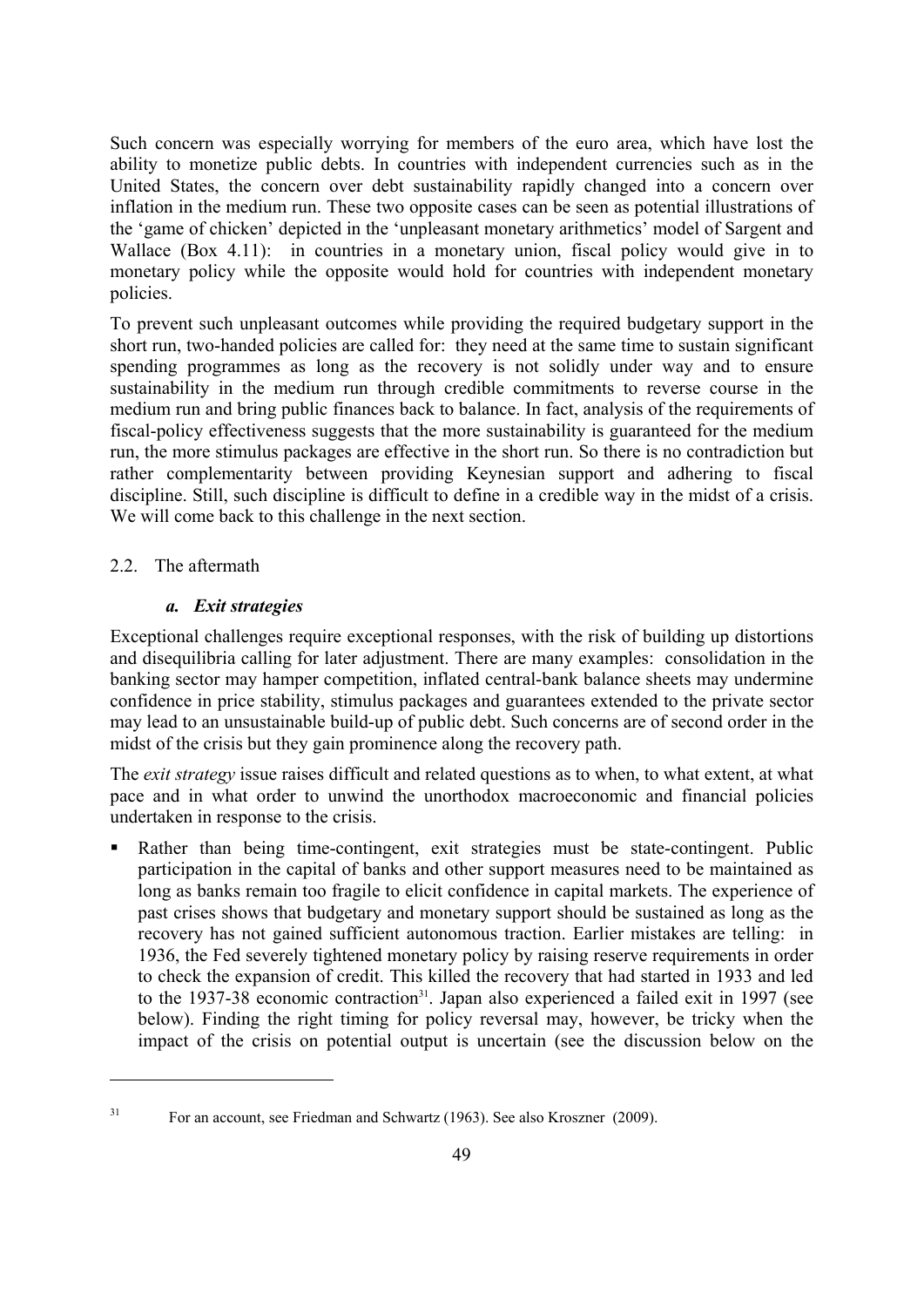legacy of the crisis). If potential output has been lastingly dented by the crisis, then the output gap is smaller in absolute value. There is less need for demand stimulation and more need for supply-oriented reforms, without which inflationary pressures may build up sooner than expected;

- There is little debate over the need for fiscal policy to get back to normality. But not all support measures can be easily reversed and there is a risk of ending up with a permanently higher level of public expenditure. As regards monetary policy, while wholesale liquidity support needs to be unwound, the very definition of the objectives and operational guidelines of policy is bound to be modified by the crisis. So there is for sure an exit, but not exactly to the *status quo ante*. This is even truer for the microinterventions: exit from government ownership requires that regulation be reformed and reinforced. Hence, a successful exit strategy is not a reversal to the *ex-ante* policy framework.
- Finally, the *sequencing* question is the most daunting challenge. In principle it is advisable to start by removing the most distortionary components of the rescue packages, *i.e.* their micro-components, then remove the fiscal support (as it involves significant costs to public finances) and finally remove the monetary support. However political-economy considerations suggest the reverse order is more likely, because central banks will be keen on getting back on track, and governments will be willing and under pressure to limit the rise in public debt, whereas pressures to retain pervasive state intervention in the financial sector may remain strong – at least in countries where banks have political clout.

Exiting also means ending the confusion of roles between monetary and fiscal policies. As already mentioned, central banks have inflated (sometimes doubled or tripled) their balance sheets during the crisis and skewed their composition towards riskier assets. Ending implicit monetary subsidization requires recognizing potential losses on central banks' balances sheets and, when needed, presenting the bill to taxpayers.

Finally, there are issues of international cooperation. Countries may exit the recession at a different pace depending on their initial situation, policy responses and exposures to the global shock. This calls for differentiated exit strategies – except where the crisis response affects internationally integrated market segments. This obviously applies to intervention on international capital markets (such as central-bank purchase of bonds and other securities) but also to government support to highly competitive sectors such as the car industry. Europe is a special case: for example, early fiscal adjustment in a country may hamper the recovery of its partners; conversely, lack of adjustment in a large country or group of countries may lead to higher interest rates and exert negative externalities. By the same token, restoring a level playing field in the banking sector will require ending public support in a coordinated manner.

# *b. The legacy*

International experience with financial crises suggests that there is a high risk of permanent potential output reduction. At a first stage the sudden fall in output translates into bankruptcies, a rise in unemployment as well as workers exiting the labor market, and lower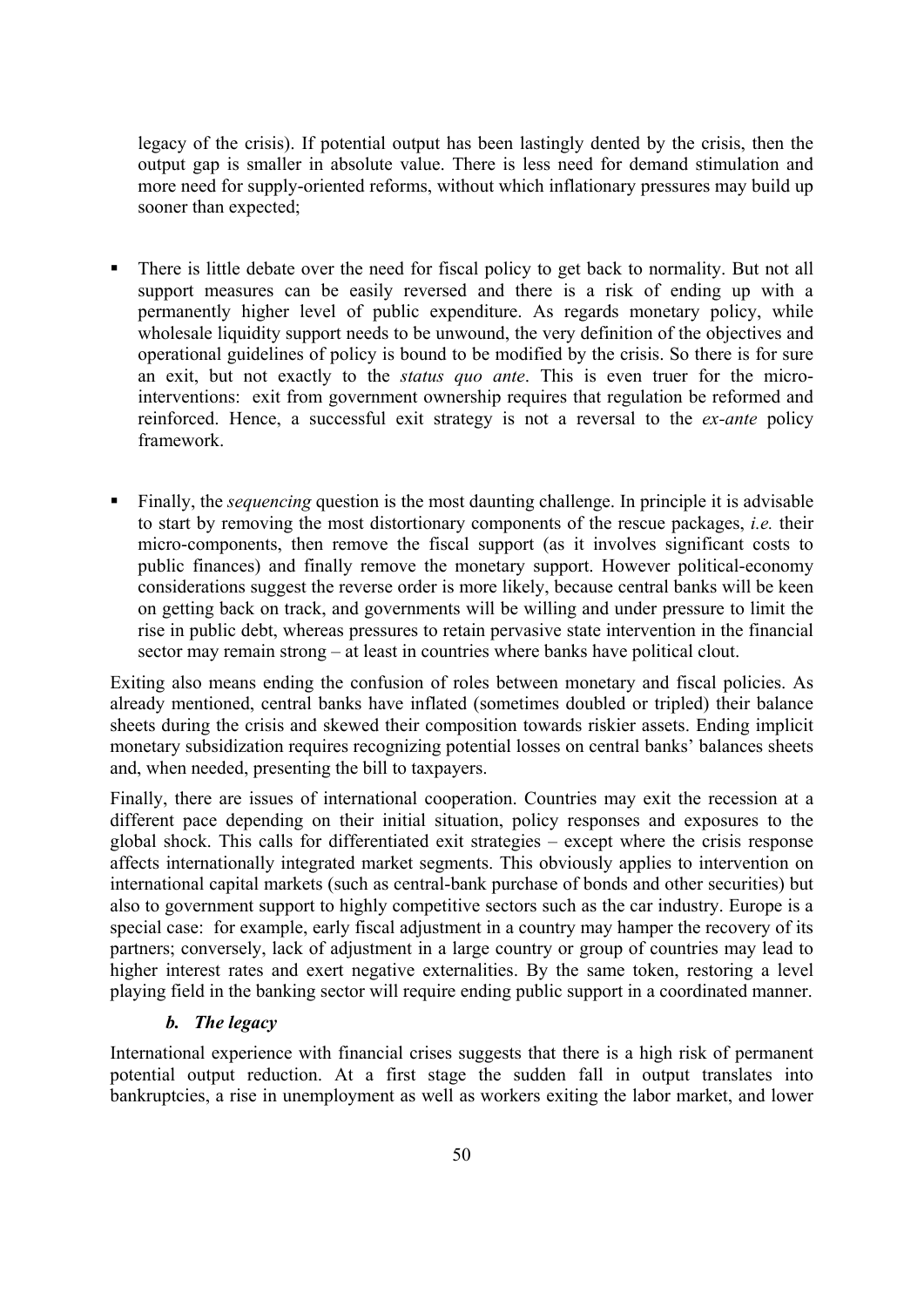capital expenditures translating into a lower capital stock. Depending on economic institutions and on policies implemented in the aftermath of the crisis, the shock may in turn result in a permanently lower employment rate or a permanently lower stock of capital and technologies. Post-crisis policies should aim to limit the extent of this permanent damage.

#### *Potential output*

1

Returning to pre-crisis GDP levels requires several years of growth: three years on average for the industrialized countries that experienced major financial shocks in recent times – Finland (1991), Japan (1997), Korea (1997) and Sweden (1991) (Figure 9). In these cases, the recovery was largely driven by productivity gains,<sup>32</sup> whereas employment lagged behind. In Finland, the unemployment rate of males jumped from 3.5% in 1990 to 7.9% in 1991. It peaked at 17.9% in 1993 and 1994 and was still 9% ten years after the beginning of the crisis, according to the OECD. Hence, while GDP recovered relatively quickly, the crisis had a longlasting effect on unemployment. This illustrates the risk of *hysteresis* of high-unemployment periods: in the process idle workers lose some of their skills or they cannot update them; those near the retirement age withdraw from the labor market; and the crisis first wipes out weaker industries, potentially aggravating low-skill worker unemployment.

# **Figure 9 - GDP profile through financial crises: Finland, Japan, Korea and Sweden Average of four countries; 100 = level on the first year of crisis**



*Source : Pisani-Ferry and Van Pottelsberghe (2009) on the basis of national data.* 

The crisis will have lasting effects on the financial industry. Fewer actors and therefore less competition in the banking sector compounded with higher regulatory capital requirements will translate into higher borrowing costs, hence less investment and lower potential output. Risk-aversion may be durably higher, which may be helpful to prevent similar crises

<sup>&</sup>lt;sup>32</sup> The increase in GDP per hour worked evidenced by Figure 8.12 can be partly due to a composition effect, since low-productivity workers are the first victims of a recession.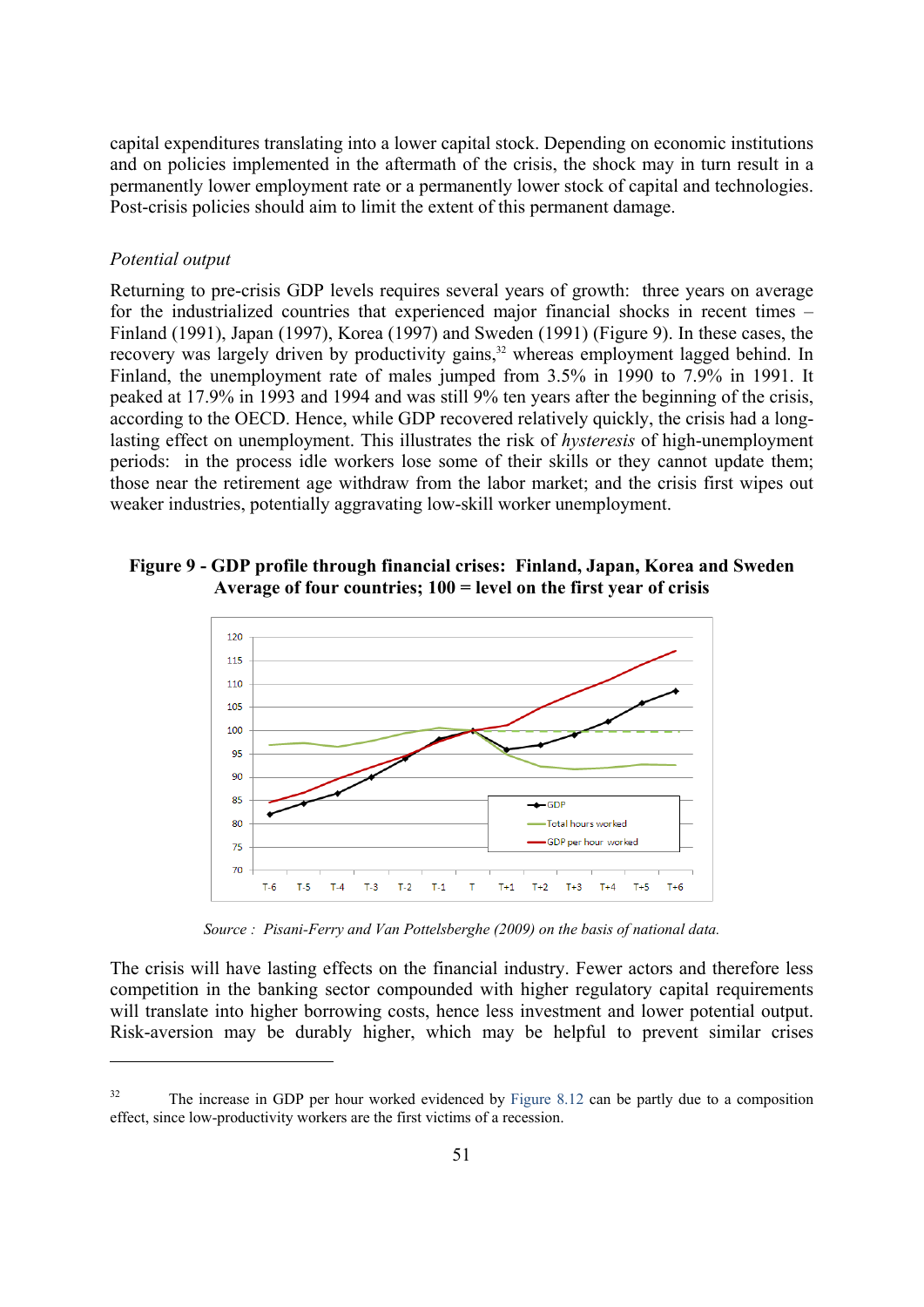occuring, but detrimental to venture capital in innovative industries. Fluid capital markets are key to ensuring factor reallocation and risk-sharing in the innovation process; pre-crisis capital markets may have been too fluid, but a clogged financial system will not help either. If this is compensated by tougher supervision and higher capital requirements, one result of the crisis would be higher capital costs, hence slower capital accumulation.

In some countries a shrinking financial sector could in itself reduce potential output. In Ireland, for instance, financial intermediation represented 10% of GDP in 2005.<sup>33</sup> Before production factors are reallocated to other sectors, a 20% reduction in value added in this sector would thus translate into a 2% fall in potential output. Additionally, the pace of potential output may have been overestimated during the pre-crisis boom, for instance due to overinvestment. Hence, in Ireland GDP may not recover its pre-crisis level for many years.

The ability to reallocate labor and capital will be essential in order to limit the permanent consequences of the crisis. If successful, such reallocation could in principle *increase* potential output in the medium term (this is Schumpeter's 'creative destruction'). Traditionally, Anglo-Saxon countries are more successful than those of continental Europe in reallocating labor across sectors and also geographically. The high unemployment in continental Europe in the 1980s and the 1990s has been ascribed to the interaction of adverse shocks and rigid labor market institutions (Blanchard and Wolfers, 2000). In these countries, further labor-market reforms will therefore be needed to bring unemployment rates back to their pre-crisis levels. The problem is that structural reforms are costly in the short run and may be politically difficult to implement in the aftermath of a crisis. Finally, large-scale reallocation of capital to new industries necessitates well-functioning financial markets and banks. It may be hampered by convalescent, more risk-adverse banks. This is why some forms of active, internationally coordinated industrial policy may temporarily be needed.

#### *Public debt*

1

Already burdened with inflated debts, governments will still face the cost of ageing, a cost that itself has been magnified by the crisis. The net cost of ageing for public finances is still valued at several percentage points of GDP.<sup>34</sup> Parametric reforms of pension systems such as longer working periods are necessary.

This already existing challenge is compounded by the effects of the crisis. First, according to the IMF (2009b), the loss incurred by US and UK pension funds in 2008 amounts to 22 and 31% of GDP, respectively (excluding losses on toxic assets). Depending on how financial markets recover, there will be effects on public finances, both direct (because of unbalanced public pension funds or public bail-outs of private schemes) and indirect (through pressures for more generous pensions from the pay-as-you-go pillars to compensate for the reduction of funded pensions, and higher unemployment among older workers, making pension reforms more difficult to engineer). Second, lower potential output makes it even more difficult to consolidate public finances. Let us suppose that industrialized countries have permanently lost

<sup>&</sup>lt;sup>33</sup> Source: EUKLEMS database, 2005 figure. The same year, financial intermediation represented 25% of GDP in Luxembourg, 8% in the UK and in the Netherlands, but only 2% in Finland.

Equivalent to an increase in the fiscal deficit of 2.9% of GDP from 2005 to 2050 in the United States, 3.4% in the United Kingdom, 3.8% in Australia, 7.7% in Canada and up to 13.4% in Korea (see IMF, 2009b).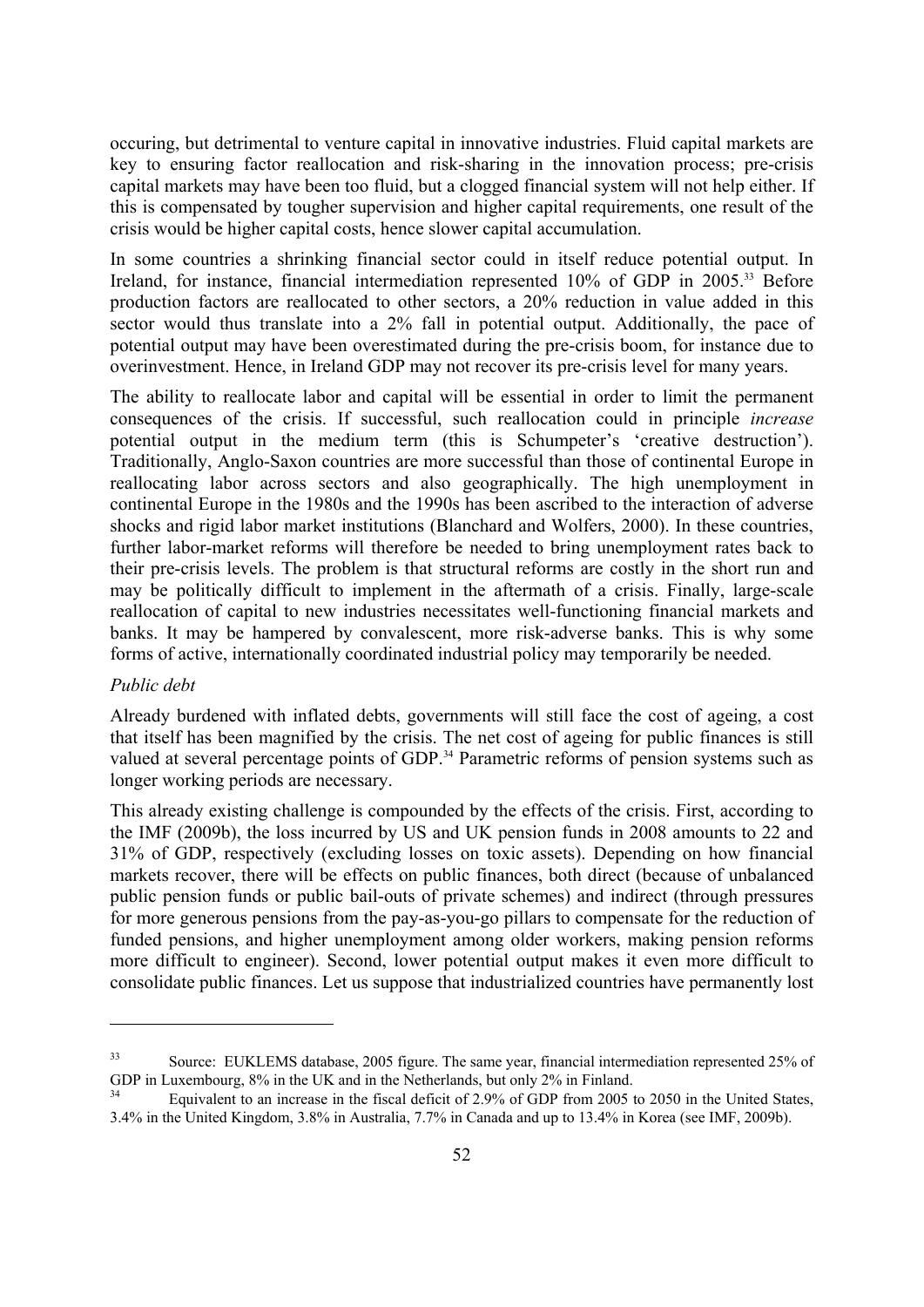5% of potential GDP as a result of the crisis (an arbitrary guess, but of the right order of magnitude). With government revenues amounting to around 35% of GDP, this implies a permanent revenue loss equivalent to 1.75% of potential GDP, hence a structural deficit which is permanently higher by the same amount. In plain English, the fiscal hurdle is now much higher. Lastly, and *in addition to the previous mechanisms*, lower growth speeds up debt accumulation by increasing the fiscal surplus required to stabilize the debt-to-GDP ratio<sup>35</sup>.

#### *Globalization*

<u>.</u>

Finally, the post-crisis world will have to cope with possible 'de-globalization' and rising protectionist tensions.

The sharp drop in trade in goods and services observed in late 2008 and early 2009 can be explained by the fall in world output, the shift of global demand away from capital goods (that happen to be traded more than consumption goods), the shortage of trade finance and relative price effects.<sup>36</sup> Despite anecdotal evidence of rising tariff or non-tariff barriers, genuine protectionism has not emerged as a response to the crisis (in contrast to the 1930s). Nevertheless, a failure of governments to curb unemployment could later on give rise to serious protectionist pressures that could significantly affect the globalization process at work during the 1990s and 2000s. Additionally, a sustained recovery of world growth will be much dependent on the ability of large, emerging countries to substitute for the US as a world growth engine. This means less outward-oriented growth models. For instance, China would need to lower its savings rate and develop its domestic market<sup>37</sup>.

On the financial side, large cross-border financial institutions will be less fashionable, since they are difficult to supervise and even more difficult to close when they go bankrupt. Small countries will be more reluctant to host them, given the cost of a rescue in terms of their own GDP (the 'too-big-to-save' syndrome). Also, the crisis has led to a dramatic reduction in cross-border investments (Figure 10). Developing countries have been especially hurt. Reviving international capital flows and recreating North-South and South-South flows to finance development will be a major challenge. For this purpose, emerging countries could diversify their foreign-currency holdings out of US Treasury bills and into 'strategic' investments in energy, agriculture, manufacturing and finance, using sovereign wealth funds as their instruments. This would be consistent with their climb up the quality ladder and the adjustment of their production structure. Such a transition would however require a large exchange-rate adjustment and may raise protectionist concerns in developed countries.

<sup>&</sup>lt;sup>35</sup> Adverse debt dynamics can be mitigated to some extent by lower interest rates as a result of higher savings.

<sup>&</sup>lt;sup>36</sup> See Bénassy-Quéré, Decreux, Fontagné and Khoudour-Castéras (2009).<br> $37$  This access and substitute the measurement is a formial of formate (to make it

This means not only the reconstruction of social safety nets (to make it possible for households to save less), but also more incentives for domestic entrepreneurs to work for the domestic market (*e.g.* a halt to tax incentives for exports and a more robust legal framework for business domestically) and increased incentives for domestic banks to lend to domestic entrepreneurs rather than (as they have been doing again under the fiscal stimulus plan) to lend primarily to public enterprises and local governments.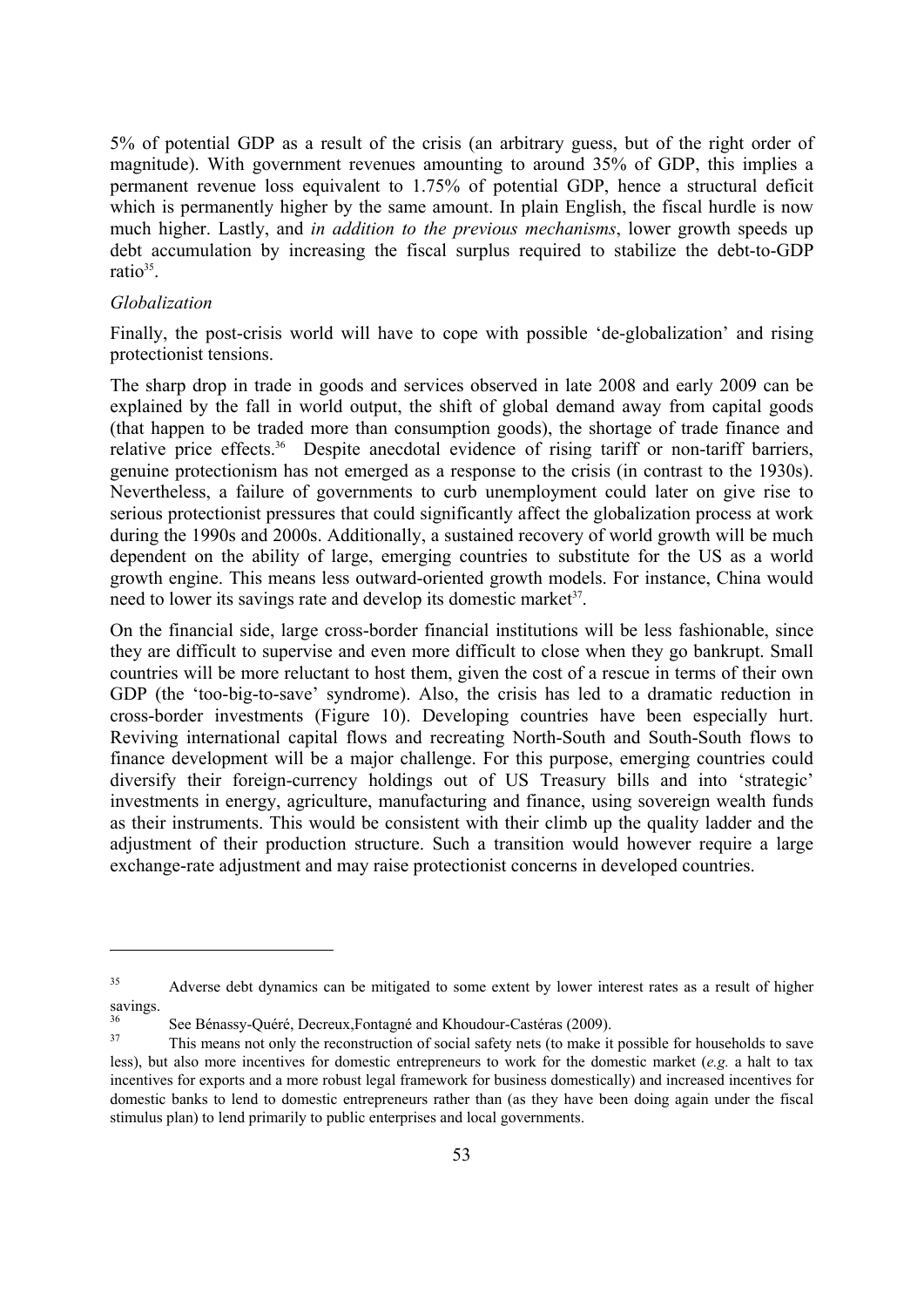

#### **Figure 10 - Financial de-globalization**

*\*Sum of assets invested abroad and foreign-owned assets of the largest 30 countries by portfolio volume. Source: Broda et al. (2009).* 

## 2.3 Lessons

Before the crisis, policy discussion in advanced economies tended to favor rules over discretion, to downplay the role of fiscal policy as a way to stimulate aggregate demand and to refrain from interfering with market signals. In sharp contrast, governments during the crisis held policy rules in abeyance, engineered massive bank rescues and industry-level support (such as in the car sector), launched fiscal stimulus plans and took direct control of entire segments of the economy. As for central banks, they promptly played their role as lenders of last resort, brought refinancing rates to zero and embarked upon previously untested unconventional monetary easing.

This course of action proved highly successful in comparison with the Great Depression – at least in the short run. The long run consequences are not yet tested.

The crisis has shown the importance of economic policy rules going together with escape clauses that allow policy-makers to revert to discretion in exceptional times. But it may also leave its imprint on the rules themselves. To provide but a few examples: the Stability and Growth Pact will not rein in government deficits in Europe without additional rules to cope with the higher cost of ageing, and the crisis has re-opened the debate on asset prices and monetary policy rules. The shape of the post-crisis world is the subject of the next section.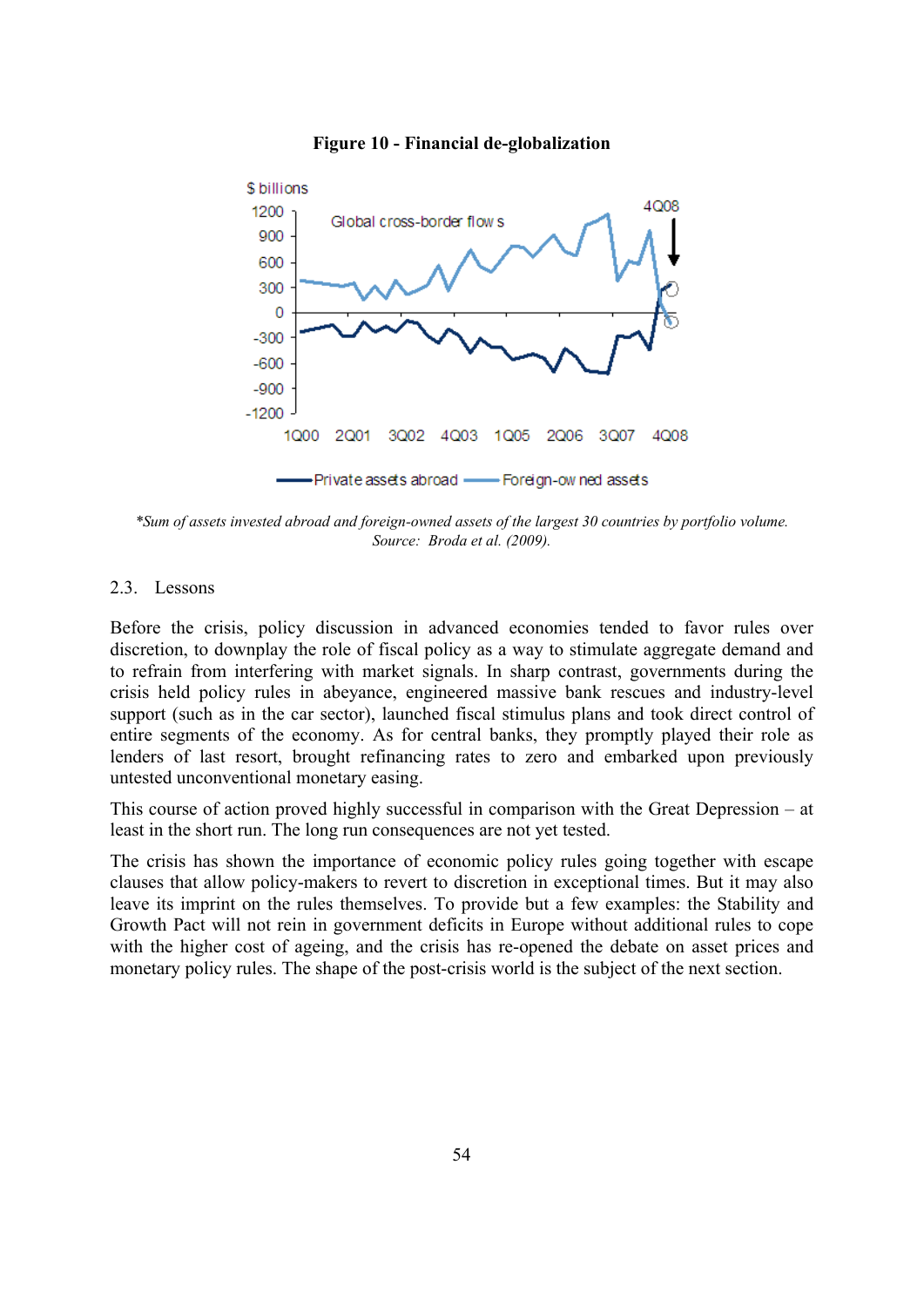## **3. IN SEARCH OF A NEW REGIME**

We have analyzed in Section 1 why the crisis can be attributed to microeconomic and macroeconomic factors, as well as to a lack of resilience of the system as a whole. We have described in Section 2 the immediate reaction of policy-makers to its outbreak. We now turn to the global reform agenda, that is, to the changes that are needed to reduce the risk of similar crises in the future.

This agenda was first defined in a series of meetings of the G-20 leaders. In an unprecedented exercise of international coordination they met in Washington, London and Pittsburgh (Pennsylvania) in 2008 and 2009.38 While a large part of these meetings was devoted to crisis management and financial regulatory reform, the reform of international financial institutions and the creation of a framework for international coordination ranked high on the agenda in order to "lay the foundation for reform to help to ensure that a global crisis, such as this one, does not happen again.<sup>39</sup> Specialized institutions such as the BIS, the IMF or the Financial Stability Board (FSB) actively participated in the search for a better international financial and macroeconomic system.

This section presents the steps taken during these hectic times and discusses those that are still a matter for debate. We begin with the financial system and continue with the macroeconomic and monetary policy regime before introducing a number of policy issues that are being debated among academics but are not (or not yet) part of the policy agenda.

## 3.1. The financial system

As explained in Section 1, the crisis revealed four major failures of the financial system:

- Excess confidence in self-regulation and a lack of regulation of some financial institutions (special investment vehicles, hedge funds…);
- Ill-designed regulation leading to excessive risk-taking and procyclical behavior;
- Gaps in financial infrastructures (*e.g.* lack of organized credit default-swap markets) and institutions (*e.g.* a lack of preparation for bank failures, especially cross-border bank failures;
- The lack of a systemic view of financial vulnerabilities.

Solutions were suggested to tackle each of these various failures of the system at the national, regional and international levels.

## *a. Close the gaps in regulation*

<sup>&</sup>lt;sup>38</sup> The scope and intensity on international coordination contrasts starkly with the response given to the crisis in the 1930s. Then, the one major attempt to organize a common response, the London conference of 1933, ended in disagreement, not least because Franklin Roosevelt deliberately torpedoed it.

Declaration of the Washington summit, November 2008.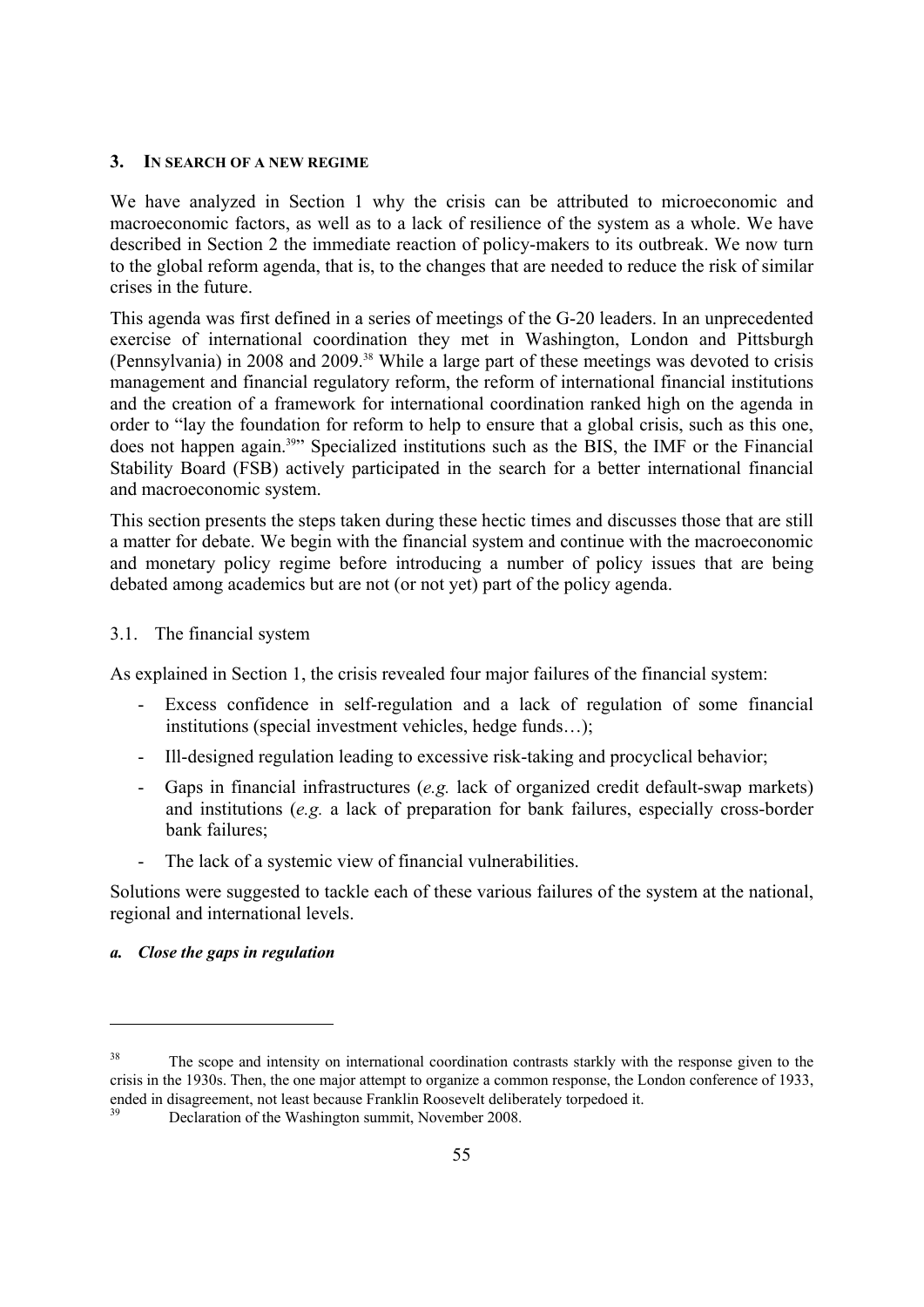"We all agree that at the heart of the modern enterprise challenge is minimising regulatory concerns […] The better, and in my opinion the correct, modern model of regulation – the risk-based approach - is based on trust in the responsible company, the engaged employee and the educated consumer, leading government to focus its attention where it should: no inspection without justification, no form-filling without justification, and no information requirements without justification, not just a light touch but a limited touch." UK Prime Minister Gordon Brown speech at the Confederation of British Industry, 28 November 2005.

"No longer can we allow Wall Street wrongdoers to slip through regulatory cracks. No longer can we allow special interests to put their thumbs on the economic scales." President-elect Barack Obama (2009).

Prior to the crisis, regulation was often regarded as a hindrance to business and international competitiveness, and great trust was put in *self-regulation*. Examples of such confidence can be found in the Basel II capital standards, which partially rely on in-house assessment of risks (see Box 2), in the loopholes in banking supervision (such as the shadow banking system and US mortgage originators), in the high leverage ratios investment banks were allowed to maintain in spite of capital requirements, or in the leniency of regulators vis-à-vis the creditrating agencies, whose performance was not monitored and whose conflicts of interest were not addressed.40 These are only examples.

One clear manifestation of self-regulation failure, noted by Persaud (2009), was that, prior to the crisis, the equity of banks that were either bailed out or bankrupted during the crisis such as Northern Rock, Bear Stearns, Fortis and Lehman Brothers, exhibited higher price-earnings ratios than those of more resilient banks such as HSBC or JP Morgan-Chase. The risks taken by the former group of banks were apparently not priced in.

*Regulatory loopholes* are probably the most straightforward root of the crisis. Banks escaped capital regulations by using off-balance-sheet special investment vehicles (SIVs) to buy assetbacked securities while financing these investments through short-term asset-backed commercial paper (ABSs). However, the corresponding risk was not transferred since banks extended guarantees to their SIVs, or even held asset-backed securities while transferring their loans to SIVs in order to reduce on-balance-sheet risk. In brief, this is as if banks themselves had bought ABSs without capital. When in the wake of the crisis the short-run funding dried up, ABSs (then called 'toxic assets') had to be transferred back to banks' balance sheets, where capital requirements apply, leading to sudden undercapitalization of the banking sector and to the subsequent disruptions in financial markets.**<sup>41</sup>**

Having understood the responsibility of regulatory gaps in the crisis, policy-makers soon declared their intention to regulate all significant financial actors and markets. Advocates of free markets objected that bureaucrats are ill-placed to know what is good for the market and that there was a risk that excess regulation would hinder innovation and growth. However this objection can be circumvented by (i) delegating supervision and oversight to independent, technically able specialized agencies, and (ii) retaining elements of self-regulation in the

<sup>40</sup> Credit-rating agencies were not subject to regulation in the EU and had only to be registered in the US.<br>Acharya and Richardson (2009).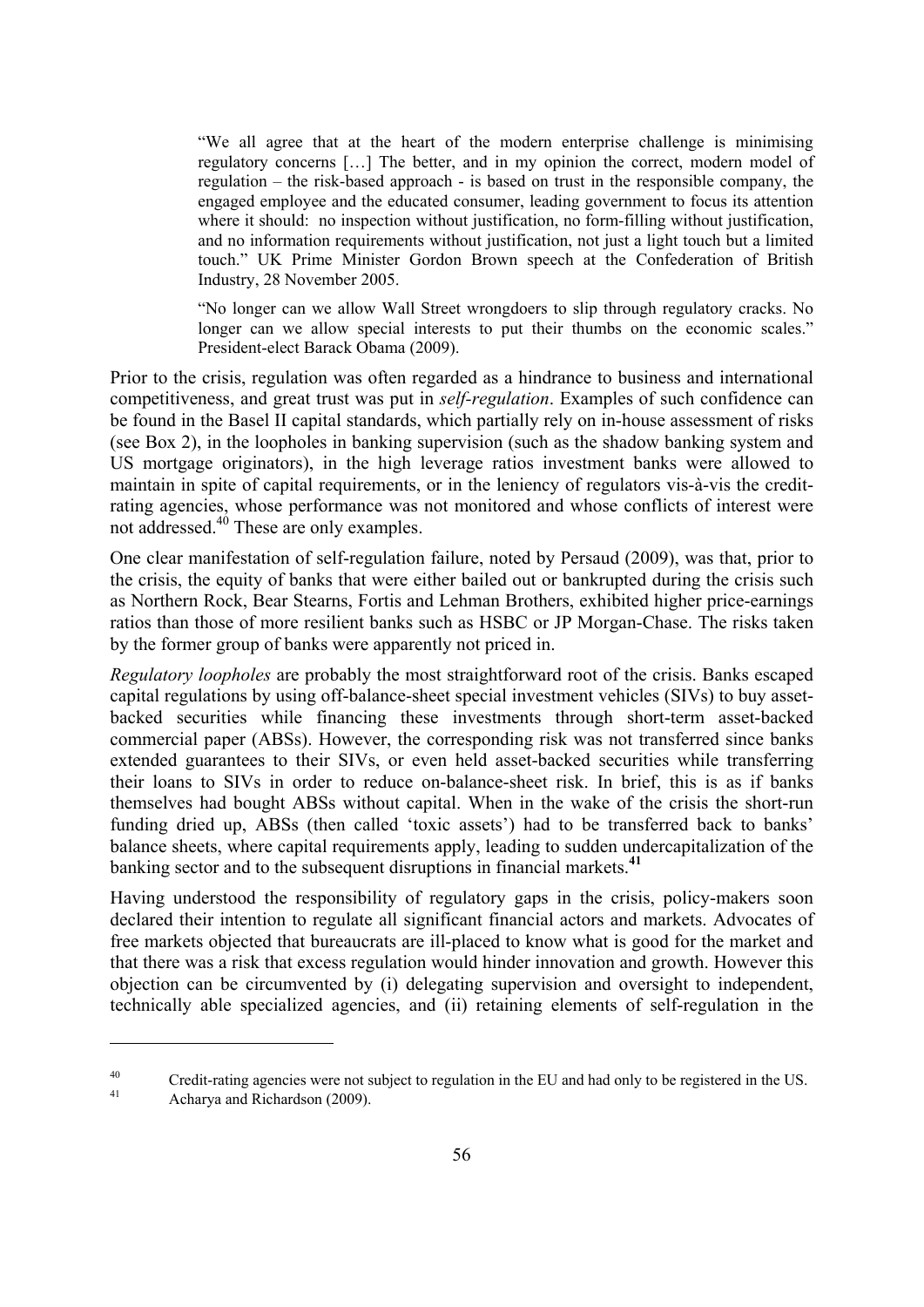*standard-setting* process, while giving responsibility for *enforcement* to independent supervisors.<sup>42</sup>

Closing the gaps in regulation requires comprehensive reform of the financial regulatory architecture, such as that proposed in 2008 in India by a reform committee chaired by former IMF chief economist Raghuram Rajan, in the US by the Treasury Department (Department of the Treasury, 2009), and in the European Union by the De Larosière report, subsequently endorsed by the European Council (De Larosière, 2009). One way to proceed has been to address regulatory fragmentation, which favors *regulatory competition* both within national borders (*e.g.* in the US) and across countries (*e.g.* in the European Union):

- In the US, as many as five institutions the Federal Reserve, the Federal Deposit Insurance Corporation, the Office of Thrift Supervision, the Office of the Controller of the Currency and the Securities and Exchange Commission - were responsible for banking supervision. Fragmentation favored regulatory arbitrage, especially as agencies were competing with each other for business. This number has been reduced to three (the Fed, the FDIC and the new National Bank Supervisor) in the Obama reform proposals of 2009;
- In the EU, cross-border institutions were supervised by banking supervisors, market regulators and insurance regulators of all 27 member states. Following the De Larosière report, legislation is being considered that would transform existing committees of supervisors into three EU-wide bodies with extensive responsibilities.

In the decades before the crisis*, international regulatory competition* had become widespread, resulting in less regulation. Attracting financial business was an integral part of competitiveness policies in a country like the UK, where light-touch regulation was viewed as a way to create and attract jobs. This logic was pushed to the extreme in *regulatory havens*, or *non-cooperative jurisdictions*, *i.e.* countries or territories which operate a financial industry and do not enforce the standards produced by IOSCO or the Basel Committee on Banking Supervision. In the aftermath of the crisis, G-20 countries agreed to put pressure on these countries.43

Regulatory coordination also helps contain *regulatory (and supervisory) capture.* National authorities may be excessively lenient towards domestic institutions, either because they favor national champions or because of a blurring of political and business interests. The case of France, where political elites often push expansion of domestic banks in the name of the national interest; of Germany, where politicians sit on the boards of *Landesbanken*; or of Italy, where central bank governor Antonio Fazio was forced to resign in 2005 after it became clear that he had used financial stability arguments to protect the business interest of certain

<u>.</u>

<sup>&</sup>lt;sup>42</sup> Credit rating agencies (CRAs) are an example of such an approach. Following extensive consultation with the industry, the International Organization of Securities Commissions (IOSCO) has elaborated a code of conduct for CRAs to address conflict of interest between investor information and credit structuring advice, and to ensure transparency of rating performance. CRAs now have to register with the market regulator, and they will be de-registered if they do not comply with the IOSCO code of conduct.<br>Although the two concepts partially overlap, regulatory havens should not be confused with tax havens.

The *G-20* also took fierce measures against the latter, but the rationale there was to repatriate tax bases at a time when tax receipts were experiencing a steep fall.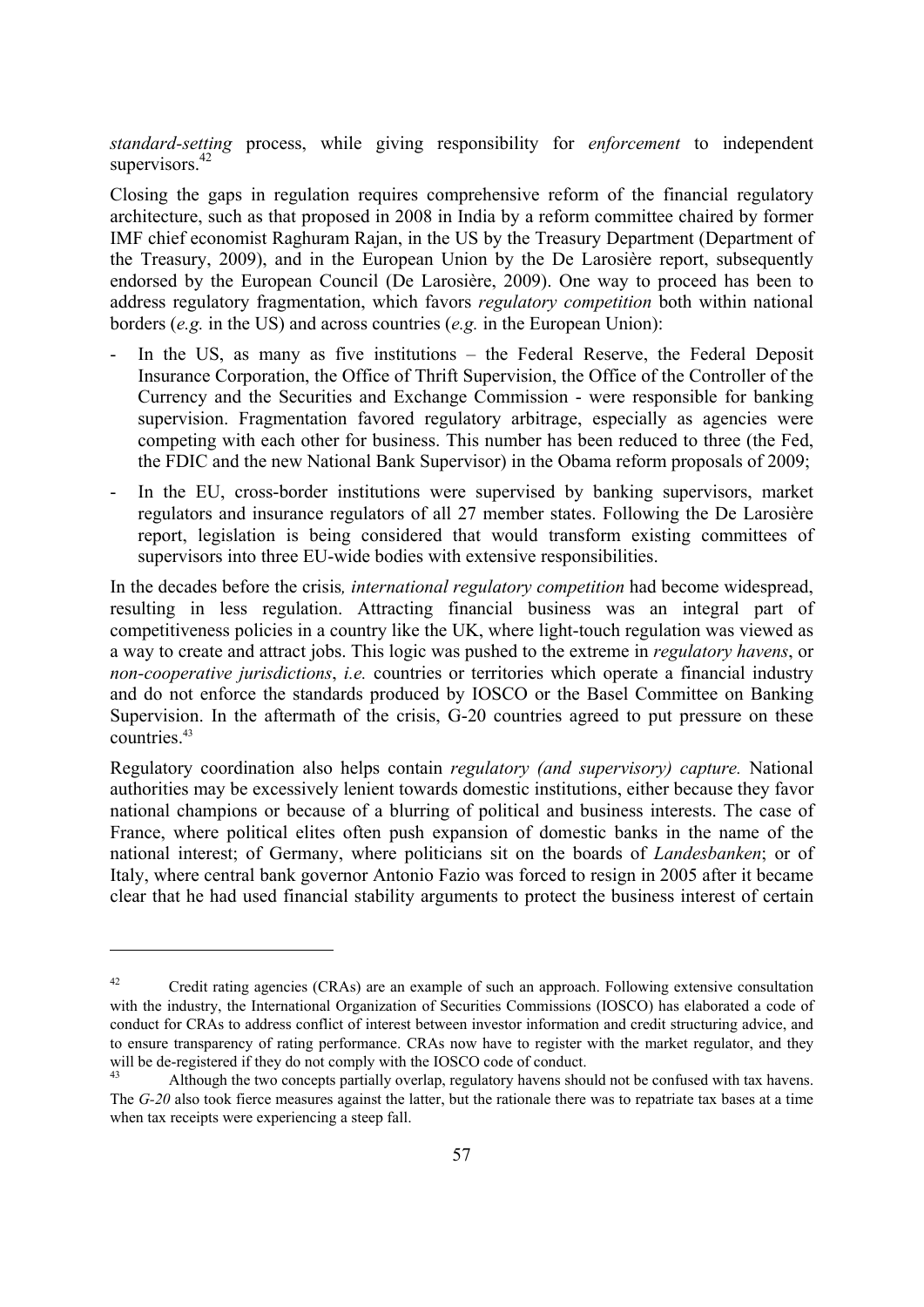Italian banks, all show that such practices are a fact of life. International regulatory harmonization and cooperation helps limit their extent.

There will always remain free riders. Contrary to rogue nuclear states, some of them have good excuses: offshore finance is sometimes their only specialization. A way out of this problem is to blend cooperation and incentives, *e.g.* through internationally sponsored technical assistance to improve their regulatory capacities and to help them change their model, and of suasion, *e.g.* by making it more costly for international banks to do business in recalcitrant territories.

A related, though not identical, problem is the assignment of supervisory responsibility. Banks are generally supervised by the authorities of the country where they are headquartered, at least when they operate through branches and not legally independent subsidiaries. But financial stability is the responsibility of *host*-country authorities. It has therefore been suggested that responsibility for supervision should switch from home to host country. This would require banks to operate through subsidiaries rather than branches, with each subsidiary being regulated and supervised by the host country. An additional advantage of such an approach would be to help each host country engineer macro-prudential supervision in relation which its own credit cycle. The danger, however, is potential financial fragmentation, possibly opening the way to financial protectionism.44

#### *b. Correct incentives*

1

On the top of regulatory loopholes, the pre-crisis period was characterized by regulations that did not prevent financial institutions from taking more risk and behaving in a procyclical way (or even in some instances that gave them incentives to behave in this way). There are many ways to correct the incentives of bankers, most of which have to do with the internal organization of banks: strong risk control departments, clear understanding by the bank's top management of the risks being taken; due diligence on clients' financial literacy to avoid the mis-selling of risky products, etc. It should have been the responsibility of shareholders to align the managers' incentives with their own interests and ensure that the right governance arrangements were in place. But the crisis has revealed that shareholders have often been too short-sighted to care, implying that supervisors have had to step in.

In order to correct incentives, three complementary routes have been followed:

 *Capital requirements*: in order to reduce the risk of bank failures, the idea is to raise capital requirements, to modulate them depending on liquidity mismatch between assets and liabilities and to supplement them with limits on total leverage. The problem with tighter capital requirements, however, is their cost, since they amount to immobilizing capital that could usefully be employed elsewhere in the economy. A way not to waste capital would be Kashyap, Rajan and Stein's (2008) *capital insurance* proposal. Under this scheme, banks would pay an ongoing premium to a 'capital insurer' which would commit to inject capital into it in the event of a crisis. Candidate capital insurers would be long-term investors with a strong capital basis and no regulatory capital requirements,

<sup>44</sup> An intermediary solution decided in 2008 was to set up *supervisory colleges*\* to discuss the risk profile of large cross-border financial institutions.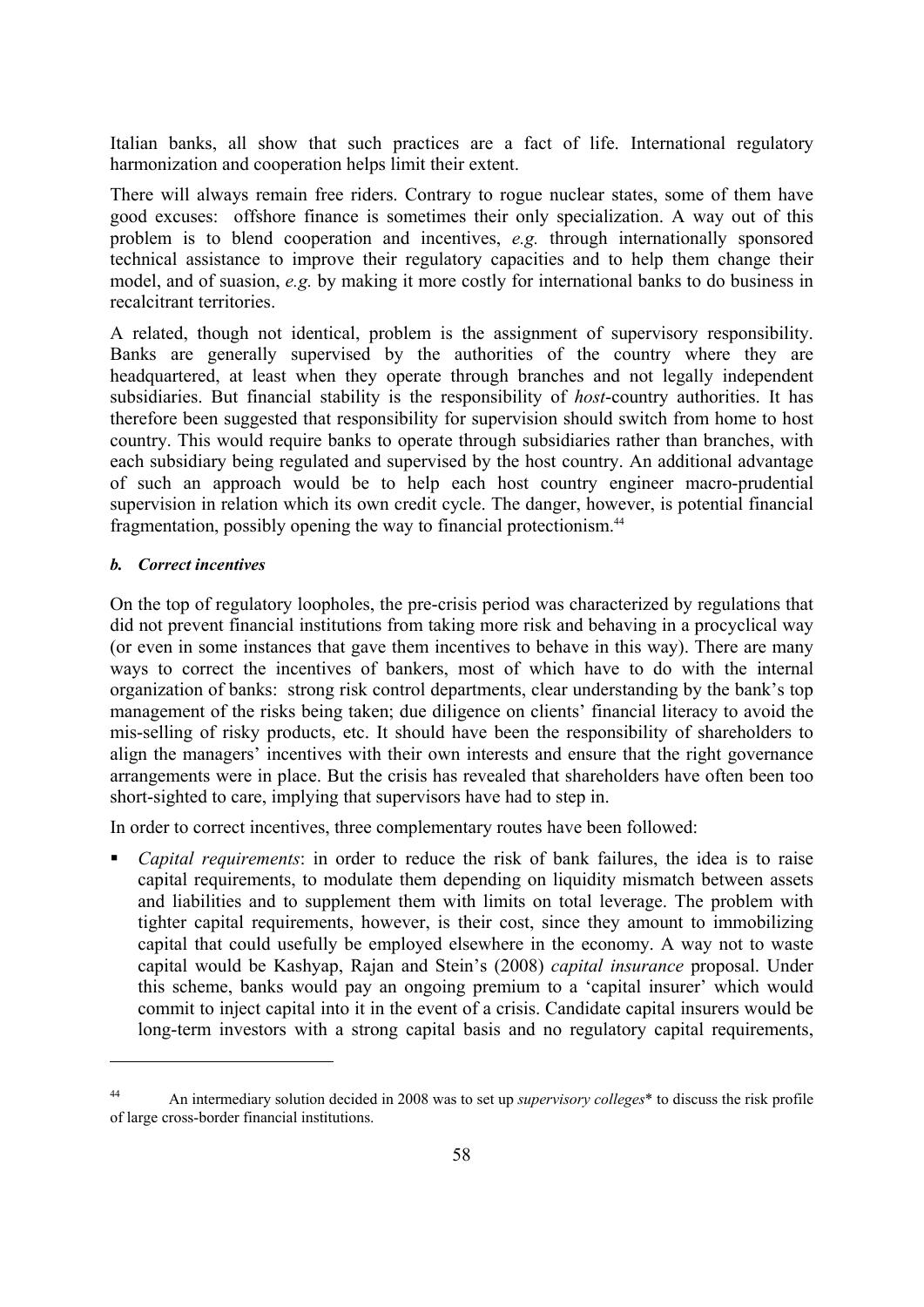such as sovereign wealth funds, pension funds, or even governments. The advantage of this scheme would be to free up capital for productive use, rather than freezing it in banks' accounts.

- An objection is that too-big-to-fail, systemic financial institutions are already implicitly guaranteed by governments without paying an insurance premium. As noted by Alan Blinder, the analogy with insurance may not hold because the risk of a financial crisis is not diversifiable<sup>45</sup>. As for liquidity, the scheme could be to weight regulatory capital not only based on risk but also on liquidity, or by setting aside liquidity reserves. The problem here is that a liquid market can suddenly dry up, prompting an increase in liquidity buffers. Hence liquidity requirements can be procyclical – see Lanoo and Casey (2005) for a discussion.
- *Countercyclical buffers*: capital requirements force banks to raise capital or to extend less credit in troubled times, as already shown in Box 1. To correct this procyclical feature of capital requirements, it has been suggested to introduce time-variant *capital buffers*: under such a scheme, banks would be required to increase their regulatory capital or to set aside provisions<sup>46</sup> when credit accelerates and to dispose of them when losses have materialized, or are about to materialize. A scheme of this sort was put in place by the Bank of Spain in the 2000s after the country joined the euro, so as to mitigate the impact of the low euro-area interest rates on domestic credit expansion.47
- *Compensation*: performance-based bonuses have been identified as a source of risk-taking and pro-cyclical behavior since they have incited bank management to inflate balance sheets in bull markets and sometimes to shrink them in bear markets. Accordingly, G-20 leaders agreed to smooth them over longer time-spans and to introduce claw-back clauses (*i.e.* to cancel part of the bonus in the case of *ex-post* underperformance), so that management bears responsibility for the full gamut of risks.

## *c. Infrastructure and institutions*

<u>.</u>

The same argument which holds for *actors* also holds for *markets*. Contrary to organized markets such as stock exchanges, which were tightly regulated to protect against market abuse, insider trading, etc., and were required to disclose information on prices and orders, *over-the-counter markets* (*i.e.* decentralized markets without a central counterpart or a clearing house) were not. At the apex of the crisis, no one could monitor the market for corporate *credit-default swaps* (CDS)*<sup>48</sup>*, where *counter-party risk* (*i.e.* the risk that the counter-party is unable to honour their contracts) could not be evaluated by market actors,

<sup>&</sup>lt;sup>45</sup> "The insurance premium is going to be extremely high, because you're making people pay in times when they don't want to pay," quoted in "Capital Ideas," *The Economist*, August 28, 2008.<br>
This is called *through-the-cycle provisioning*<sup>\*</sup> or *dynamic provisioning*<sup>\*</sup>.<br>
The difference between capital and provisions is

therefore more painful for shareholders.

Credit-default swaps (CDS) are financial products that provide insurance against the risk of default of a private or public borrower. They are issued and traded by market participants. Lenders can use them to hedge against the risk of default of the borrower, and they can also be used for speculative purposes.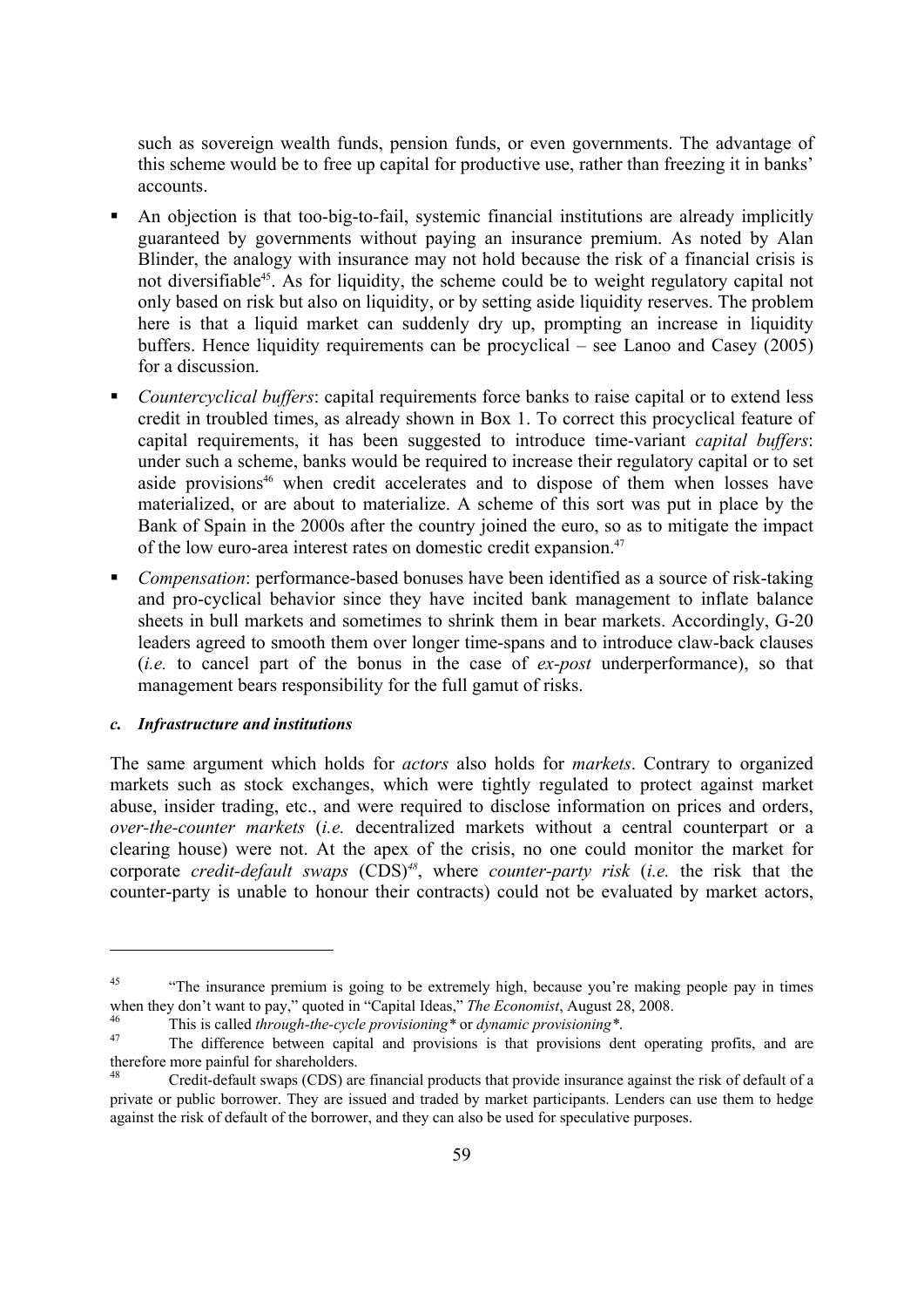which resulted in a drying up of the market. Consequently, it was decided at the G-20 Pittsburgh summit that CDS markets should have a central counterparty to net out positions.

On the institutional side, the failure of Lehman Brothers was made more dramatic due to the difficulty in identifying and compensating the bank's counterparties, since Lehman Brothers was not only 'too big to fail', but also 'too interconnected to fail'. This points to the lack of comprehensive schemes to tackle large bankruptcies in the banking sector. Ironically, the crisis has spurred mergers and acquisitions that have led to an even larger number of systemically important institutions whose activities are spread over numerous countries.

One way to deal with this issue, proposed by the US Treasury, is to admit that systemic banks will always be bailed out by governments, and as the price for this insurance scheme impose stricter and more conservative prudential standards on these institutions in terms of capital and liquidity ratios and risk-management standards. Another possibility is to force the biggest banks to pre-plan their own demise by writing 'living wills'. This should not only make bank resolutions easier and faster, but in the process of planning their own resolutions banks would be encouraged to better track their exposure and possibly simplify their legal structure.<sup>49</sup> Like supervisory scope, tackling 'too-big-to-fail' institutions is made difficult by the willingness of national governments to attract financial activities and to promote national champions. On the top of this, bailouts may involve delicate burden-sharing across countries – a potential source of conflict, as exemplified in the case of Icelandic banks in the UK.

## *d. Organize macro-prudential supervision and regulation*

1

The concept of *macro-prudential regulation and supervision* dates back to the 1970s and has long been championed by the Bank for International Settlements<sup>50</sup>, but it has gained steam only when the crisis had erupted. In a nutshell, it consists of supplementing monetary policy by another instrument that allows the authority in charge to recommend or enforce measures that prevent financial instability. The discussion in the 2000s of asset prices and monetary policy was, inadvertently, about macro-prudential regulation. The lack of consensus on how to implement macro-prudential regulation<sup>51</sup> suggests avoiding a rule-based approach and giving discretion to a supervisory authority. This can also be viewed as a learning process.

This leads us to the *who* question. There is consensus that macro-prudential oversight should involve central banks, because they are technically equipped both for macro-financial and for micro-financial analysis, and because they should anyway be prepared to act as lenders of last resort when systemic risks materialize. But macro-prudential regulation also requires a bird'seye view of systemic risk in the global financial system – something the EU achieved in 2009 by creating a *European Systemic Risk Board* following the De Larosière report, and a role which has been taken over by the Federal Reserve in the US. But the feedback from macrovariables to micro-regulations and standards raises tricky questions. How can a central bank, or a related body, enforce regulatory changes in spite of not having competence on regulatory

<sup>49</sup> Another proposal would be that, when a financial institution becomes insolvent, the regulator has the right to convert its debt into equity, see Snower (2009).

**<sup>50</sup>** See Borio (2009), "The Macroprudential Approach to Regulation and Supervision", Vox, April 14, and Borio (2003).

See the BIS 79<sup>th</sup> Annual Report; Goodhart (2009); and Repullo, Saurina and Trucharte (2009).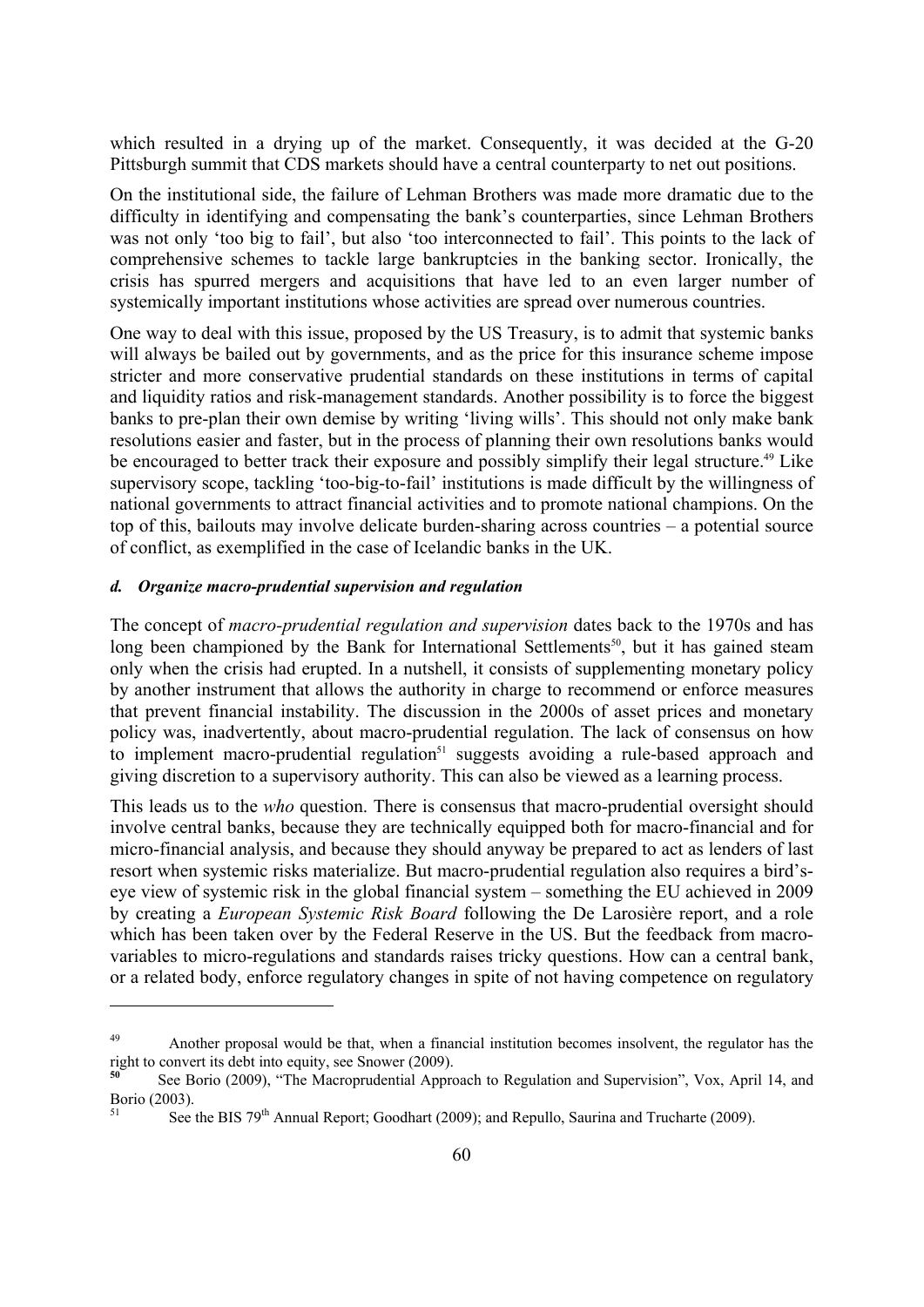matters? The vagaries of the Stability and Growth Pact, another macro-based regulatory framework, should caution against excessive faith in output gaps and sophisticated throughthe-cycle incentive schemes.

Finally comes the *what for* question. Giving central banks a macro-prudential instrument implies that they know when to use it, as opposed to using their interest-rate instrument. A simple answer is to say that the interest rate should be used to target goods-price inflation and the macro-prudential instrument to target asset-price inflation or credit growth. However this may lead to situations when a central bank does one thing with the right hand and another with the left. If central banks are to be given a second objective and a second instrument, this calls for an in-depth reexamination of the pre-existing policy consensus and the elaboration of a new policy doctrine.

While the tasks of central banks have been vastly expanded during the crisis, their constitutional mandate and governance model have not been revisited. Even if some of these tasks are discontinued when the crisis is over, this raises a dilemma. If the central bank retains a purely advisory role, it risks losing its credibility by being held responsible for outcomes which in effect it cannot control. Think of housing bubbles: a central bank responsible for financial stability (say, the ECB in its role as chair of the European Systemic Risk Board) may urge governments to take regulatory or tax action to cool down the housing market but damage its own credibility if they do not comply. But if it is devolved the instruments to enforce financial stability, the central bank will have many instruments in its hand and many objectives to achieve. In the absence of a clear mission statement, it will soon experience conflicts of interest and make mistakes. And it may well be challenged politically as too powerful and as in control of instruments whose use requires parliamentary oversight. This would be all the more likely because central banks could be, through the setting of cyclical capital buffers, at the origin of the need for bank bail-outs. During the crisis itself the independence of the Fed started being questioned by Congress. Giving central banks too many objectives could eventually result in a loss of independence and hence less capacity to achieve price stability.52

# 3.2. The macroeconomic policy regime

In the wake of the crisis the macroeconomic focus was on remedial action rather than longerterm reform. As regards national measures, global summits and other international gatherings put emphasis first on stimulus measures and financial regulation, then on exit strategies and on resources and governance of international organizations. However, a number of macroissues emerge.

## *a. A new view on rules versus discretion?*

1

As developed in Section 2, rule-based policy-making was largely put aside during the crisis. The EU fiscal policy is a case in point. The Stability and Growth Pact (SGP) was constructed on the assumption that the general government deficit in a given country would move up and

<sup>&</sup>lt;sup>52</sup> On macro-prudential supervision and central bank independence, see John Taylor, "Fed needs better performance, not powers,» *Financial Times*, 10 August 2009.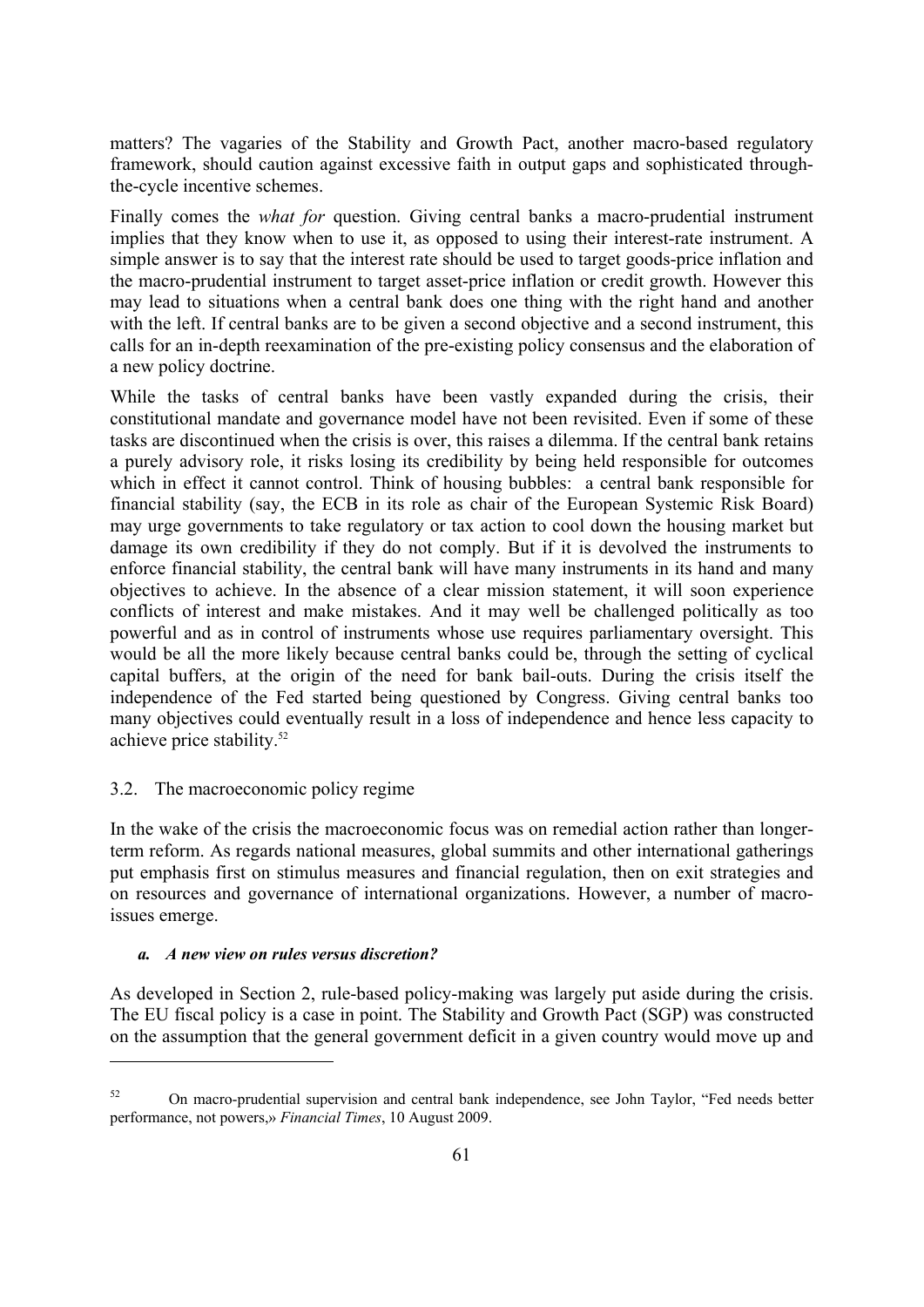down within a limited range along the business cycle, but in 2009-2010 the EU fiscal deficit widened by 5% of EU GDP and more than 20 of the 27 EU Member States were considered by the European Commission to have an excessive deficit. The SGP includes an escape clause for exceptional and temporary circumstances, but it does not set out the principles to be applied on such occasions.

On the one hand, contingent policy rules in case of crisis are difficult to specify because all crises are different, and because unexpected shocks and rapidly unfolding events are best addressed by discretionary action. On the other hand, letting policy-makers depart too easily from rules they have themselves defined undermines the credibility and the very effectiveness of these rules. Hence the need for policy rules to include well-formulated *escape clauses* in order to make room for temporary discretion and centralization, but also to be specific on which circumstances qualify as extraordinary.

Escape clauses are no 'free lunch': as illustrated by the experience of fixed exchange-rate regimes, to leave open the possibility of departure from the stated rules leads markets to price in the corresponding risk – for example through higher risk premiums on government debt. But it may be a cost worth paying. Similarly, some countries, most notably Germany, have concluded that tighter fiscal rules in normal times are a desirable *quid pro quo* for flexibility in crisis times and have reformed their constitution accordingly.

## *b. International coordination and surveillance*

International coordination may not be confined to prudential issues, since macroeconomic factors have also played a role in the crisis. But it took time before G-20 statements started to address global imbalances, and they fell short of pronouncements on monetary policies and the international monetary system.

The reason is that governments (i) do not agree on where the responsibility for the crisis lies and (ii) are reluctant to commit to abiding by rules that would put constraints on their economic policy decisions. As illustrated by the discussion on the 'global savings glut' of Section 1, global imbalances can be considered the result of either excessively low saving in the US or excessively high net saving abroad; or they may result from emerging countries willingness to self-insure against future sudden stops in capital inflows by accumulating foreign-exchange reserves. In fact, global imbalances are a general equilibrium outcome whose policy roots are hard to pin down (see the model of Blanchard, Giavazzi and Sa, 2005, and Obstfeld and Rogoff, 2009, for a discussion).

At the Pittsburgh summit of September 2009, G-20 leaders established a 'Framework for Strong, Sustainable, and Balanced Growth' and asked finance ministers and governors to "set out objectives, put forward policies to achieve these objectives, and together assess [their] progress". This revival of coordination contrasts with at least twenty years of emphasis on independent national policy-making. In the 1990s and the 2000s, exchange-rate surveillance, a core mission of the IMF, could not be exercised effectively (Independent Evaluation Office of the IMF, 2006). The IMF was neither able to influence US policy nor even to express a public view on China's exchange-rate policy.

For IMF surveillance to be credible it requires even-handedness, which in turn calls for a reform of the Fund's governance. Currently the US retains veto power on all important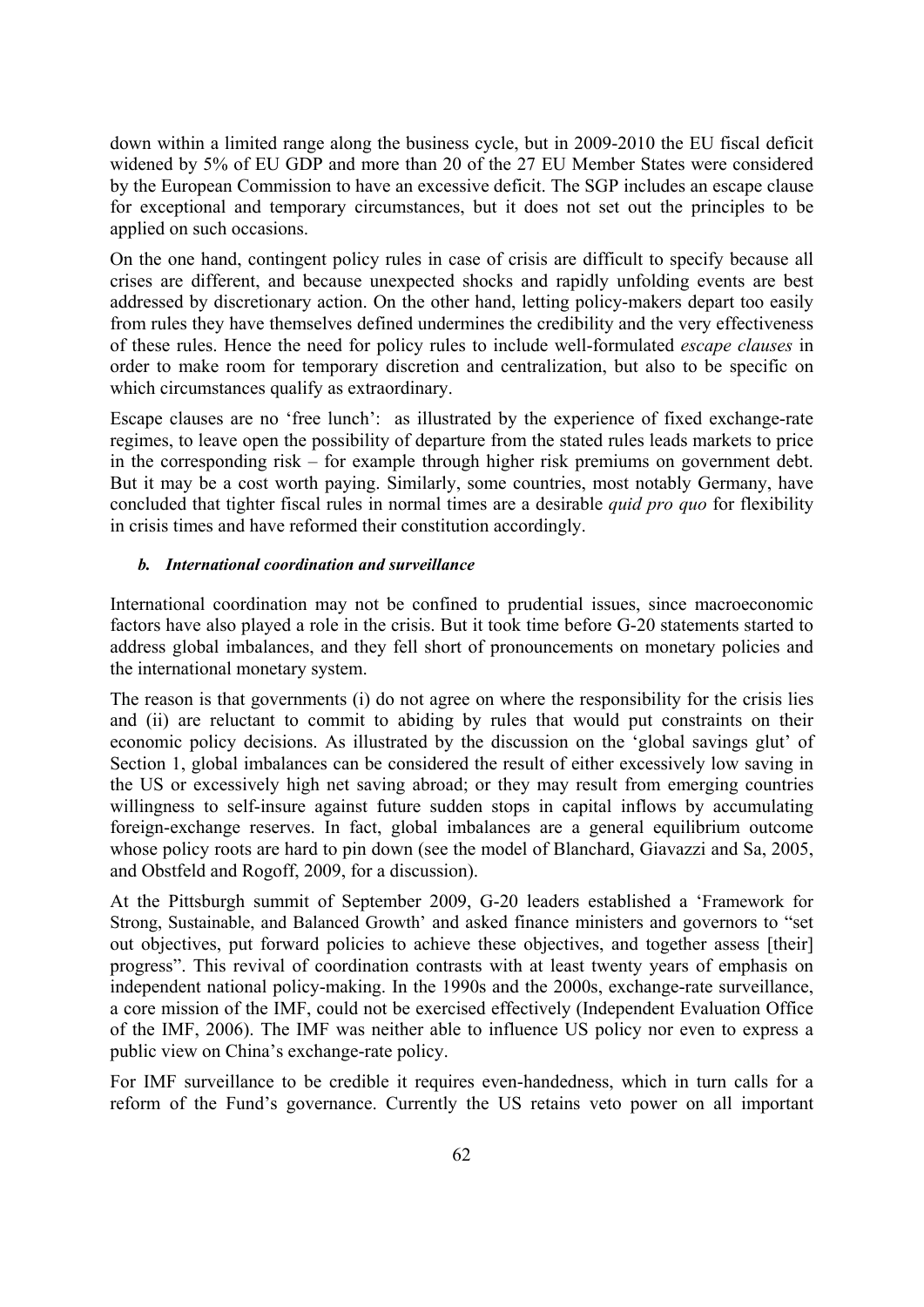decisions (which require a 85% majority) and Europe is globally overrepresented with about a third of total voting rights. China, which before the crisis had fewer votes than France, and India, which ranked behind Italy, could not accept a stronger IMF say unless this came with a major power shift. The Pittsburgh declaration committed members to agreeing on a redistribution of power of 5 percent of total voting rights. Even when this is achieved, whether or not surveillance can constrain national policies will remain an open issue. The European experience is not very encouraging in this respect.

## *c. Self-insurance or collective insurance?*

1

One reason why East-Asian countries went into current account surpluses in the 2000s was their desire to accumulate foreign-exchange reserves in order to be able to cushion capitalflow reversals. Their experience during the crisis of 1997-98 and what they perceived as a western bias in IMF decisions led them to insure themselves through reserve accumulation instead of relying on IMF support in the event of a balance-of-payments crisis. Such selfinsurance behavior was costly in at least two respects: the fiscal cost of sterilizing the induced rise in domestic liquidity, and the political cost of being accused of currency manipulation by trading partners which let their exchange rates float freely.

Together with IMF governance reform, a series of G-20 decisions – the tripling of IMF resources from 250 to 750 billion dollars, the weaker policy conditionality of its programmes and the introduction of a new, unconditional *Flexible Credit Line* (FCL) - were intended to address these concerns and relax the constraint of reserve accumulation<sup>53</sup>. Post-crisis history will tell whether these measures were sufficient or if a universal device for liquidity provision should have been sought. As noted by Maurice Obstfeld (2009), the world lacks a global lender of last resort: the IMF would be a natural candidate.

<sup>53</sup> The FCL was extended in 2009 to Mexico, Poland and Colombia for a total amount of 77.9 billion dollars.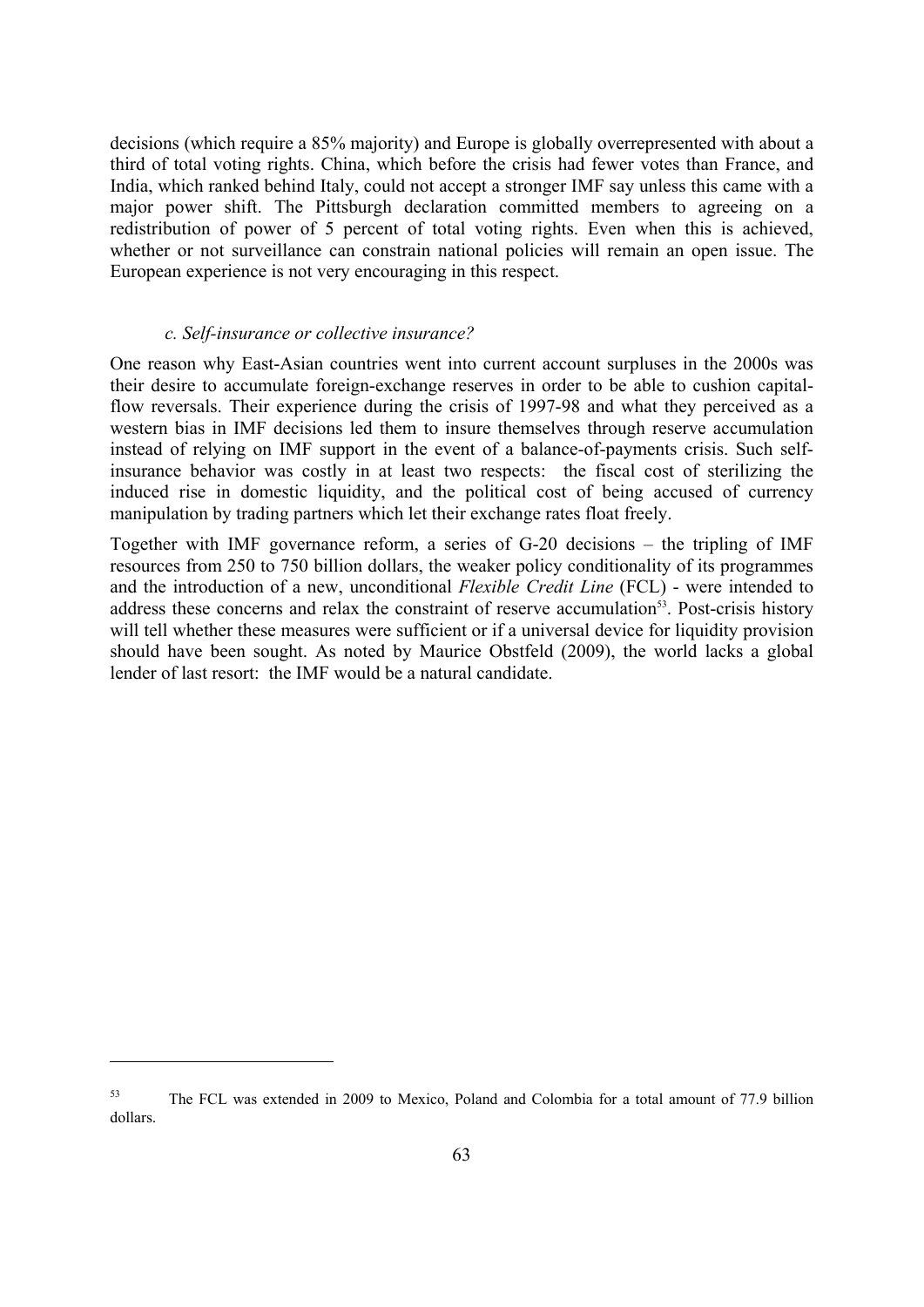## **CONCLUSION**

1

As discussed in Section 1, there are still several explanations to the crisis. Even though they are not mutually exclusive, they result in different sets of policy recommendations, all of which combine the overhaul of financial regulation, supervisory reform, changes in the monetary policy framework, and some of which also involve reform of the international monetary system and the remit and governance of international organizations. The G-20, relying on specialized international bodies such as the IMF and FSB, as well as on national and regional authorities, has addressed some of them. Some crucial issues, however, have been left unaddressed, both on the regulatory and the macro-financial fronts.

## *a. The remaining regulatory challenge*

Four issues stand out as unresolved challenges:

- First, moral hazard was magnified by the crisis because of the post-Lehman G-7 decision not to let any further financial institution of systemic significance collapse. Large and interconnected institutions, as well as their shareholders, know now that they will be rescued if threatened with default. This entails a significant danger of excessive risktaking – the very same danger the whole apparatus of regulation is intended to avert. However, there is no limit to bank size, the failing banks' creditors have not been penalized in the rescue operations and even shareholders have not borne the full brunt of their responsibility. This is in striking contrast with the Asian crisis of the late 1990s, when private sector 'involvement' (sharing the losses) was the name of the game.
- Second, beyond size, the question of the separation of bank activities between retail and investment banking – along the lines of the *Glass Steagall Act* which regulated US banking between 1933 and 1999, or along different lines – has not been much discussed in international forums. The question here is whether the utility-like business of providing banking services to customers should be better protected against the risk of failure and therefore separated from the more risky business of investing and arbitraging. Paul Volcker, a former Federal Reserve chairman, has advocated such a direction for reform (Volcker, 2009). Implementing it would certainly raise significant difficulties, because the business boundaries of the 1930s cannot simply be replicated. But the more fundamental question is whether the benefits of having a single interconnected financial system are worth the potential costs.<sup>54</sup>
- Third, the desirable size of the financial sector has barely been discussed. As illustrated by its employees' generous compensation (Philippon and Reshef, 2008), the banking sector seems to have succeeded in capturing a rent, which implies that allocating more and more resources to this sector could end up being detrimental to overall economic efficiency. Furthermore, as illustrated by the Icelandic meltdown, a large financial sector in a small-

<sup>&</sup>lt;sup>54</sup> The US intended distinction between 'systemically important financial institutions' and other institutions goes some way in this direction but does not address the issue, as systemically important financial institutions may be either hedge funds or standard commercial banks.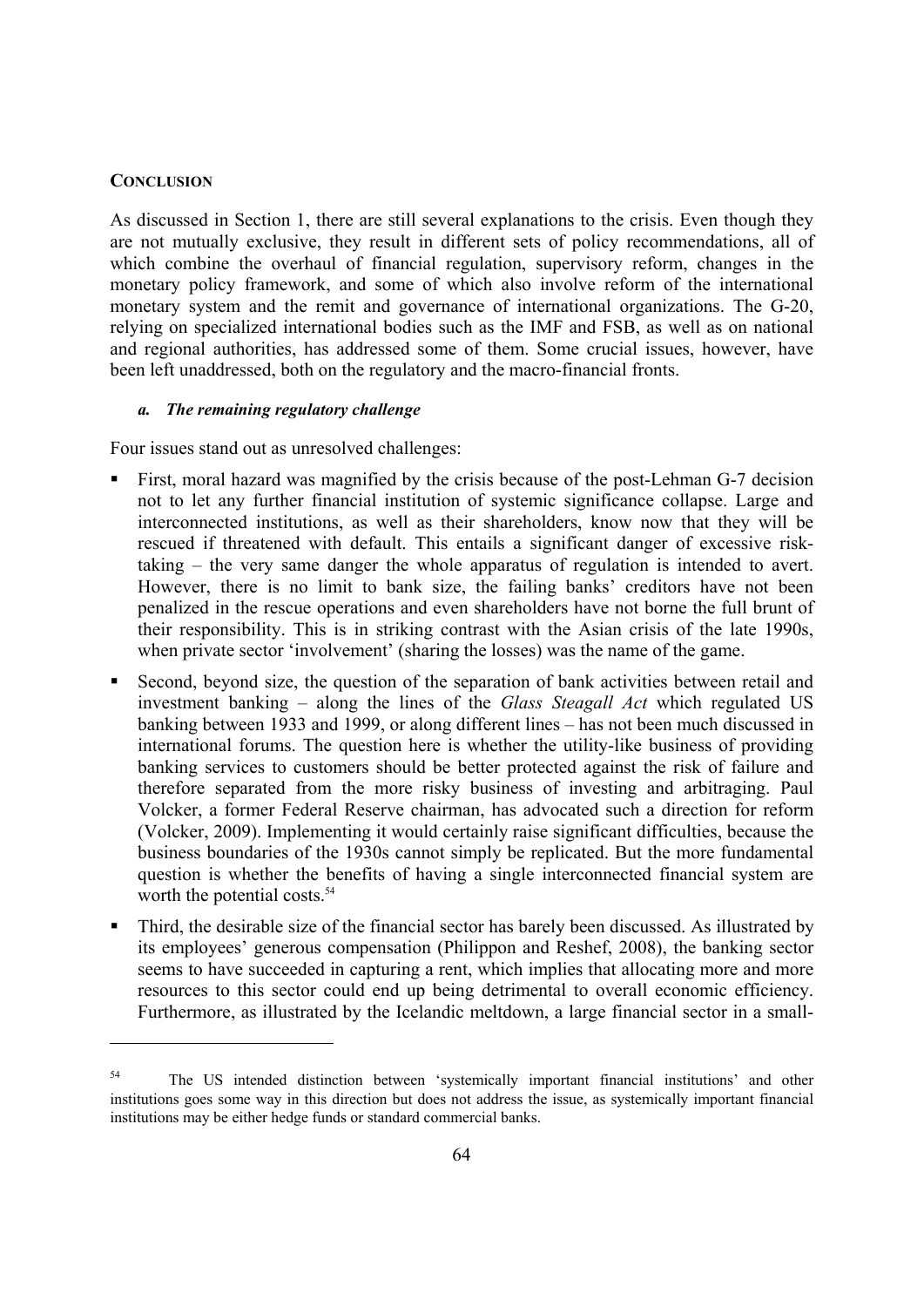or medium-sized country entails the risk of incurring proportionally very large publicfinance costs in the event of a bail-out. Lord Turner, the head of the UK's Financial Services Authority, has advocated taxing the financial sector in order to tame its development, but no government is seriously considering following his advice.

 Last but not least, the trade-off between financial stability and the cost of capital has not been really addressed. Many of the financial stability measures on the official agenda will result in increasing the cost of capital. This is for example the case for compulsory capital adequacy ratios: increasing them is likely to make investment more costly for nonfinancial companies, with adverse consequences for capital expenditure and technological innovation. The question here is what price society is willing to pay as a counterpart to financial stability: is a more unstable economy acceptable, if it is the condition for faster growth? The answer to this fundamental question, which relates to collective preferences, is unlikely to be the same across countries. This suggests that regulatory discrepancies are here to stay.

## *b. Open macro-financial issues*

Turning to the macro-financial dimensions, three items deserve a mention:

- *Stress-testing economic policy*. The crisis has been a reminder that economic policy involves a strong risk-management dimension. This was understood before the crisis by corporations (although risk-management measures were admittedly too crude), but hardly at all by governments. Governments do not assess risk properly and they seldom disclose margins of error for their own evaluations. More importantly, they do not implement the kind of *stress-testing* financial institutions are required to run, *i.e.* assessments of the robustness of their solvency to extremely unlikely combinations of events: what if the stock market crashes by more than *x*%, oil prices rise by *y*%, and recovery rates on loans are less than  $z\frac{6}{2}$ ? Admittedly, stress- testing is even more difficult for a government than it is for a company because it cannot be conceived as a partial equilibrium exercise and requires an assessment of the robustness of the whole economic and financial complex. However, economic policy-makers should learn from robustness assessments such as the one routinely undertaken in complex industrial and IT systems.
- *A new framework for monetary policy*. By the mid 2000s many countries in the world (though not all) were converging on a monetary policy framework that gave a primary role to flexible inflation targeting. Even the central banks whose mandate encompassed growth (like the Fed) or those which claimed to preserve a role for the monetary aggregates (like the ECB) were *de facto* moving in this direction. The crisis has called into question this framework, but no consensus has yet emerged on its reform or replacement.
- *What reform of the international monetary system*? For those who believe that the Chinese current-account surplus and the US deficit played an important role in creating the conditions for financial instability, the key question is how to engineer a reduction of these imbalances. Beyond the reform of surveillance mentioned in the previous section, a discussion has started on the reform of international monetary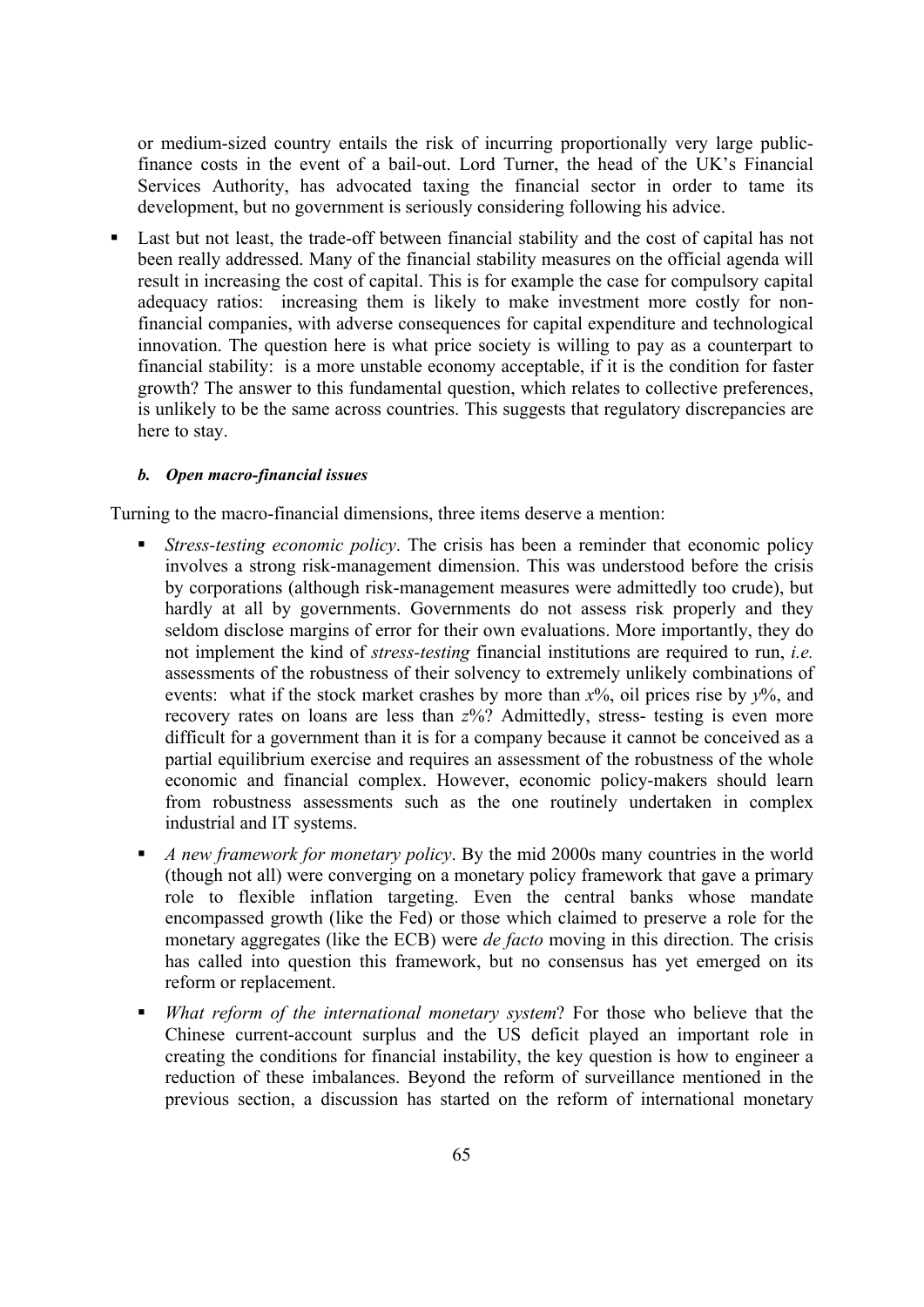arrangements. In March 2009, Chinese central bank governor Zhou Xiaochuan called for the creation of "an international reserve currency that is disconnected from individual nations and is able to remain stable in the long run, thus removing the inherent deficiencies caused by using credit-based national currencies".

This open challenge to the monopolistic role of the US dollar as an international currency – and the resulting lack of incentives to US discipline - was an invitation to re-open an international monetary discussion that had been stagnant since the demise of the Plaza-Louvre agreements. However the obstacles to redefinition of the global rules of the monetary game are even more formidable than those to a strengthening of surveillance. The SDR could hardly replace the dollar as the international currency. The renminbi will surely play a role at some point in time, but full convertibility is a precondition. At any rate, there is currently no challenger to the international role of the dollar (Pisani-Ferry and Posen, 2009; Eichengreen, 2009).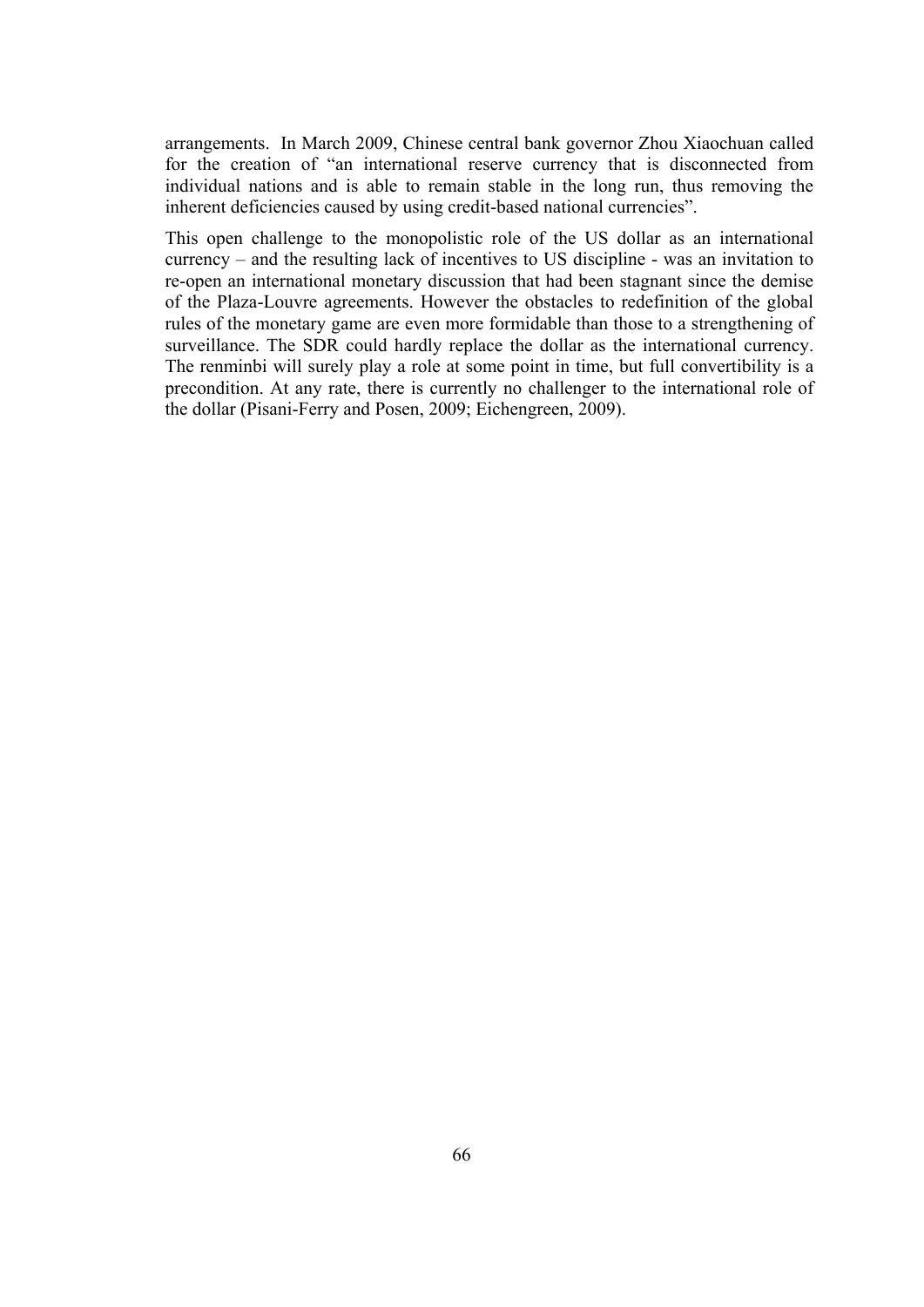#### **REFERENCES**

Acharya, Viral and Matthiew Richardson, eds. (2009), *Restoring Financial Stability: How to Repair a Failed System*, Wiley, March.

Adrian, Tobias and Hyun Song Shin (2009), "The Shadow Banking System: Implications for Financial Regulation," Federal Reserve Bank of New York Staff Reports No. 382, July.

Adrian, Tobias and Hyun Song Shin (2008), "Liquidity and Leverage," *Federal Reserve Bank of New York Staff Reports* No. 328, May.

Bank for International Settlements (2008), 78<sup>th</sup> Annual Report.

Bebchuk, Lucian (2009), *Written Testimony Submitted to the Committee on Financial Services, US House of Representatives*, 11 June.

Bénassy-Quéré, Agnès, Decreux, Yvan, Fontagné, Lionel, and David Khoudour-Castéras (2009), "Economic crisis and global supply chains," CEPII working paper No. 2009-15, July.

Bernanke, Benjamin (2002), "Deflation: Making Sure 'IT' Doesn't Happen Here," *Remarks Before the National Economists Club*, 21 November, available on the Federal Reserve Board website.

Bernanke, Benjamin (2005), "The global savings glut and the US current account deficit," Sandridge Lecture, Virginia Association of Economics, March 10.

Bernanke, Benjamin (2009), "The Crisis and the Policy Responses," At the Stamp Lecture, London School of Economics, London, England, 13 January.

Berndt, Antje and Anurag Gupta (2009), "Moral Hazard and Adverse Selection in the Originate-to-Distribute Model of Bank Credit," unpublished manuscript, available at SSRN: http://ssrn.com/abstract=1290312.

Blanchard, Olivier and John Simon (2001), "The long and large decline in US output volatility," *Brookings Papers on Economic Activity*, 1, pp. 135-164.

Blanchard, Olivier, Giavazzi, Francesco and Filipa Sa (2005), "International Investors, the US Current Account, and the Dollar,» *Brookings Papers on Economic Activity*, 2005-1, pp. 1-49.

Blanchard, Olivier, Cottarelli, Carlo, Spilimbergo, Antonio and Steve Symansky, (2008), "Fiscal policy for the crisis," IMF Staff position note SPN/08/01, December 29.

Blanchard, Olivier and Gian Maria Milesi-Ferretti (2009), "Global Imbalances: Past, Present, and Future," mimeo, IMF, September.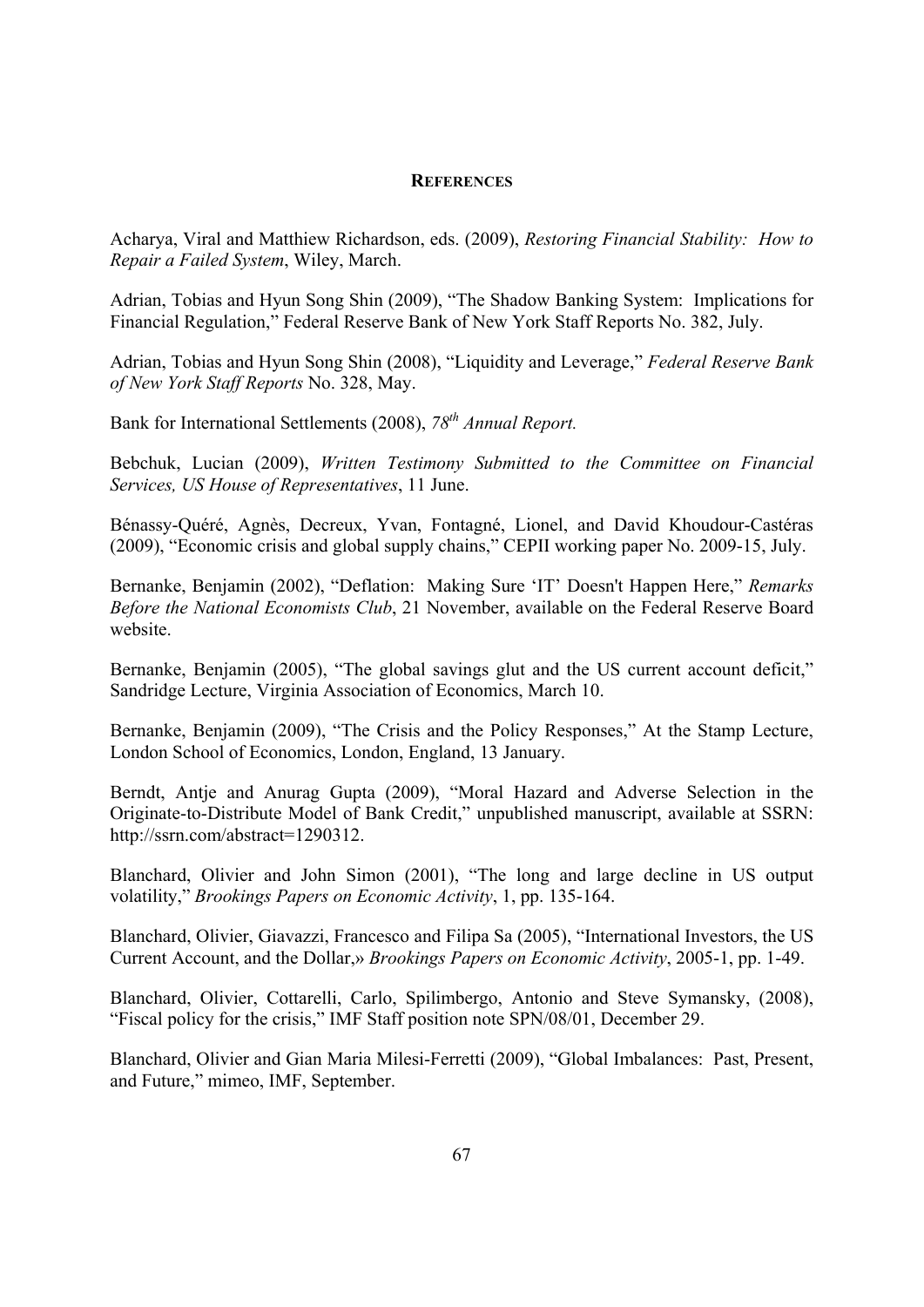Blanchard, Olivier and Wolfers, Justin (2000), "The Role of Shocks and Institutions in the Rise of European Unemployment: The Aggregate Evidence," *Economic Journal*, 110, pp 1- 33.

Blankfein, Lloyd (2009), "Do not destroy the essential catalyst of risk," *The Financial Times*, 8 February.

Boeri, Tito, Bovenberg, Lans, Coeuré, Benoît and Andrew Roberts (2006), *Dealing with the New Giants: Rethinking the Role of Pension Funds*, Geneva: ICMB and CEPR.

Borio, Claudio (2003), "Towards a macroprudential framework for financial supervision and regulation?,» *CESifo Economic Studies*, vol 49, no 2/2003, pp 181–216. Also available as BIS Working Papers, no 128, February.

Brender, Anton and Florence Pisani (2009), *La Crise de la Finance Globalisée*, Repères, Paris: La Découverte.

Broda, Christian, Ghezzi, Piero and Eduardo Levy-Yeyati (2009), "The new global balance: Financial de-globalisation, savings drain, and the US dollar," *Vox*, May 22.

Buiter, Willem H. (2007), *Lessons from the 2007 Financial Crisis*, CEPR Policy Insight No. 18 (December), London; Centre for Economic Policy Research.

Caballero, Ricardo, Farhi, Emmanuel and Pierre-Olivier Gourinchas (2008), "An Equilibrium Model of Global Imbalances and Low Interest Rates", *American Economic Review*, 98 (1), pp. 358–393.

Caballero, Ricardo J. and Arvind Krishnamurthy (2009), "Global imbalances and financial fragility", *American Economic Review*, 99 (2), 584-88.

Cerra, Valerie and Sweta Chaman Saxena (2007), "Growth dynamics: the myth of economic recovery," BIS Working Paper No 226, March.

Coval, Joshua, Jurek, Jakub and Erik Stafford (2009), "The Economics of Structured Finance," *Journal of Economic Perspectives*, vol. 23, No. 1, pp. 3-25.

De Larosière, Jacques (2009), *Report of the High-Level Group on Financial Supervision in the EU*, February.

Department of the Treasury (2009), Financial Regulatory Reform: A New Foundation. Rebuilding Financial Supervision and Regulation, June.

Dooley, Michael P., Folkerts-Landau, David and Peter Garber (2003), "An Essay on the Revived Bretton Woods System," NBER Working Paper, No. 9971.

Eichengreen, Barry (2009), "The dollar dilemma", *Foreign Affairs*, 88 (5), pp. 53-68.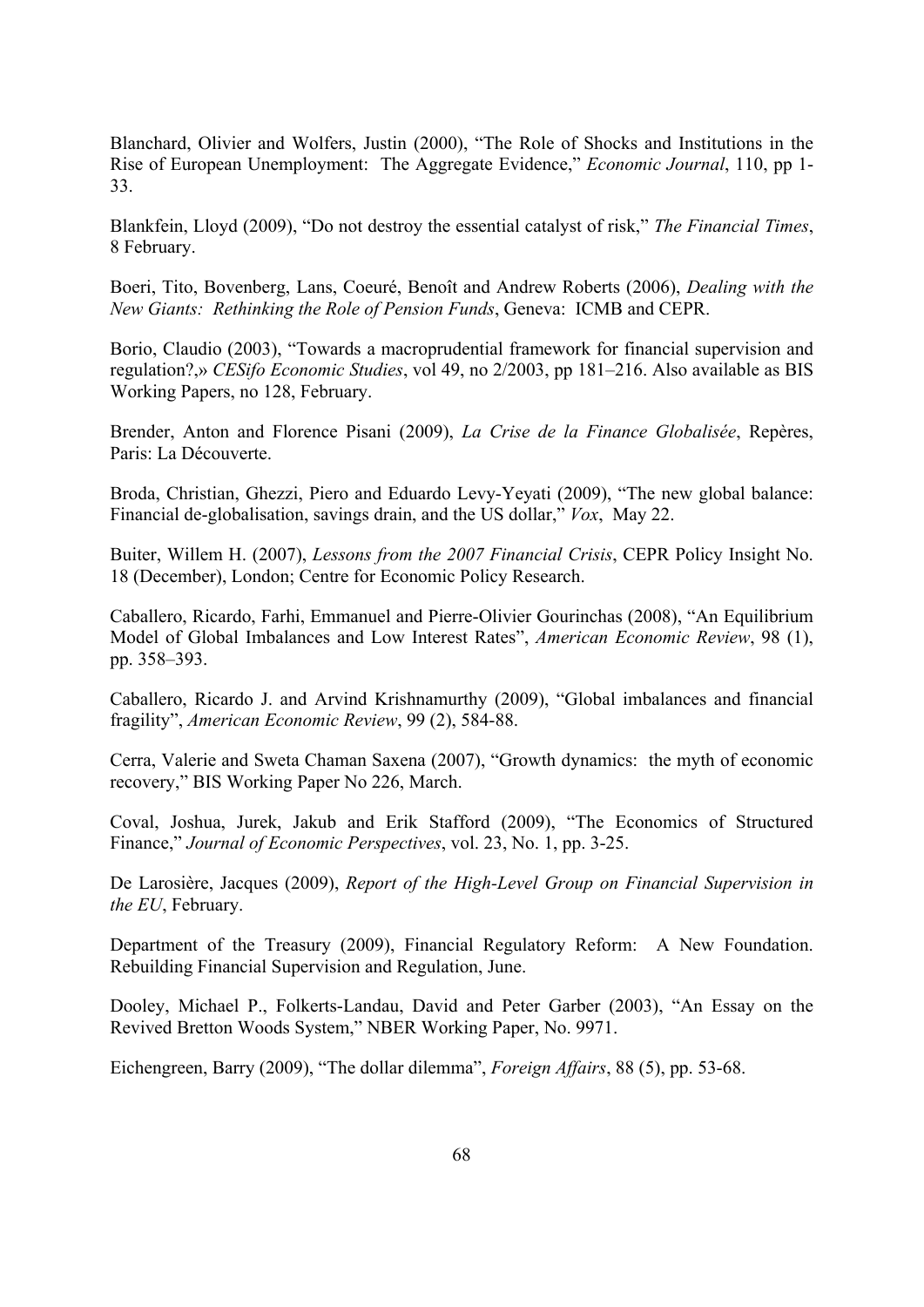Eichengreen, Barry, and Kevin H. O'Rourke (2009), *A Tale of Two Depressions*, www.voxeu.org, June.

European Commission (2009), "Public Finance in EMU 2009," provisional issue, June.

Engel, Charles M. and John H. Rogers (2006), "The US Current Account Deficit and the Expected Share of World Output,» *Journal of Monetary Economics*, 53, pp. 1063–1093.

Feldstein, Martin (2009), "The case for fiscal stimulus," Project Syndicate, www.projectsyndicate.org.

Financial Services Authority (2009), *The Turner Review: A regulatory response to the global banking crisis*, Financial Services Authority, London, March.

Friedman, Milton and Anna J. Schwartz (1963), *A Monetary History of the United States*, 1867-1960. Princeton: Princeton University Press (for the National Bureau of Economic Research).

Goodhart, Charles (2009), "Procyclicality and Financial Regulation," *Revista de Estabilidad Financiera*, No. 16, Banco de España, May.

Gorton, Gary (2008a), "The Panic of 2007," Working Paper 14358, Cambridge, MA: National Bureau of Economic Research.

Gorton, Gary (2008b), "The Subprime Panic," Working Paper 14398, Cambridge, MA: National Bureau of Economic Research.

Gorton, Gary (2009), "Slapped in the face by the invisible hand: banking and the panic of 2007," paper prepared for the Federal Reserve Bank of Atlanta's 2009 Financial Markets Conference: Financial Innovation and Crisis, May 11-13.

Gourinchas, Pierre-Olivier and Hélène Rey (2007), "From World Banker to World Venture Capitalist: US External Adjustment and the Exorbitant Privilege," in: Clarida R. (ed.), *G7 Current Account Imbalances: Sustainability and Adjustment*, National Bureau of Economic Research, pp.11-66.

Greenspan, Alan (2004), "The mortgage market and consumer debt," Remarks at America's Community Bankers Annual Convention, Washington, D.C., 19 October.

Greenspan, Alan (2005), Testimony before the Committee on Banking, Housing, and Urban Affairs, U.S. Senate, 16 February.

Haldane, Andrew G. (2009), "Rethinking the financial network," speech at the Financial Student Association, Amsterdam, 28 April.

Hellwig, Martin (2008), "The Causes of the Financial Crisis," *CESifo Forum 4/2008*, pp. 12- 21.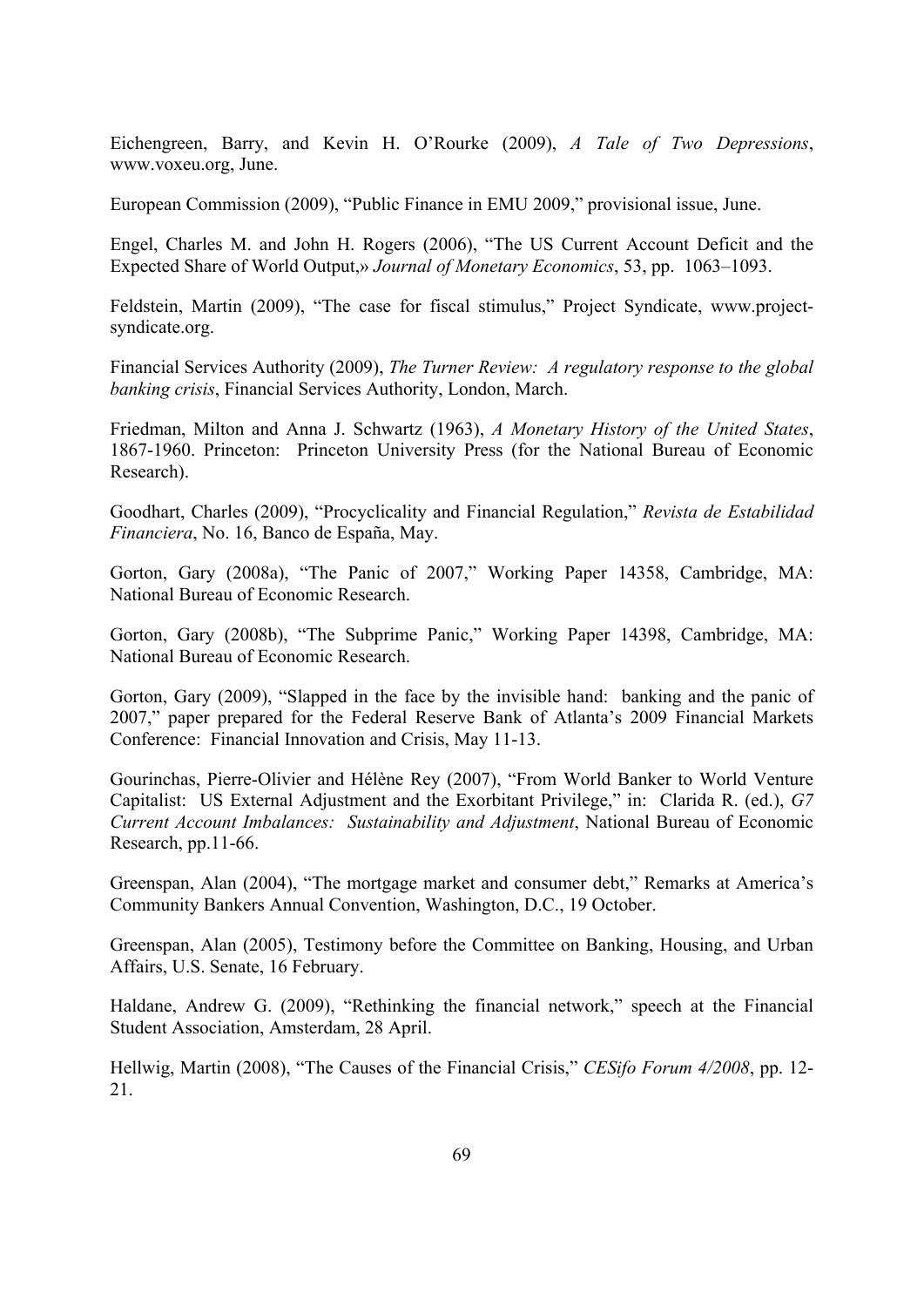Hildebrand, Philipp (2008), "Is Basel II Enough? The Benefits of a Leverage Ratio," Financial Markets Group Lecture, London School of Economics, 15 December.

Holmström, Bengt (2008), "Discussion of 'The Panic of 2007' by Gary Gorton,» in Federal Reserve Bank of Kansas City, *Maintaining Stability in a Changing Financial System*.

Hoshi, Takeo and Anil K. Kashyap (2008), "Will the US bank recapitalization succeed? Lessons from Japan," Working Paper No. 14401, National Bureau of Economic Research.

Independent Evaluation Office of the IMF (2006), *Evaluation of IMF Multilateral Surveillance,* IEO Report.

International Monetary Fund (2008), *Global Financial Stability Report,* October.

International Monetary Fund (2009a), *Global Financial Stability Report,* April.

International Monetary Fund (2009b), "Fiscal Implications of the Global Economic and Financial Crisis," Staff Position Paper, Fiscal Affairs Department, SPN/09/13, June 9.

Kashyap, Anil K., Rajan, Raghuram G. and Jeremy C. Stein (2008), "Rethinking capital regulation," Paper prepared for the Federal Reserve Bank of Kansas City symposium on "Maintaining Stability in a Changing Financial System,» Jackson Hole, Wyoming, 21-23 August.

King, Mervyn (2009), Speech at the CBI Dinner, Nottingham, 20 January.

Kroszner, Randall (2009), "Central banks must time a 'good exit'," *The Financial Times*, August 11.

Krugman, Paul R. (1998a), "Will Asia Bounce Back?" March, http://web.mit/krugman/www/

Krugman, Paul R. (1998b), "The Confidence Game: How Washington Worsened Asia's Crash," *The New Republic*, October 5.

Laeven, Luc and Fabian Valencia (2008), "Systemic Banking Crises: A New Database,» *IMF Working Paper* No 08/224, November.

Lannoo, Karel and Jean-Pierre Casey (2005), "Capital Adequacy vs. Liquidity Requirements in Banking Supervision in the EU", *CEPS Policy Brief* No. 84, October.

Mandeville, Bernard (1714 [1989]), *The Fable of the Bees: Or Private Vices, Publick Benefits*, Penguin Classics.

Megginson, William and Jeffry Netter (2001), "From State To Market: A Survey Of Empirical Studies On Privatization," *Journal of Economic Literature*, Vol. 39, No. 2, pp 321- 389.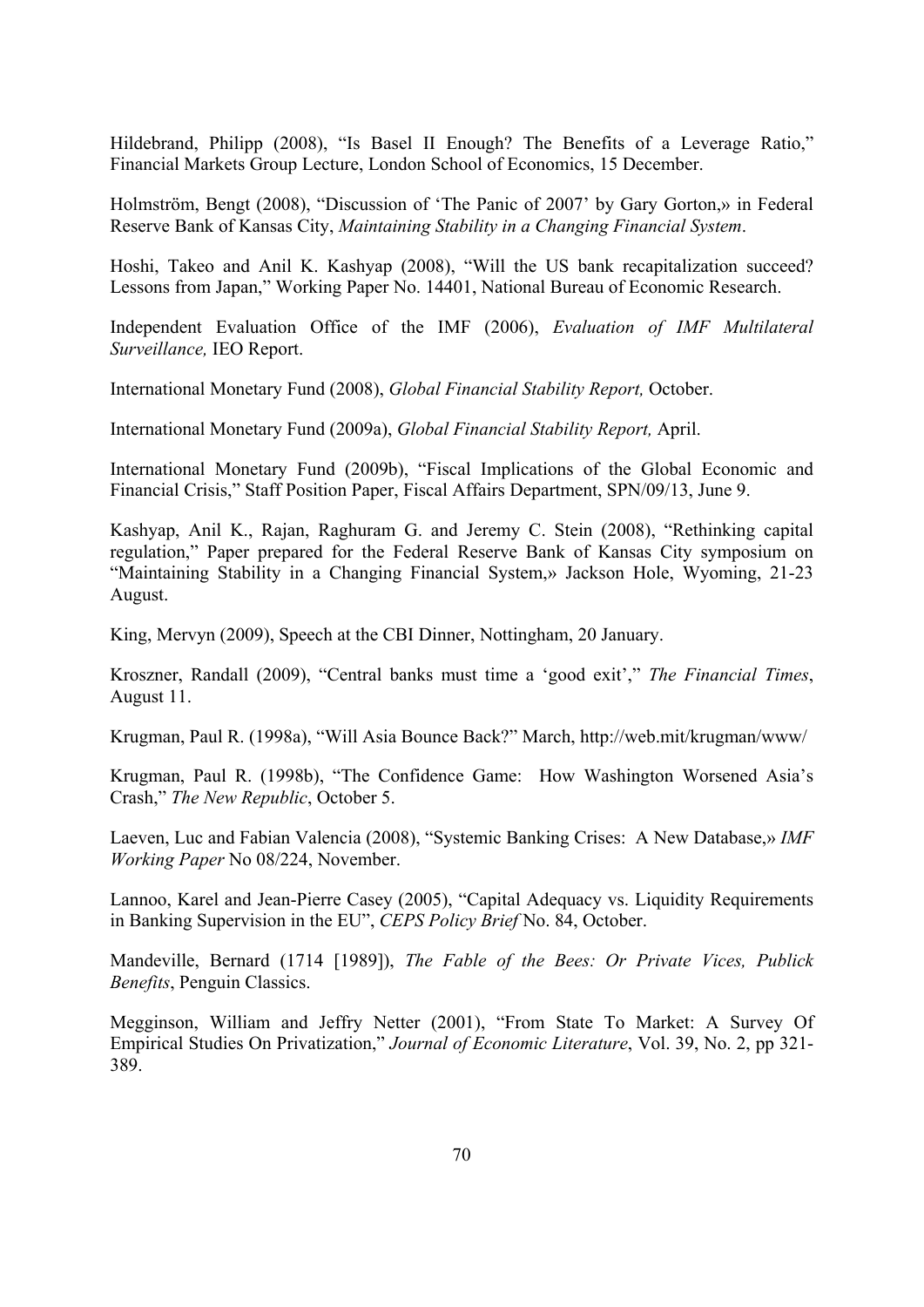Meier, André (2009), "Panacea, curse or nonevent? Unconventional monetary policy in the United Kingdom," IMF working paper 09/163, August.

Mendoza, Enrique G., Quadrini, Vincenzo and Jose-Victor Ríos Rull (2008), "Financial Integration, Financial Development and Global Imbalances," mimeo, July.

Obama, Barack (2009), Address at George Mason University in Fairfax, Virginia, January 8.

Obstfeld, Maurice (2009), "Lenders of Last Resort in A Globalized World," University of California, Berkeley, mimeo, June.

Obstfeld, Maurice and Kenneth Rogoff, K. (2005), "The Unsustainable US Current Account Position Revisited," *Brookings papers on Economic Activity* No , pp.

Orphanides, Athanasios (2004), "Monetary policy in deflation: the liquidity trap in history and practice," Finance and Economic Discussion Series, 2004-01, Board of Governors of the Federal Reserve System.

Panetta, Fabio, Faeh, Thomas, Grande, Giuseppe, Ho, Corinne, King, Michael, Levy, Aviram, Signoretti, Federico M., Taboga, Marco and Andrea Zaghini (2009), "An assessment of financial sector rescue programmes," BIS Papers No. 48, Basel: Bank for International **Settlements** 

Panetta, Fabio and Paolo Angelini eds., (2009), "Financial Pro-cyclicality: Lessons from the Crisis," *Questioni di Economia e Finanza* No 44, Banca d'Italia, April.

Persaud, A. (2009), "Macro-prudential regulation: fixing fundamental market (and regulatory) failures," paper prepared for the Bruegel-Cepii-Icrier conference on *International Cooperation in Times of Global Crisis: Views from G20 Countries*, New Delhi, 14-15 September.

Philippon, Thomas and Ariell Reshef (2008), "Wages and Human Capital in the US Financial Industry: 1909-2006," mimeo, December.

Pisani-Ferry, Jean and Bruno Van Pottelsberghe (2009), "Handle with care: post-crisis growth in the EU," *Bruegel Policy Brief* No 2009/02, April.

Pisani-Ferry, Jean and Adam Posen (2009), *The euro at Ten: The Next Global Currency?*, Bruegel/Peterson Institute for International Economics.

Reinhart, Carmen M., and Kenneth S. Rogoff (2009a), "The aftermaths of financial crises," *American Economic Review*, May.

Reinhart, Carmen M. and Kenneth S. Rogoff (2009b), *This Time is Different*: Eight Centuries of Financial Folly", Princeton University Press.

Repullo, Rafael, and Javier Suarez (2008), "The Procyclical Effects of Basel II," *CEPR Discussion Paper*, No. 6862, June.